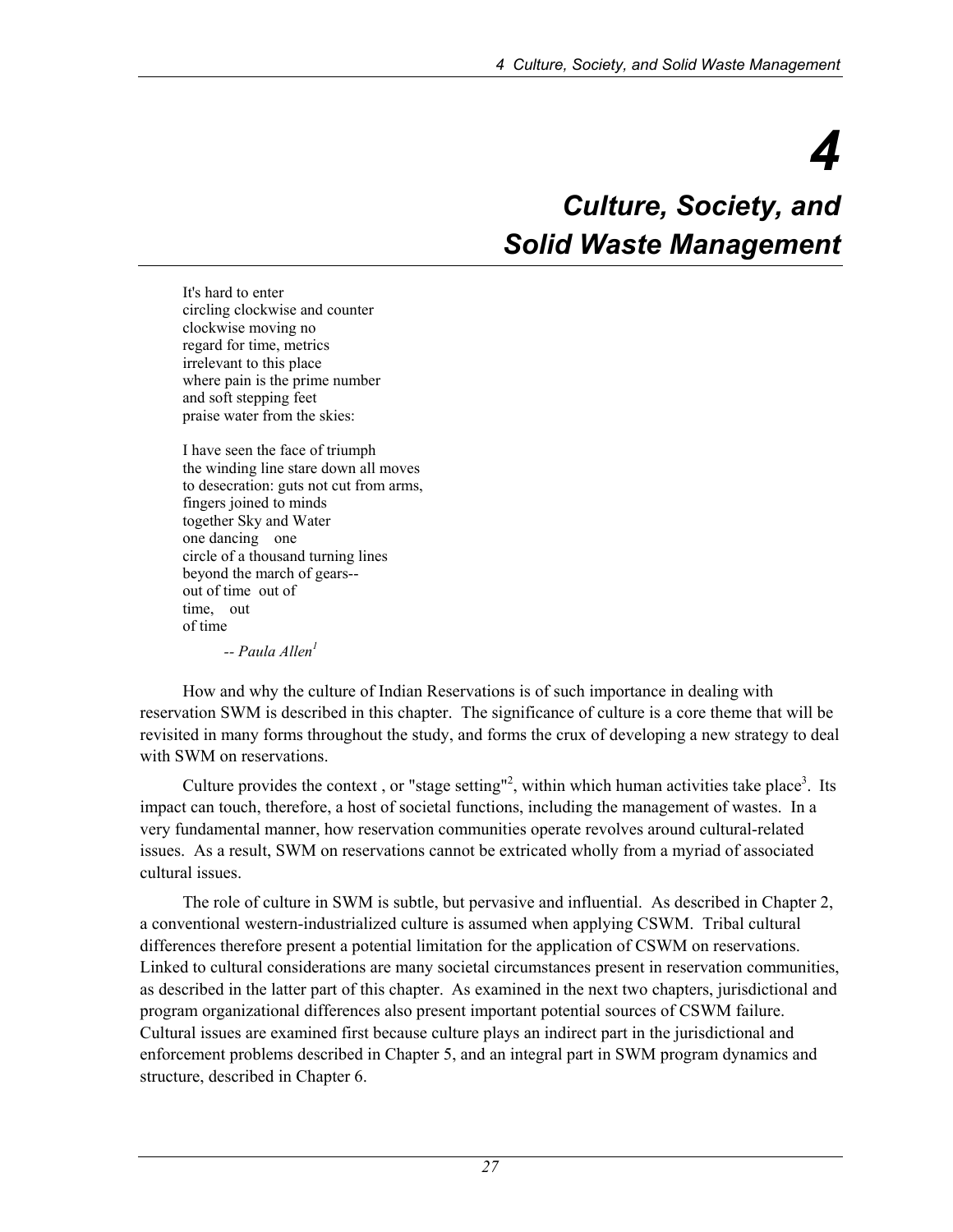To analyze how culture causes CSWM to fail directly, and to provide a framework for

understanding how culture contributes to CSWM failure indirectly, as described in the next two chapters, the following sections are included.

- (1) Definition of Culture
- (2) Cultural Differences between Tribal and Conventional Communities
- (3) Relationship between Culture and Solid Waste Management
- (4) Significance of Tribal Sovereignty
- (5) Direct Impacts of Culture on Reservation SWM: Role in Community Disposal Practices
- (6) Direct Impacts of Culture on Reservation SWM: Role in Tribal SWM Program
- (7) Socio Cultural Considerations: Tribal Community Disposal Practices
- (8) Social Cultural Considerations: Conventional Community Disposal on Reservations
- (9) Chapter Conclusions

# **4.1 DEFINITION OF CULTURE**

Because the concepts of culture and society are intertwined, the meaning of culture, as distinct from society, is reviewed below, followed by a discussion of the particular culture targeted in this study.

# **Culture Versus Society**

The definitions of culture are numerous and vary somewhat in detail<sup>4</sup>, but for the purpose of this study, their essential meanings coincide. Culture can be thought of as a group's heritage<sup>5</sup> of a patterned way of, or means for<sup>6</sup>, behavior<sup>7</sup> and thinking<sup>8</sup>. By providing a core set of rules and beliefs, culture influences human behavior, but is not identical to it<sup>9</sup>. Society is a group of humans sharing a common culture and "social system"10 . Essentially, the interactions and relations of individuals and groups (the society) define the social system within a common cultural framework $^{11}$ . The idea that culture acts as the context in which societal dynamics occur is revisited explicitly below in analyzing SWM education considerations, and in Chapter 7 in developing an appropriate SWM model for reservations.

# **Reservation Culture and Pan-Indianism**

The primary culture of interest in this study is not "Native American culture" precisely, but the culture of Indian Reservations<sup>12</sup>. Individual tribal cultures can vary substantially, and will remain unique due to strong tribal sovereignty beliefs, as well as tribal-specific cultural differences<sup>13</sup>. But due primarily to the phenomenon of Pan-Indianism<sup>14</sup>, as well as Federal Indian Policy to some degree<sup>15</sup>, broad similarities between values, lifestyles, and political circumstances allow discussion of a single general reservation culture of tribal communities<sup>16</sup>.

Pan-Indianism is the wider identity of Indians as a collective group<sup>17</sup>. It originated in the late 1800's to early 1900's with the realization by tribes of common hardships and predicaments, largely through the process of forced resettlement onto shared reservations<sup>18</sup>. Before this time, Indian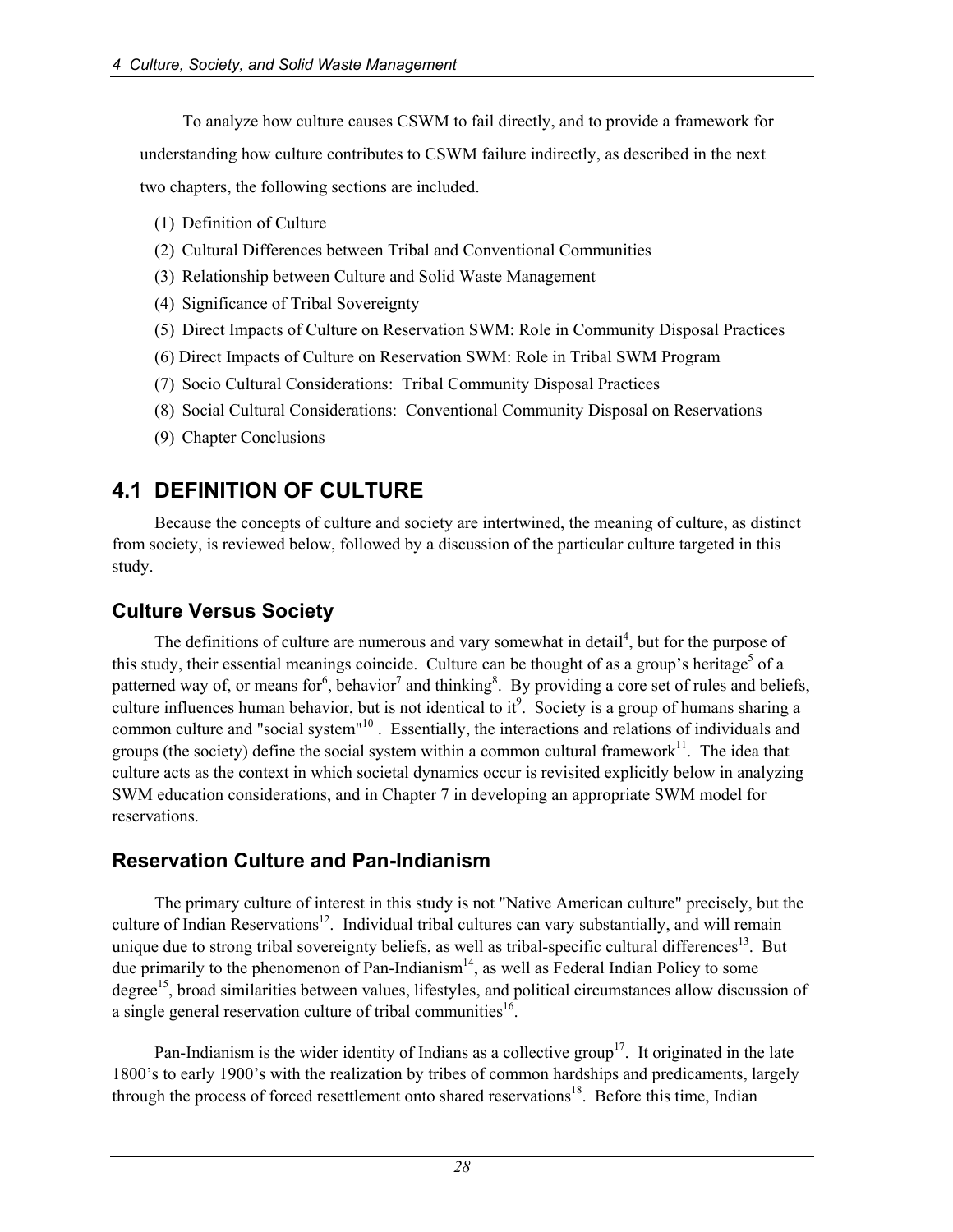response to Euro-American encroachment was largely tribal, with some loose, regional groupings<sup>19</sup>. During the Progressive Era, national movements based on common Indian interest and identity surfaced<sup>20</sup>. Forced removal of children from different tribes to collective government-run or contracted boarding schools strengthened and expanded the perception of commonalty, as well as created ties of friendship and kinship that are broadly pervasive in Indian Country today<sup>21</sup>.

Direct products of Pan-Indianism include the creation of peyotism, the Native-American Church, and the historical Ghost Dance movement of the 1880's and 1890's<sup>22</sup>. Indirectly, through its melding of tribal customs and beliefs, and formation of a common Indian identity, pan-Indianism is responsible for many of the inter-tribal pow-wows, Sun Dances, and other ceremonies today<sup>23</sup>. Politically, formation of inter-tribal groups and non-profit Indian advocacy organizations have resulted $^{24}$ .

# **4.2 CULTURAL DIFFERENCES BETWEEN TRIBAL AND CONVENTIONAL COMMUNITIES**

The culture of tribal communities differs from that of non-Indian communities in many ways. These differences can be summarized generally, albeit somewhat simplistically, into two distinct perspectives on life, as described below. The impact of the two contrary perspectives, separation and wholeness, on how SWM is viewed and carried out is described in the following section. The reader should bear in mind that all cultures are complex; both separation and wholeness themes exist to a degree in tribal and conventional communities, and certainly are needed to describe many individuals within those communities. However, the two life perspectives are pervasive and influential forces for their respective populations and, thus, provide a convenient means to analyze and/or compare gross community conduct.

# **Summary of General Attributes of Conventional Communities**

The characteristics of the conventional (western) non-Indian community are generally attributes of an "individualistic" society, where the patterns, thought processes, and values are driven by the idea that the individual is paragon<sup>25</sup>. Community goals are defined in terms of improving the sum total status of individuals in the group, rather than the status of the group as group<sup>26</sup>.

#### **The Idea of Separation**

The everyday notion that allows the expression of the individual to be predominate is separation (or individuation) Because separate individual will and desire is held supreme, obligations to the individual family preside over, and are seen as separate from, obligations to the group family (the community)<sup>27</sup>. Just as individuals are seen separate from the group, situations are seen separate from their context<sup>28</sup>.

#### **The Pursuit of Achievement**

Life activities and goals are viewed as a series of separate endeavors, set and performed according to an outside merit-based standard<sup>29</sup>. Community status is based on the incremental accumulation of those endeavor merits $30$ . Orientations and views towards time, people, and situations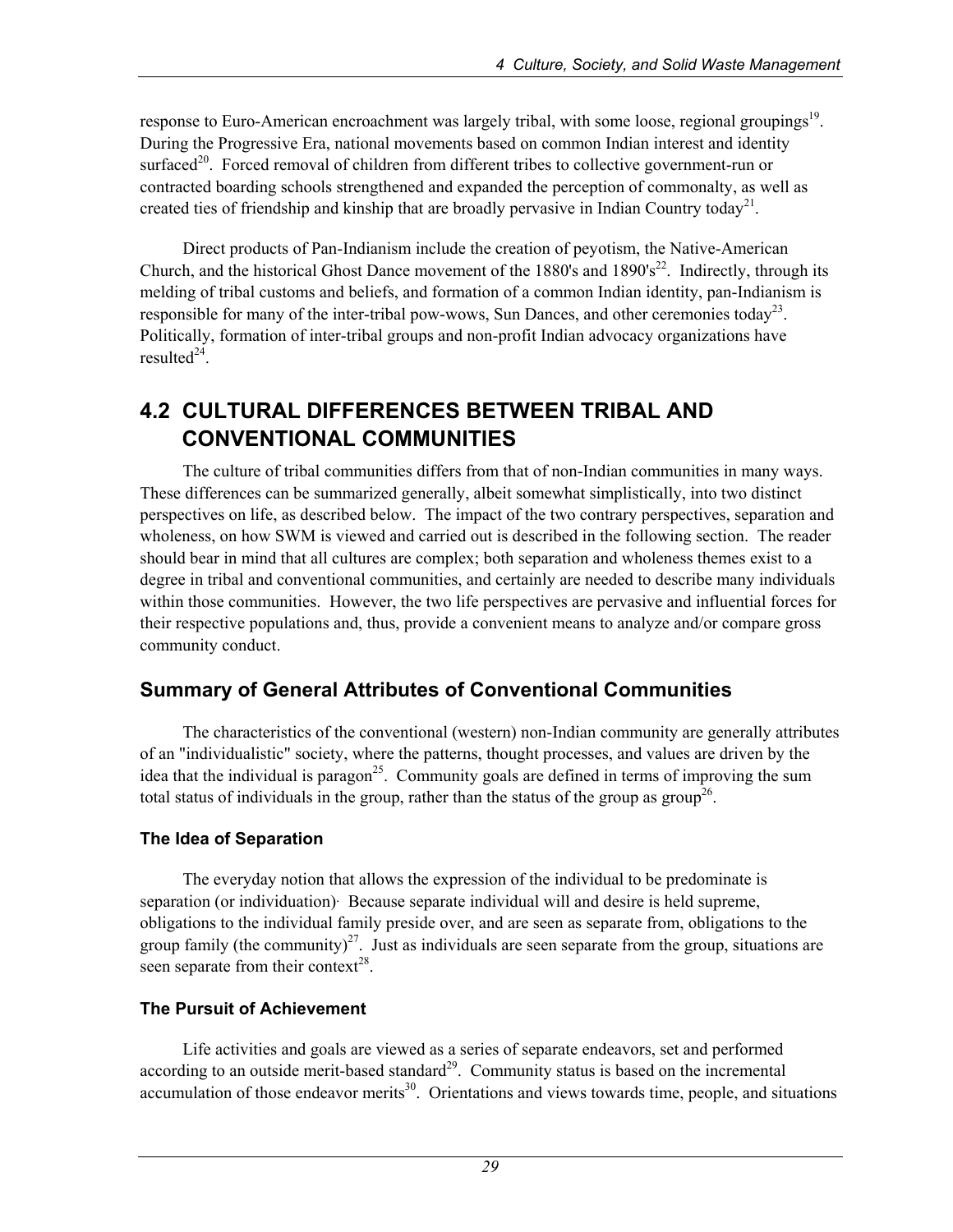are separable and prescribed $31$ . Adherence to schedules allows completion and definition of each endeavor, gain of the associated merit, and the beginning of a new endeavor<sup>32</sup>. Because individual choice and freedom are held sacrosanct, individuals are not judged on a holistic basis, but solely on the basis of separate attributes that contribute to endeavor performance<sup>33</sup>.

Focus on the endeavor is facilitated by "specific" thinking, or the separation of context from situation $34$ . In turn, the pursuit of a tangible endeavor complements specific thinking because each isolated problem presents an opportunity to gain an additional plaudit. As will be refined further in Chapter 6, the separation of church and state, a fundamental characteristic of western society also facilitates specific thinking<sup>35</sup>. Unlike a tribal-reservation community, temporal, or everyday, activities in conventional communities can be viewed separately from their moral, or human, consequences. The related Judeo-Christian separation and subjugation of the "natural world"36 substantiates specific thought processes in situations that impact the environment.

The basis for using western-industrialism in Chapter 2 to describe both resource and cultural aspects of conventional communities can now be explained. It is the focus on the problem at hand, and not its larger ramifications, that characterizes the process of western-industrialism and made it possible<sup>37</sup>. Process and technology are irrevocably mated. A western society will, therefore, not only be modernized in a resource sense but, at least in terms of temporal activities such as SWM<sup>38</sup>, will tend to follow the theme of separation in a cultural sense as well.

# **Summary of General Attributes of Tribal-Reservation Culture**

We are of the soil and the soil is of us. We love the birds and beasts that grew with us on this soil. ...We are all one in nature. Believing so, there was in our hearts a great peace and a welling kindness for all living, growing things.

 *-- Luther Standing Bear* 

The tribal-reservation culture is largely characterized by what is termed a "collectivistic" pattern<sup>39</sup>. In marked contrast to the individualism of the conventional western-industrial community, behaviors and societal goals are generally oriented towards group goals<sup>40</sup>. Cultural values and thought processes facilitate and support such an orientation.

#### **Holism**

Rather than separation, the everyday notion that allows the goals of group to predominate is wholeness, or the doctrine of "holism"<sup>41</sup>. Essentially, a higher value is assigned to an integrated whole than to the its sum of separate parts. With supremacy of the whole, people, situations, and concepts are defined inclusive of the context in which they are set; their significance is distinguishable only when all influences - that affect the nature of their whole - have been considered<sup>42</sup>. From another perspective, nothing can be defined exclusive of its significance in community life because its full value would be ignored. Unlike separatism, there is no "cutoff" point where indirect or lesser influences can be left out<sup>43</sup>. And because ultimately each life event and idea must emanate from somewhere, at some point all tangible and intangible features are seen to connect to each other through a complex "web" of relationship<sup>44</sup>.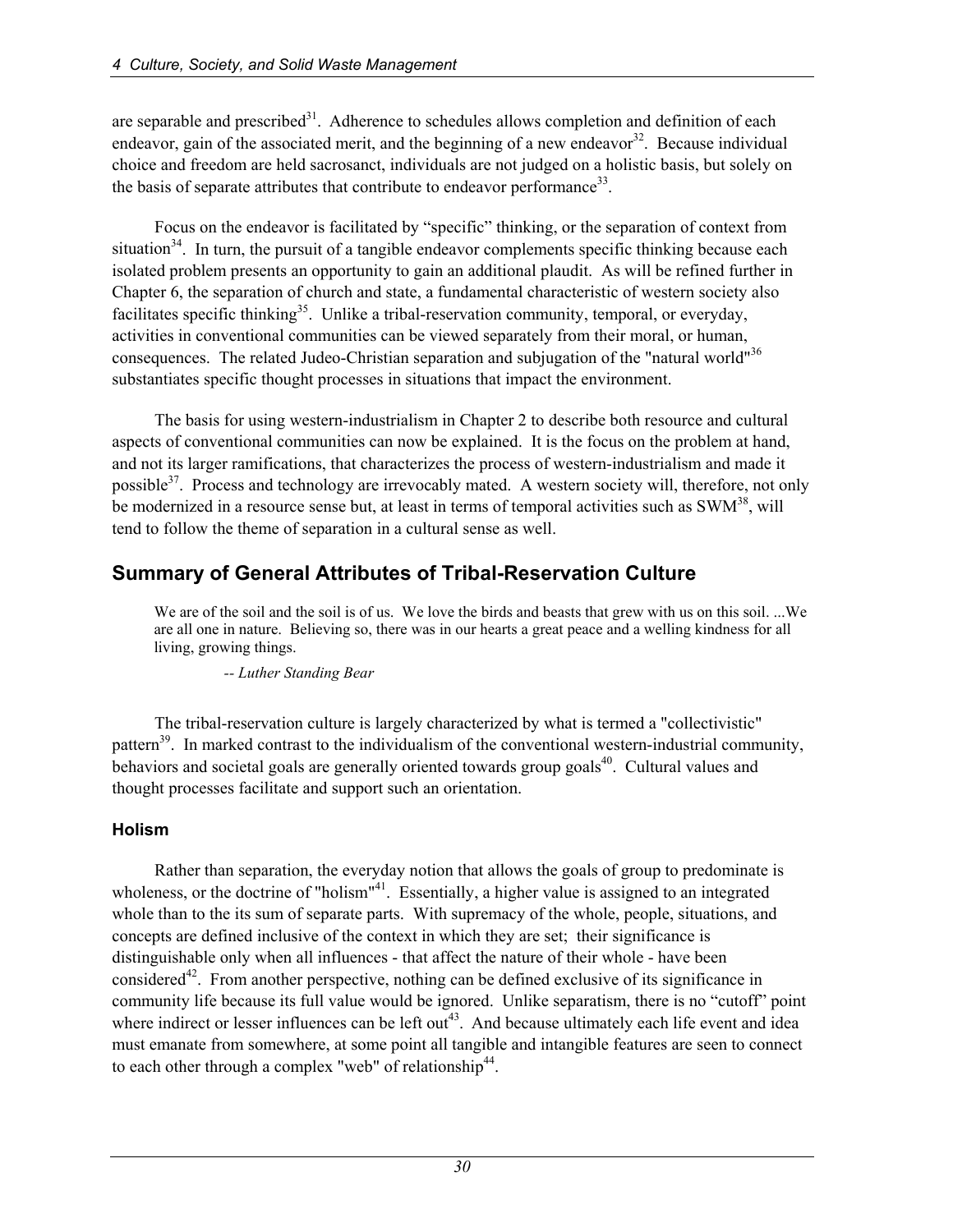#### **Effect on Community Life**

The effect of holism on tribal-reservation lifestyle is monumental and compelling. Because the nuclear family delineation of conventional communities is seen as an arbitrary genealogical cutoff, extended kinship ties predominate the nature of social bonds, and thus one's loyalties and responsibilities<sup>45</sup>. Because life is dependent on the functioning of organic nature<sup>46</sup>, and human thought and aspiration accompany human action<sup>47</sup>, nature and spirituality are not viewed as separate from community life and everyday activities $48$ .

#### **Time and the Pursuit of Process**

Without each component of life the whole cannot survive... All elements of life (plants, rock, sky, water, birds, earth, humans, etc. ) are living and interconnected.... Tribal people perpetuate a legacy that combines the past, present, and future that requires a decision making process that is holistic in nature"

- In the Statement of Principles, National Tribal Risk Assessment Forum<sup>49</sup>

Time itself is seen holistically because each present event is linked inexorably to a continual sequence of past events, and precedes a connected series of future events. Because an appropriate point for a temporal cutoff is viewed as arbitrary, time, in a sense, becomes ever-present, or "circular", and the past is thus very significant<sup>50</sup>. Without a way to separate time, time only has meaning once an event occurs to mark it, and thus time is defined by that event<sup>51</sup>. In western society, because time exists as a separate concept, the reverse is true. Through scheduling, time is used to define the event<sup>52</sup>. The past becomes unimportant<sup>53</sup>.

With a holistic view of time and activity, it would be difficult to view life as a series of separate endeavors to be achieved. Achievement of an endeavor cannot be defined strictly without consideration of how the endeavor has impacted other endeavors, because under holism the full worth of the achievement changes accordingly. Because achievement is defined only in terms of the whole of all life endeavors, and not separately for each endeavor, it becomes less important to complete a single endeavor than to ensure that the whole value does not suffer<sup>54</sup>. It follows that process, rather than result, or merit-achievement, becomes most important<sup>55</sup>. Results that have come about without due weight given to how they affect all the diffuse, connected considerations are seen only to succeed in the short-term, a meaningless achievement when viewed from the perception that time is endless<sup>56</sup>.

# **The Notion of the Indian Way**

In a world of increasingly blurred distinctions between cultural groups, Indian reservations have been referred to as one of the few remaining "cultural islands"<sup>57</sup>. A sharp distinction in lifestyle and values is transparent when entering the tribal-reservation community<sup>58</sup>. One thrust of the present study is that tribes retain their traditional values and relationship culture -- through maintaining cultural, legal, and political borders. Native American writings are rife with celebrating the belief that they have come through the "fire" of the past, and survived and multiplied intact as Indians<sup>59</sup> A strong awareness on reservations of these boundaries between tribal and conventional communities is pervasive<sup>60</sup>. Carrying out holism in daily activities to "keep things Indian"<sup>61</sup>, or what is referred to by many Indians as the "Indian Way"<sup>62</sup>, is increasingly a source of pride<sup>63</sup>.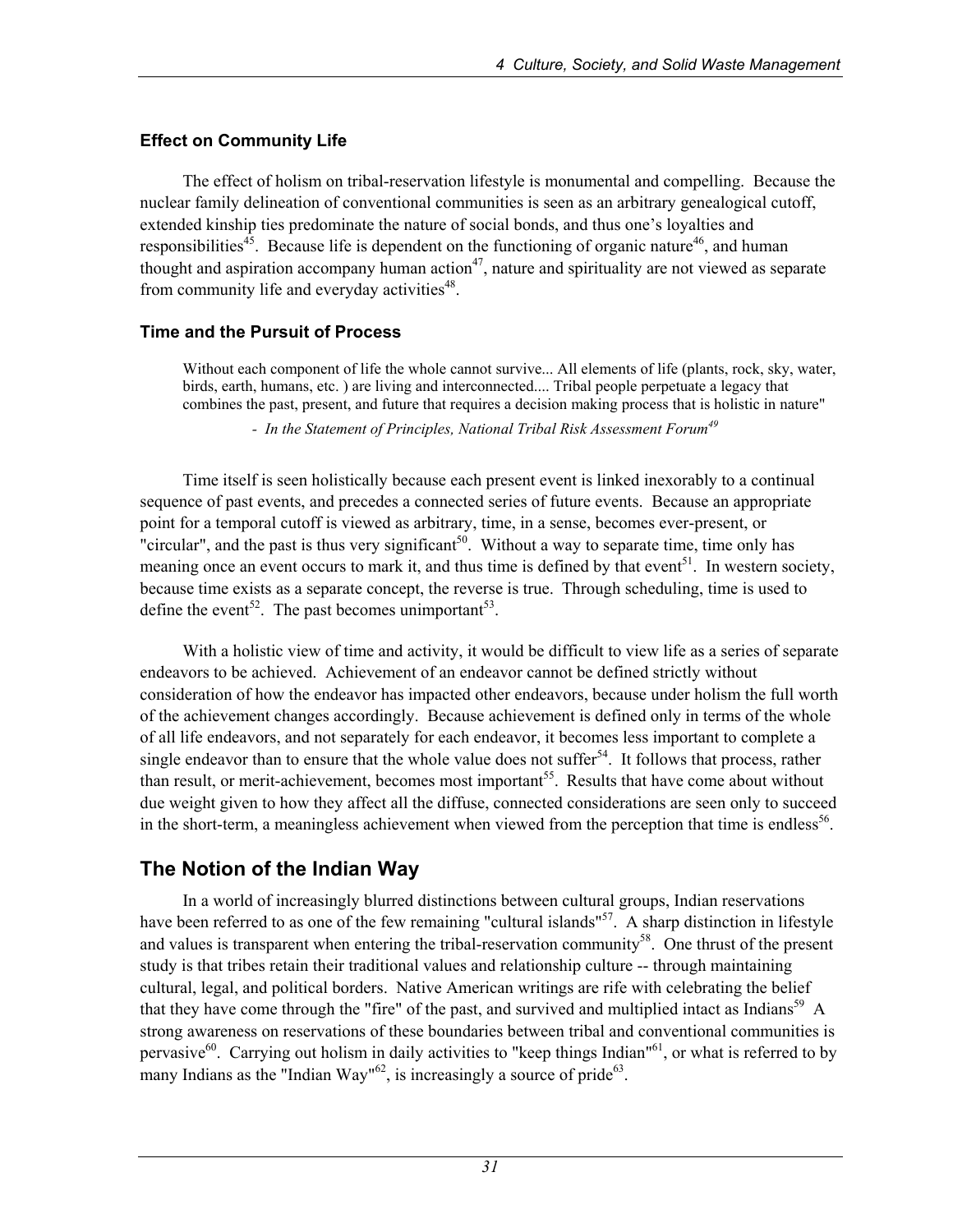#### **Desirability and Function of the Indian Way: The Connection Between Culture and the Tribal-Reservation Community**

When you finally realize that [fellow tribal members] don't belong to you, but that you belong to the tribe then you're really on your way back. Then you can find what your spot is in the circle of your tribal world. And just maybe you'll be an Indian again.

*- Little Star, tribe unknown, on returning to the reservation*<sup>64</sup>

While somewhat self-evident, there are two points to be underscored concerning the Indian Way in tribal-reservation culture; it has both absolute desirability and indispensable function. As a result, tribal-reservation culture is intimately fused with reservation life, including SWM issues.

#### **Desire for Cultural Persistence**

The Indian Way is the socio-cultural component of this holistic community so its presence is integral to the community. While the study is not a suitable vehicle to analyze the issue further, social disintegration (e.g. alcoholism, suicide, and emigration), is widely recognized by tribes to go hand-in-hand with abandonment or loss of the Indian  $\text{Wav}^6$ . So desire for cultural integrity, or continuance of the Indian Way is vehement<sup>66</sup>. Because of its consuming potency, this desire has a direct bearing on many SWM issues, as described below.

#### **Function of Culture**

The associated functional need for the Indian Way in the continued viability of the tribalreservation community is an equally powerful force that must be understood in dealing with SWM issues. A concrete treatment of the concept in relation to SWM is explored below and in the remaining chapters, but fundamentally, what must be understood is that the Indian Way is not only desired by the community, it is how a reservation community operates<sup>67</sup>. Because people think and live by the Indian Way, they would act according to the Indian Way, so that their community ends up being operated by the Indian Way.

The function is not just an axiomatic result, it is also a catalyst. Practice of the Indian Way allows the tribal-reservation community to achieve the holistic state of community that is being sought. For example, the removal of the importance of time would "allow time" for the contemplation of how all related aspects of a problem will be affected. Remember, in the holistic tribal-reservation community it is, in fact, *all* related aspects of the problem that are important in judging the merit of the problem solution. Exclusion of some elements might negatively impact the decision outcome<sup>68</sup>. Thus, the Indian treatment of time, sometimes referred to as "Indian time"<sup>69</sup>, actually serves as a *modus operandi* in achieving the desired goal of improving the holistic community.

# **4.3 RELATIONSHIP BETWEEN CULTURE AND SOLID WASTE MANAGEMENT**

The two themes of separation and wholeness have very practical consequences for how SWM is viewed and performed in conventional and tribal-reservation communities, respectively. A summary of the primary behavior traits that spring from the two philosophies, and how they might relate to SWM is provided in Table 4-1. In the first column are listed general cultural attributes and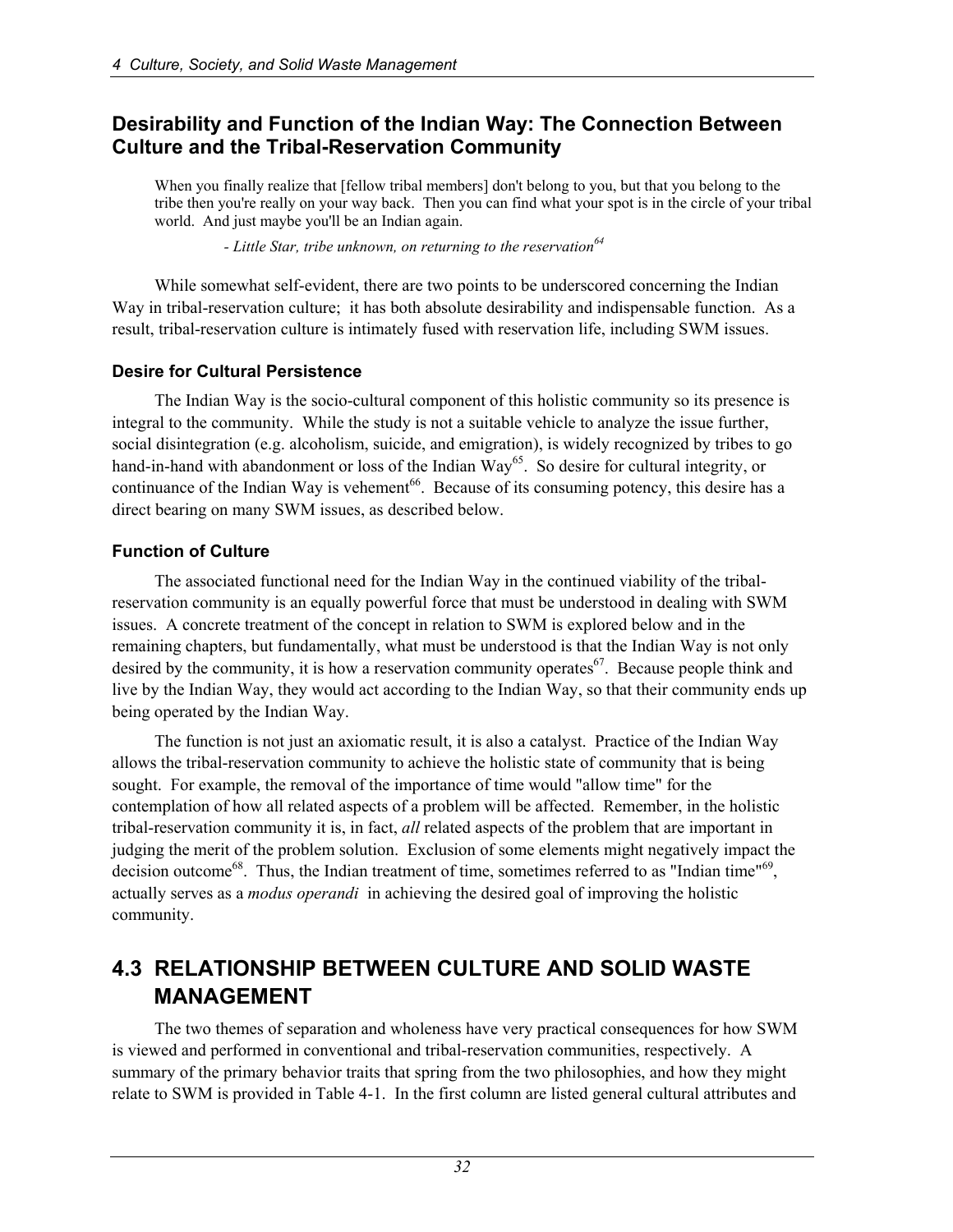#### Table 4-1

Cultural differences between conventional urban-industrial and tribal-reservation communities . (2nd and 3rd columns are adapted and modified from Gilliland 1988)

| <b>Value:</b><br><b>How relates to SWM</b>                                                    | Urban-Industrial                                                                                                               | <b>Tribal-Reservation</b>                                                                                                                                                 |
|-----------------------------------------------------------------------------------------------|--------------------------------------------------------------------------------------------------------------------------------|---------------------------------------------------------------------------------------------------------------------------------------------------------------------------|
| <b>Environmental and</b><br>health perspective:<br><b>Community SWD</b><br>practices          | Analyze and control nature                                                                                                     | Live in harmony with nature                                                                                                                                               |
|                                                                                               | Health connected with germs and<br>cleanliness                                                                                 | Health results from harmony with nature                                                                                                                                   |
| Learning styles:<br><b>SWD community</b><br>education and<br>personnel training               | Listens to explanation then learns by<br>successive trials. Wants teacher as<br>consultant, prefers direct instruction         | Observes carefully then tries when feels<br>secure in doing so. Wants teacher as<br>model, prefers to be shown                                                            |
|                                                                                               | Auditory learner, prefers verbal instructions,<br>relies on language for thinking and<br>remembering, does not require context | Visual learner, prefers demonstrations,<br>illustrations, relies on images for thinking<br>and remembering, and so requires context                                       |
|                                                                                               | Future goal oriented learning, does not<br>require significance of knowledge                                                   | Needs to see use of knowledge to own<br>holistic world                                                                                                                    |
| Ideas of justice:<br><b>SWD enforcement</b>                                                   | Criticism is immediate, blunt, to the point                                                                                    | Talk about good things before criticism, use<br>indirect means such as shaming, frowning,<br>ignoring, teasing, criticism in public is rude,<br>disrespectful and harmful |
|                                                                                               | Hierarchical, specific discipliner such as<br>police, court                                                                    | No specific discipliner, community or family<br>substitute                                                                                                                |
|                                                                                               | Control is structured and applied<br>independent of larger circumstances, do as<br>told, explanation for rules not needed      | Control is unstructured and unprescribed,<br>dependent on holistic view, rules must<br>make sense, punishment must be related<br>and justified                            |
| Thought processes and<br>decision-making:<br><b>SWM decision making</b><br>and prioritization | Universalistic - same set of rules apply to a<br>situation, regardless of circumstances or<br>players                          | Particularistic - different set of rules for<br>different circumstances, "friendlier" view to<br>persons and objects within one's own world                               |
|                                                                                               | Science, "reason"                                                                                                              | Spirituality                                                                                                                                                              |
|                                                                                               | Respect for achiever, majority or dictatorial<br>decisions                                                                     | Respect for wisdom of elderly and desires<br>of kin, collective/group consensus                                                                                           |
|                                                                                               | Give instant answers, make instant<br>decisions                                                                                | Thought and process emphasized                                                                                                                                            |
|                                                                                               | Specific - starts with parts, specific facts,<br>and builds toward the whole                                                   | Diffuse - starts with general principles,<br>holistic overall view, everything connected                                                                                  |
|                                                                                               | Insists on reason, logic, facts, causes.<br>Acts according to "logic"                                                          | Accepts intuition, coincidence, feelings,<br>emotion, hunches. Acts according to what<br>"feels right"                                                                    |
|                                                                                               | Individualistic - what is best for all<br>individuals in a group?                                                              | Collectivistic - what is best for group as a<br>group?                                                                                                                    |

*Continued on following page*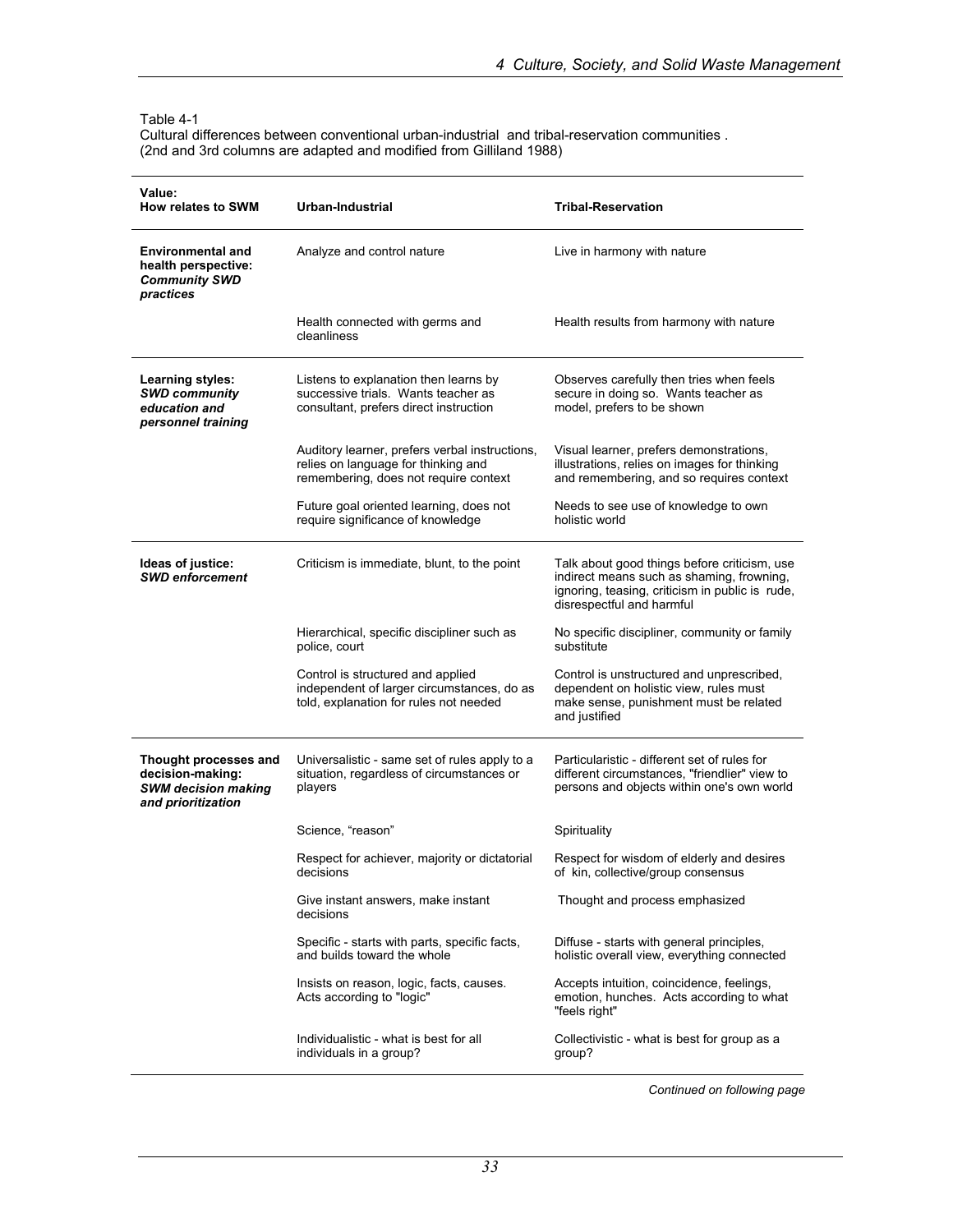#### Table 4-1

Cultural differences between conventional urban-industrial and tribal-reservation communities . (2nd and 3rd columns are adapted and modified from Gilliland 1988)

| Value:<br>How relates to SWM                                                                                         | Urban-Industrial                                                                                                                                                                                            | <b>Tribal-Reservation</b>                                                                                                                                                 |
|----------------------------------------------------------------------------------------------------------------------|-------------------------------------------------------------------------------------------------------------------------------------------------------------------------------------------------------------|---------------------------------------------------------------------------------------------------------------------------------------------------------------------------|
| <b>Community Lifestyle:</b><br><b>Acceptance and</b><br>workability of SWD<br>alternatives and<br>disposal practices | Monochronistic - Time is extremely<br>important. Get things done. Watch the<br>clock, schedules, priorities. Time is rigid<br>line, present disappears quickly. Time to<br>do things is set by appointment. | Polychronistic - Time is here and circular.<br>History and future are present. Be patient.<br>Enjoy life. Time to do things is determined<br>by sense of appropriateness. |
|                                                                                                                      | Admiration of youth                                                                                                                                                                                         | Respect for elders                                                                                                                                                        |
|                                                                                                                      | Few strong ties beyond single family unit                                                                                                                                                                   | Close ties to entire extended family                                                                                                                                      |
|                                                                                                                      | Acquire, save, possessions bring status.                                                                                                                                                                    | Share, honor in giving, suspicion of those<br>with too much                                                                                                               |
|                                                                                                                      | Prepare. Live for the future.                                                                                                                                                                               | Enjoy today; its is all we have. Live now.                                                                                                                                |
| <b>Communication:</b><br>Interaction with outside<br>institutions and<br>communities                                 | Low context culture - ideas and thoughts<br>must be expressed explicitly,                                                                                                                                   | High context culture - expression is more<br>implicit and held in body language, speech<br>patterns, understanding is assumed                                             |
|                                                                                                                      | Always look a person in the eye. Looking<br>away means disinterest or dishonesty                                                                                                                            | Looking in eye means aggression or anger.<br>Looking down is a sign of respect                                                                                            |
|                                                                                                                      | Accept public show of emotions: anger,<br>sorrow, affection                                                                                                                                                 | Little evidence of emotion in public                                                                                                                                      |

their relationship to SWM. Comparative behaviors, largely excerpted from Gilliland  $(1988)^{70}$ , are given in the second and third columns. To provide perspective for the remainder of the chapter, an overall summary of the connection and dependence between SWM and culture in both communities is provided below.

How particularly the first five cultural attributes in Table 4-1 of environment, learning, justice, decision-making, and community lifestyle attributes can affect directly the SWM situation on reservations is analyzed in greater detail in subsequent sections. The last two categories of Table 4-1 are better explored in the context of jurisdictional and program organizational problems, and so will be referred to mainly in the ensuing chapters.

#### **Conventional Community Perspective: A Return to the Meaning of CSWM**

Build a better mousetrap, and the world will beat a pathway to your door

 *-- Anonymous*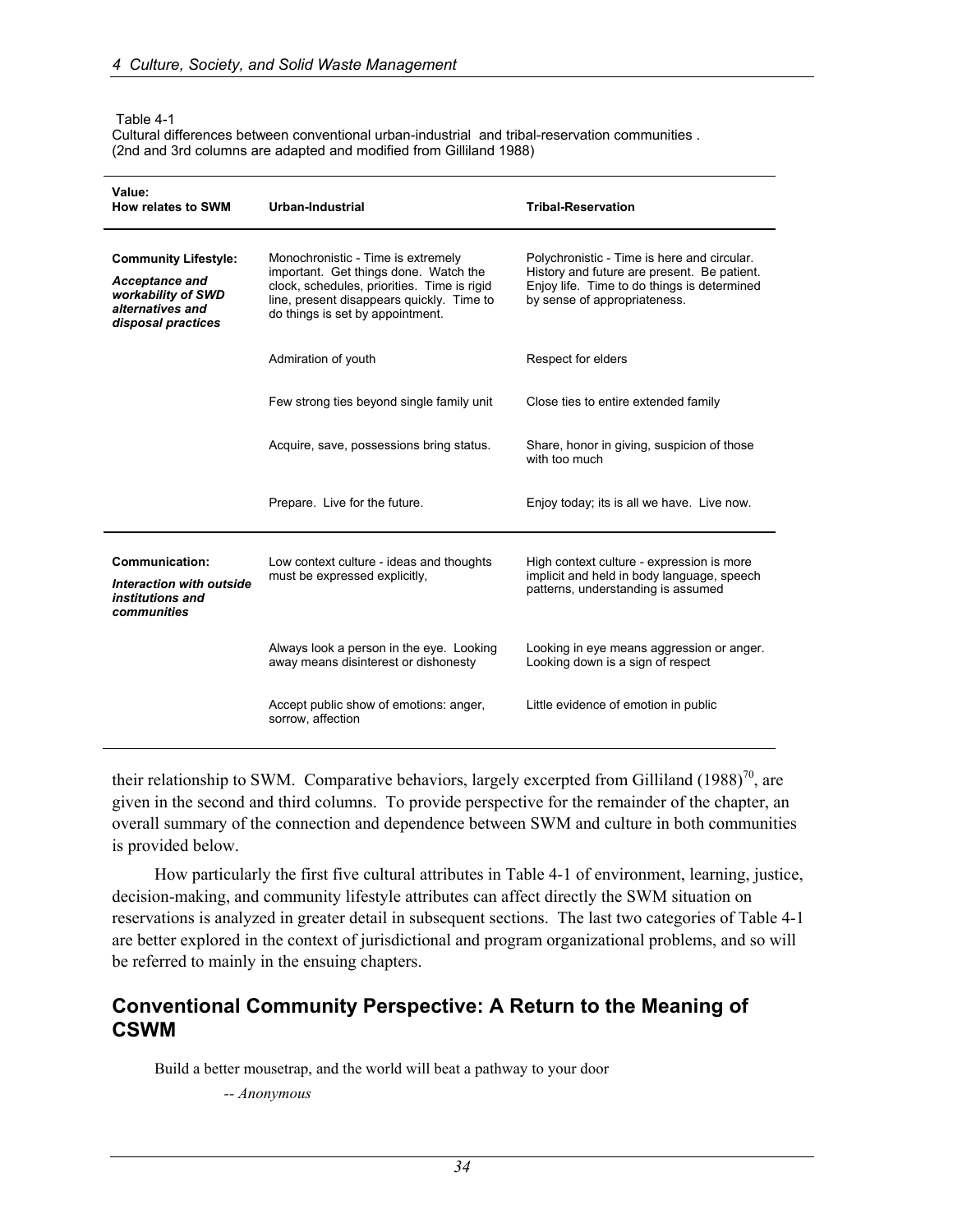Because of the separation viewpoint, SWM in conventional communities is expectedly viewed as a separate societal function<sup>71</sup>, a necessary activity that must be dispensed with as efficiently as possible to carry on achievement-oriented endeavors that are seen to have value. The meaning of SWM to the community would cease more or less outside its threshold function of clearing wastes from homes, streets, and businesses so that the real business of life can proceed.

The description in Chapter 2 of CSWM decision-making as a specific and universalistic process can now be explained. The separate and interdependent view that conventional society assigns to SWM axiomatically results in considerations being limited specifically to the charge of how to handle wastes. The ISWM decision-making process described in Chapter 2, where wastes are handled in the best combination of treatments given available resources, but irrespective of what the process portends for the community, exemplifies this problem-solving process. Regardless of any difference in their community context, SWM situations that are similar in direct regards to waste issues tend to be seen, and treated, as being similar.

The view of SWM situations as separate and similar allows the use of a fewer number of components in an SWM problem, and the use of an existing "blueprint" on which to base the solution<sup>72</sup>. As a result, decision-making processes will tend to be more streamlined than in reservation situations<sup>73</sup>. Like the larger force of industrialization of which it is a subset<sup>74</sup>, the innovation and application of ISWM techniques is facilitated largely because of this streamlining. Of paramount importance, *the process of specific decision-making and CSWM technology complement each other.* 

# **The Indian Way and SWM**

99.9 % of your effort should be what to do with the dead mouse --- Anonymous<sup>75</sup>

Because of the wholeness viewpoint, SWM on reservations would not be viewed as a separate function with its own set of definable goals. Particularly because of the unique jurisdictional bind that tribes are in (described in the next chapter), and the issues of tribal sovereignty that are introduced below, more importance is attached to SWM decisions than simply the choice of waste handling<sup>76</sup>.

Like all aspects of life in the tribal community, including other environmental management goals<sup>77</sup>, SWM would be perceived to be connected to the identity and life of the community itself so that SWM decision-making can be expected to be "diffuse". Mirroring the relationship web, choice of SWM practices and alternatives would depend on larger issues of community, which are largely encapsulated in tribal sovereignty concerns, examined below and throughout the study remainder. Because of this, like all societal problems, SWM situations can be expected to be viewed "particularisticly". That is, situations are judged in relation to their context within the community. Problems of seemingly similar SWM situations can be expected then to be viewed quite differently.

As a result, a number of non-waste related components are added to the central SWM problem considered in the conventional community case. Consideration of the problem context also tends to render each problem unique, so that no basic blueprint is available on how to proceed. The result is a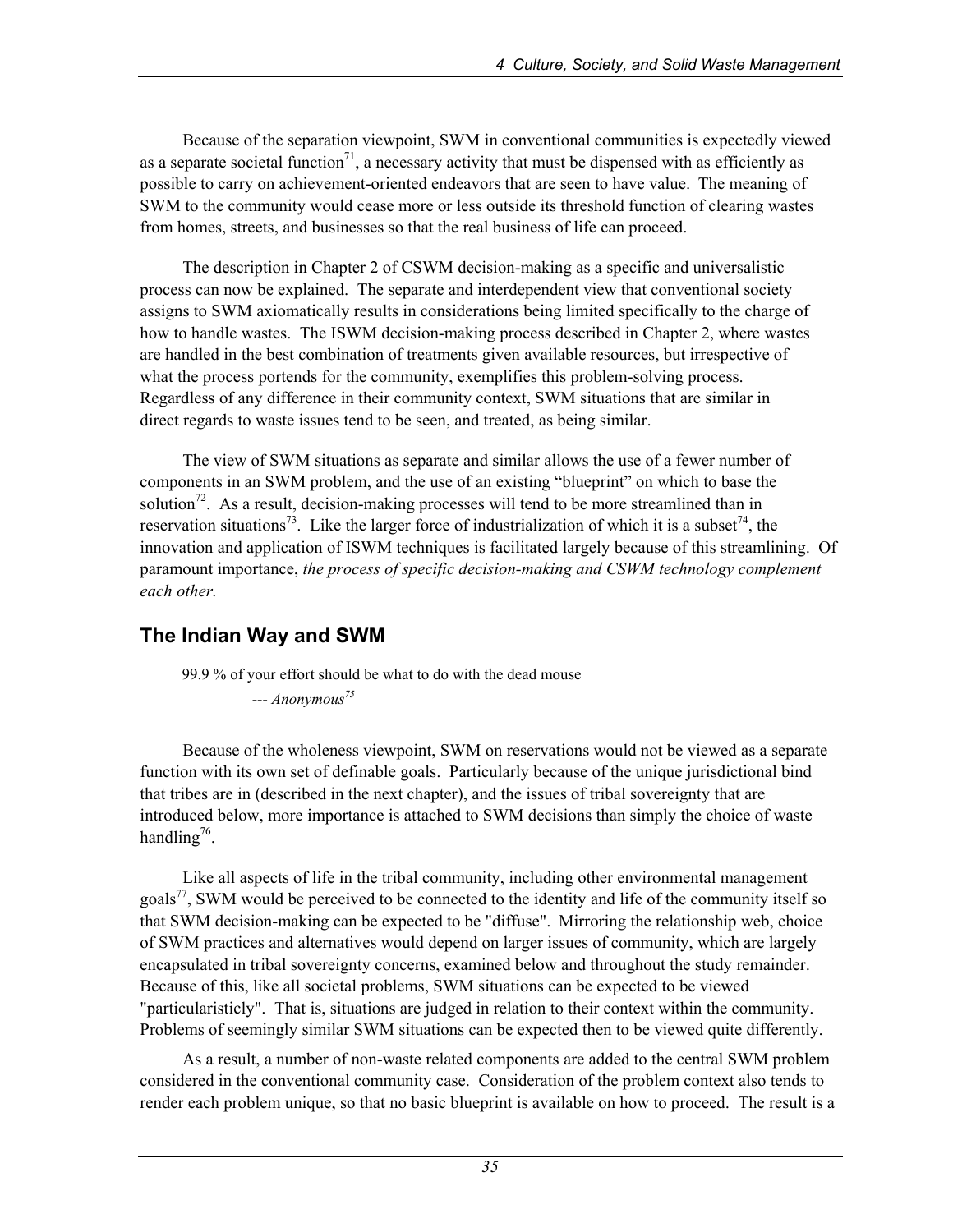corollary to the complementary mating of CSWM and how SWM problems are viewed and treated in conventional community problem-solving. Simply stated, because CSWM solutions are not designed to reflect accurately (i.e. wholly) and address what the SWM problem "is" in reservation communities, *CSWM and how SWM problems are viewed and treated in reservation communities are non-complementary.* The CSWM "waste solution" does not match the holistic "community question". For example, the SWM case studies described in Chapter 3 are viewed from a CSWM perspective simply as technical problems of waste disposal. But tribes would tend to view them holistically as problems of community.

Pollution spreads ... into our communities and affects our lives, our children, and our culture. Tribal communities are forced to confront pollution that fundamentally challenges their ability to sustain their identity that they have protected for millennia.

 *-- Statement of Principles, Preamble, National Tribal Risk Assessment Forum*<sup>78</sup>

# **4.4 SIGNIFICANCE OF TRIBAL SOVEREIGNTY**

Despite our diversity, Native communities share fundamental values, rights, and responsibilities which must be acknowledged when threatened by environmental pollution. Tribal nations will protect their sovereignty and land base, religious freedoms, and culture to protect the seventh generation, both past and present

 *-- Statement of Principles, Preamble, National Tribal Risk Assessment Forum*<sup>79</sup>

One reason for the importance of tribal sovereignty is the extensive difference in the mind sets of Indian tribes compared to the dominant paradigm [of the conventional community]. Without the protections offered by an officially recognized government, a group of Indians faces tremendous difficulties in preserving their identity and their culture.

 *-- Ronald Trosper80*

Tribal sovereignty is an umbrella concept that, taken back to its most basic level, is what delineates a tribe as a tribe. Tribal sovereignty is "the most fundamental characteristic of Indian nations"81, and is generally employed as a euphemism for the full range of "tribal rights" viewed as befitting the status of tribes as independent nation-states $^{82}$ . The legal basis of such status is reviewed in the next chapter, but it is sufficient to realize that the question of "being a tribe" is a direct result of the tumultuous period of Federal-Indian wars and forced settlement onto reservations<sup>83</sup>.

Compounded by the fact that the past is viewed as highly significant, and essentially present in tribal cultures<sup>84</sup>, the issue of tribal sovereignty is an absolutely fierce emotional touchstone<sup>85</sup>. The terse, legal conception is that it delineates a tribe's jurisdictional powers<sup>86</sup>, or "legal borders" (*i.e.* its authority). But because authority over a tribe's community is such a powerful factor in how community life can be played out, tribal sovereignty also encompasses broader issues of tribal selfdetermination and cultural integrity<sup>87</sup>.

# **Self-Determination**

Self-determination is the capability to decide and enact the course of the community's future $88$ , and essentially defines the "resource and/or political borders" of the tribe. It's extent largely depends on the economic and technical (including human resource) power and capability that a tribe possesses, i.e. its economic self-sufficiency.89. As described in Chapter 6, sound SWM program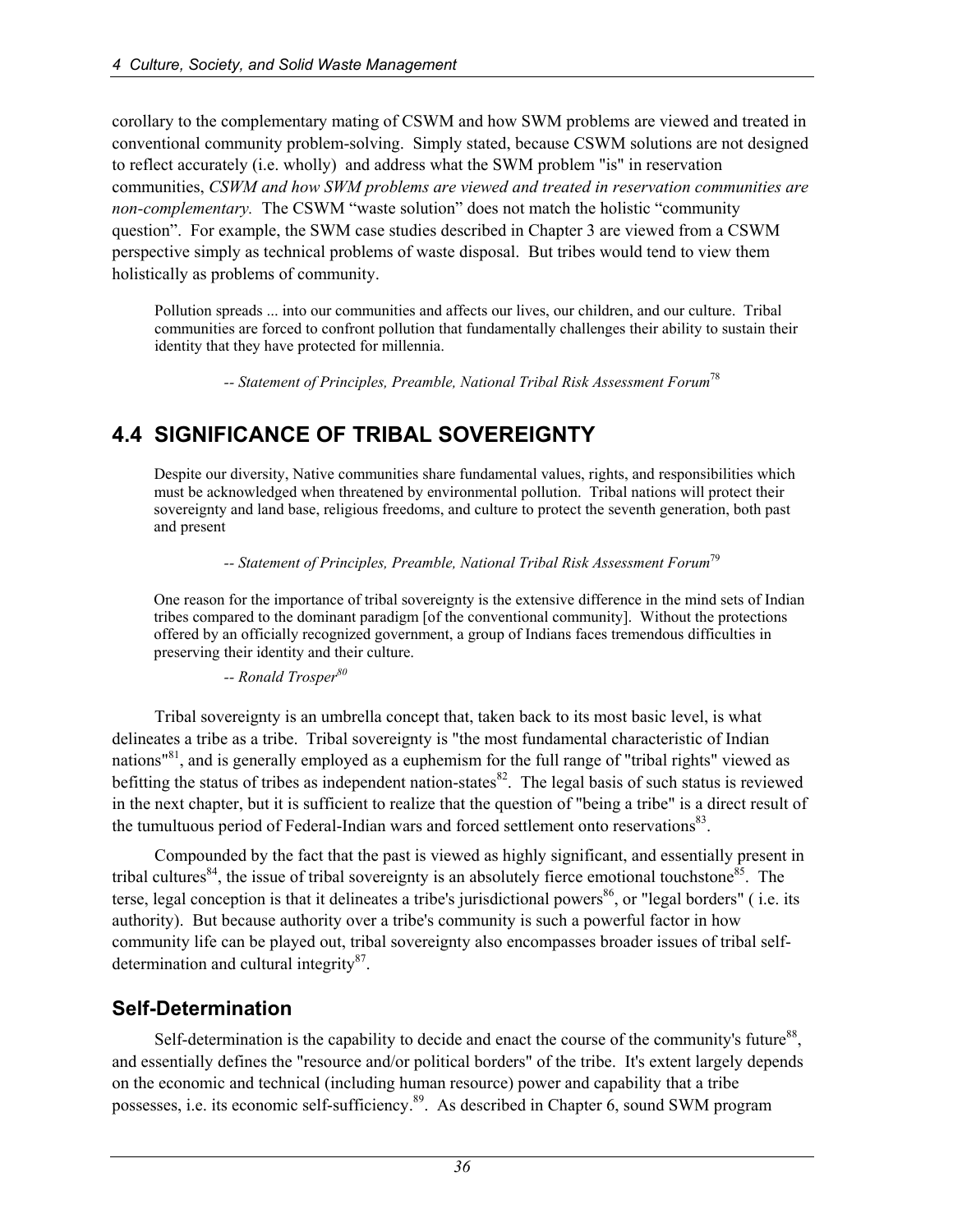capability, is a necessary aspect of tribal self-determination, because without it, formal or informal program duties might be assumed by federal, local, and state governments<sup>90</sup>. Self-determination is dependent also on the legal and practical ability to enforce a tribe's chosen course, so it is fused with tribal sovereignty<sup>91</sup>. As an example, a tribe may decide that its best economic option is to open a gambling casino, but to do so, the legal power to site a gambling facility on its lands must exist.

# **Cultural Integrity**

The importance of cultural integrity was discussed above. Again, the ability of a tribe to set its "cultural borders" (i.e. define itself culturally) is partly reliant on its legal ability to do so  $^{92}$ . For example, to preserve its spiritual value, a tribe may wish to designate a sacred area as off-limits to recreational use, but needs the legal authority to do so.

# **SWM, Tribal Sovereignty, and the Community**

The idea will be returned to in Chapter 7, but it should be apparent that, because tribal sovereignty, self-determination, and cultural integrity are intimately associated with tribal community identity (i.e. the holistic community), these issues are bound up themselves in community functions and goals, and so must inexorably be related to SWM as well. The desire and need for a separate community identity, or maintenance of the Indian Way, is the raw material from which the more structured idea of tribal sovereignty has emerged. Tribal sovereignty acts as the conduit for expression of the Indian Way because it provides a concrete legal vehicle to demand tribal rights, and in the process, helps set community cultural, resource, and political borders. As will be revisited, the impossibility of separating the idea of community integrity and self-determination from broad tribalsovereignty issues forms the crux of many SWM problems. Two examples of how tribal sovereignty plays a role in SWM are discussed below, one from the perspective of community dumping practices and the other from the perspective of tribal decision-making.

# **4.5 DIRECT IMPACTS OF CULTURE ON RESERVATION SWM: A CULTURAL PERSPECTIVE ON WHY PEOPLE DUMP**

As described later in this chapter, and in subsequent chapters, culture has profound indirect effects on many societal, jurisdictional, and organizational aspects characteristics which affect SWM. But culture also impacts SWM directly. Examined below is the role of culture in reservation open dumping and other unsound disposal practices. The direct role that culture plays in tribal personnel (i.e., management) actions and interactions is analyzed in a later section.

The amount of open waste dumping on a reservation determines to a large extent the SWM problem that must be handled and is of rudimentary importance in designing a tribal SWM program, and in judging how effective the programs are  $93$ . People engage in open dumping on reservations for many reasons that are not directly related to culture<sup>94</sup>. Some of these reasons will be explored in later sections.

# **Culture of Dirt**

In accordance with behavioral theory, when they have the option, what people choose to do with their wastes should depend to a large extent on how they see those wastes<sup>95</sup>. What exactly is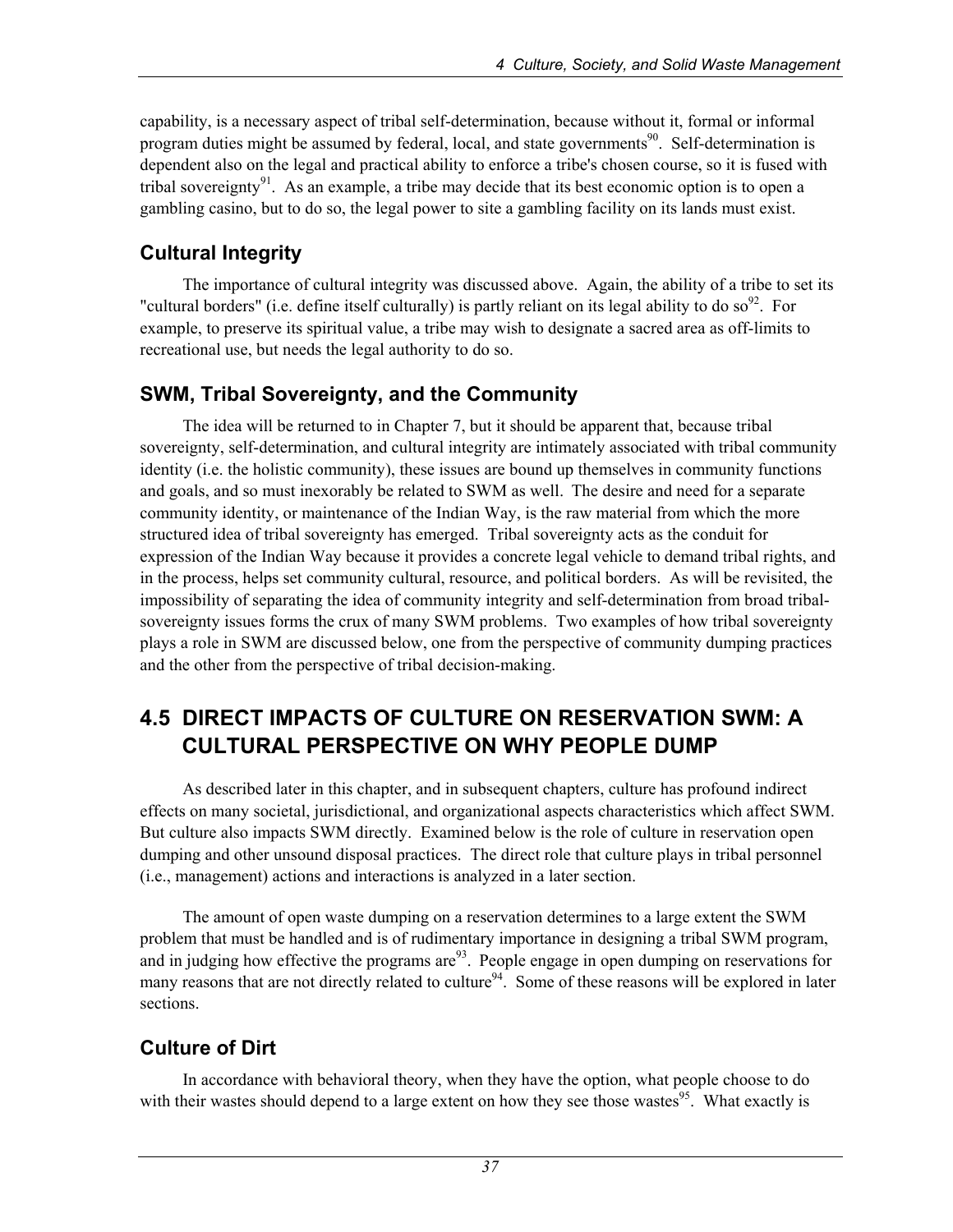"waste"? And why do people want to get rid of it? Management of solid waste disposal began as, and still very much is, a public health function<sup>96</sup>. In urban cultures, it also serves the functional purpose of clearing accumulated wastes from streets and waterways so that the business of commerce, and city life in general, can proceed<sup>97</sup>. Essentially, two notions are spawned, that waste is "unclean", and that it has no function or is "useless"98. The desire to get rid of wastes flows from these assigned characteristics. bring forth

Douglas  $(1970)^{99}$ . theorizes that the concept of something unclean, or "pollution", fundamentally connotes "something out of place". Simply put, pollution, regardless of its type, occurs when something is where it is not supposed to be. But something cannot be out of place without a pre-formed idea of where it's proper place is. So the conception of waste as unclean is inherently associated with an organized cultural system of where things "belong"<sup>100</sup>. Cultural systems are organized innately by a community to fit and support their beliefs and values $101$ . When waste is viewed from the slant of being useless, a similar argument is invoked. Something cannot be considered without value without a pre-conceived idea of what is valuable.

What waste includes can, therefore, be any number of various objects and ideas depending on the culture<sup>102</sup>. For example, spitting on the ground is considered as "dirty" and out of place in some cultures, but not in others. As any botanist will tell you, there is no such thing as a "weed", it is simply a plant that is growing some place where someone has decided it ought not to. So in the case of people who dump their wastes due to cultural reasons, the essential idea is that they do not conceive of wastes dumped openly on the ground to be "out of place". The practice of open dumping, and open dump sites, are perceived "to belong" in their conception of how the world should be, and are considered appropriate (i.e. befitting). Why would open dumping be viewed as appropriate? The answer lies both in the nature of open dumping and in how wastes are seen.

## **Holism and the Nature of the Open Dumping Habit: A Return to the Unused Transfer Station**

Recall that a free-of-charge, convenient transfer station went unused, and open dumping continued, in the second example "puzzle" described in Chapter 3. Why would open dumping persist in the face of a practical, free-of-charge alternative? For some people, open dumping is still seen as the appropriate means to dispose wastes $103$ . There is, therefore, no need to change disposal habits. How this view came about and why it persists is examined below.

#### **Historical SWD: Open Dumping as Completing the Holistic Cycle**

Prior to reservation life, for nomadic and semi-nomadic tribes, wastes were discarded near their dwellings, and had to be left behind as they moved on. Other tribes used dumping grounds that were shared by the community, such as shell middens. In either case, any inconvenience from open dumping hardly can have been expected because of a small, mostly organic wastestream and rural lifestyle<sup>104</sup>. Open waste disposal thus fit appropriately with the holistic conception of wastes as part of the earth. Wastes "belonged" on the ground.

Once uprooted or cordoned off to the reservations, life for many tribes still retained largely much of its previous character, in spite of the tremendous upheaval that was caused<sup>105</sup>. Hunting, fishing, and farming were still used for subsistence. Even into the 1960's, economic development and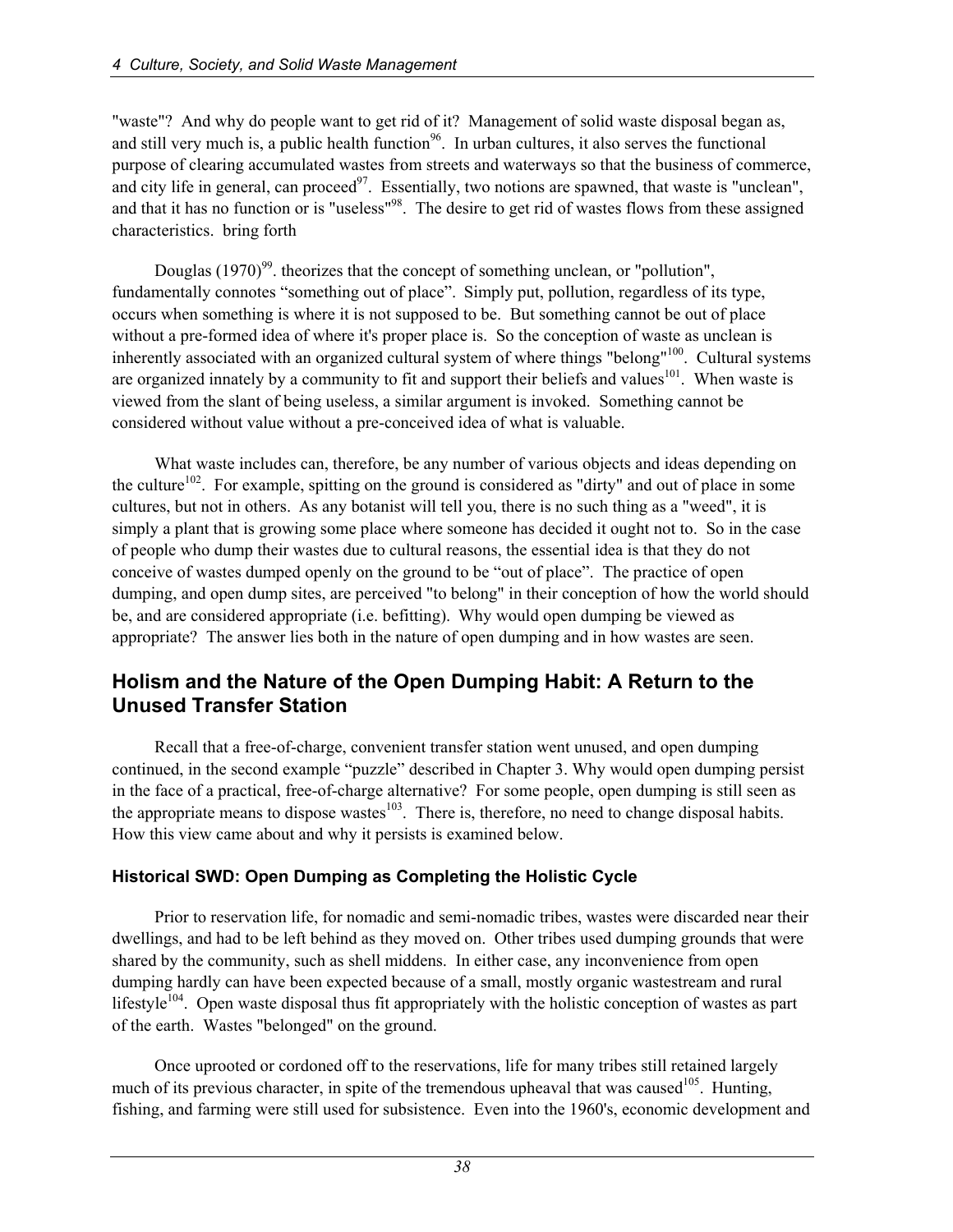industrialization occurred only to a very small degree<sup>106</sup>. Thus, luxury items and pre-packaged foods or goods were not typical. Municipal services and commercial businesses were few<sup>107</sup>. The rural wastestream would be quite small and mostly organic. As part of everyday life, solid waste disposal habits would not be expected to change substantially either. Thus, the conception of wastes belonging on the ground would be held as valid still, and the holistic "spiritual utility" of co-existing in harmony with nature would be fulfilled.

You have to realize we're barely out of the hunting and gathering lifestyle. We still hunt and fish for food. All this dumping is new. All the white goods and trash...we need time to catch up to it.

 *-- Tribal member, Yakama Nation of Confederated Bands and Tribes 108*

#### **Changes in the Wastestream and the Emerging Conflict with the Holism of Open Dumping**

Today, probably due to increased affluence, economic development, and societal interactions, the size and character of wastestreams on many reservations appears to be relatively similar to comparable non-Indian rural communities<sup>109</sup>. Non-degradable and/or hazardous wastes are common enough to accumulate and/or present health hazards because of the generally increased availability and presence of hazardous chemicals, packaging and consumer goods. So wastes are no longer of a character that the cyclic notion of returning them to where they came from (i.e., the ground) is innocuous. Changes in the wastestream have rendered inappropriate what once was appropriate.

But regardless of technological sophistication or use of modern conveniences, most tribal cultural belief systems and traditional lifestyles to a large degree remain intact  $110$ . And because it has been an integrated part of community lifestyle, the idea of open dumping as appropriate would persist along with persistent cultural beliefs and lifestyle. Note, in accordance with behavioral theory, the idea can transfer as habit to younger members through learned behavior and custom, regardless of growing up with a "modern" wastestream<sup>111</sup>. Thus, there is a conflict between how some tribal members continue to see wastes and open dumping, and what wastes have become in the past couple of decades.

#### **Persistence of the Holistic Open Dumping Perception**

That the conflict can exist can be explained by analyzing how a perception is developed. In the process of perception, the perceiver imposes an organized pattern or system on the sensory experience so that what is received can be interpreted as familiar<sup>112</sup>. Learning can only take place when new experiences can be assimilated into the existing system, or when the existing system is modified to account for the unfamiliar<sup>113</sup>. In this case, wastes would be perceived as not being harmful because they come from the earth and belong there. And without reason to change their perspective on where wastes belong in their cultural system, people would continue their open dumping practices.

Either those persons holding onto this perception have not realized the "new experience" of wastes being harmful, or they have, but the experience has not been significant enough to modify their existing system to account for it. The fact that some tribal members have not realized that dumping wastes according to their traditional habits can be harmful is recognized by tribal environmental personnel<sup>114</sup>. The leaching of contaminants from wastes to ground and surface waters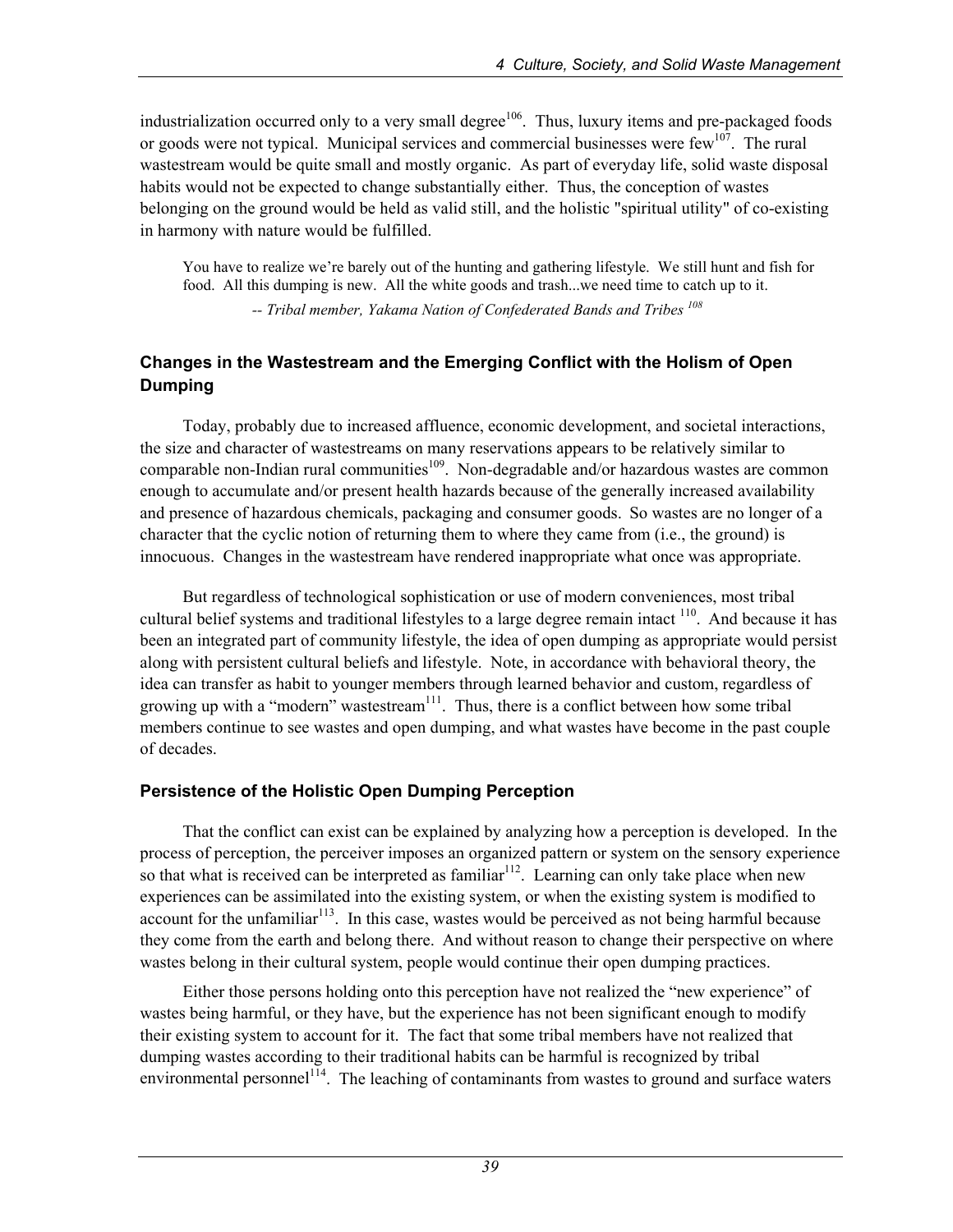is a difficult concept to grasp as it is rarely visual<sup>115</sup>. Because an open dump appears "in place" and wastes accumulate slowly, any aesthetic judgment is lessened as well.

Again, compounding these considerations, only recently have wastestreams on reservations become of significant environmental threat. The length of time tribal members have had to recognize the harmful effects of unsound disposal practices on their own, thus, is too short. Water contamination, environmental degradation, and health problems generally are slow, subtle and complex processes that generally require a good deal of study and time to discern. So the opportunity to realize the "new experience" of wastes as harmful may not occur. From this perspective, when enough time has passed, and enough damage is noted, unsound disposal should come to be viewed as unsustainable, contradictory of the holistic lifestyle, and thus "wrong". Instead, in the short-term, because environmental and health degradation is occurring now, the harmful effect of unsound disposal practices must be taught. Cultural aspects of such a teaching process are described in the Section 4.7.

#### **Culture of Individualism: Non-Indian Culturally-Based Reasons for Open Dumping**

It may be recalled that non-Indians also used the open dumps behind the unused transfer stations. As will be explored further below, there are many socio-cultural and/or socio-political reasons that non-Indians dump their wastes on reservations<sup>116</sup>. But in terms of culture alone, non-Indians may also lack the necessary education to realize their unsound disposal practices are harming the environment $117$ .

Rather than open dumping because it fits with the holistic notion of harmony-with-nature, one cultural reason that non-Indians might dump wastes on reservations is that it fits with the dominant pursuit of individual utility or desire. Open dumping of wastes is often a monetary issue<sup>118</sup>, so that money, the possession of which is a prime measure of success in western-style communities<sup>119</sup>, is perceived to be saved by foregoing sounder disposal options. Thus, the individuals who dispose their wastes free-of-charge elevate their status by becoming financially "better off". Open dumping due to an inability, rather than unwillingness, to pay is discussed later in the chapter.

Some open dumps on reservations (particularly those near homes) are not considered "dumps", but as storage sites or unofficial junkyards for appliances and auto parts<sup>120</sup>. It has been historically more difficult to obtain products in rural regions<sup>121</sup>. And by dependence on primary development of natural resources, many low-income rural communities have been conditioned to prepare for "famine" cycles. Thus, the utility of saving used products (i.e. wastes) is perceived as relatively high $122$ .

# **Analysis**

A plausible explanation for why the transfer station was not used can now be offered. The conventional approach to managing the problem of open dumping focused on the waste-related situation only. What was not taken into account was that there was in the tribal community an entrenched holistic notion of wastes belonging in the ground, and not in a metal container. People could not be expected to change their open dumping habits when not only is no harm seen in their wastes, but dumping them on the ground actually validates (i.e. supports) their cultural system. For the several non-Indians using the open dump behind the transfer station, perhaps a focus exists on individual welfare, and not on the auxiliary problem of how wastes are disposed.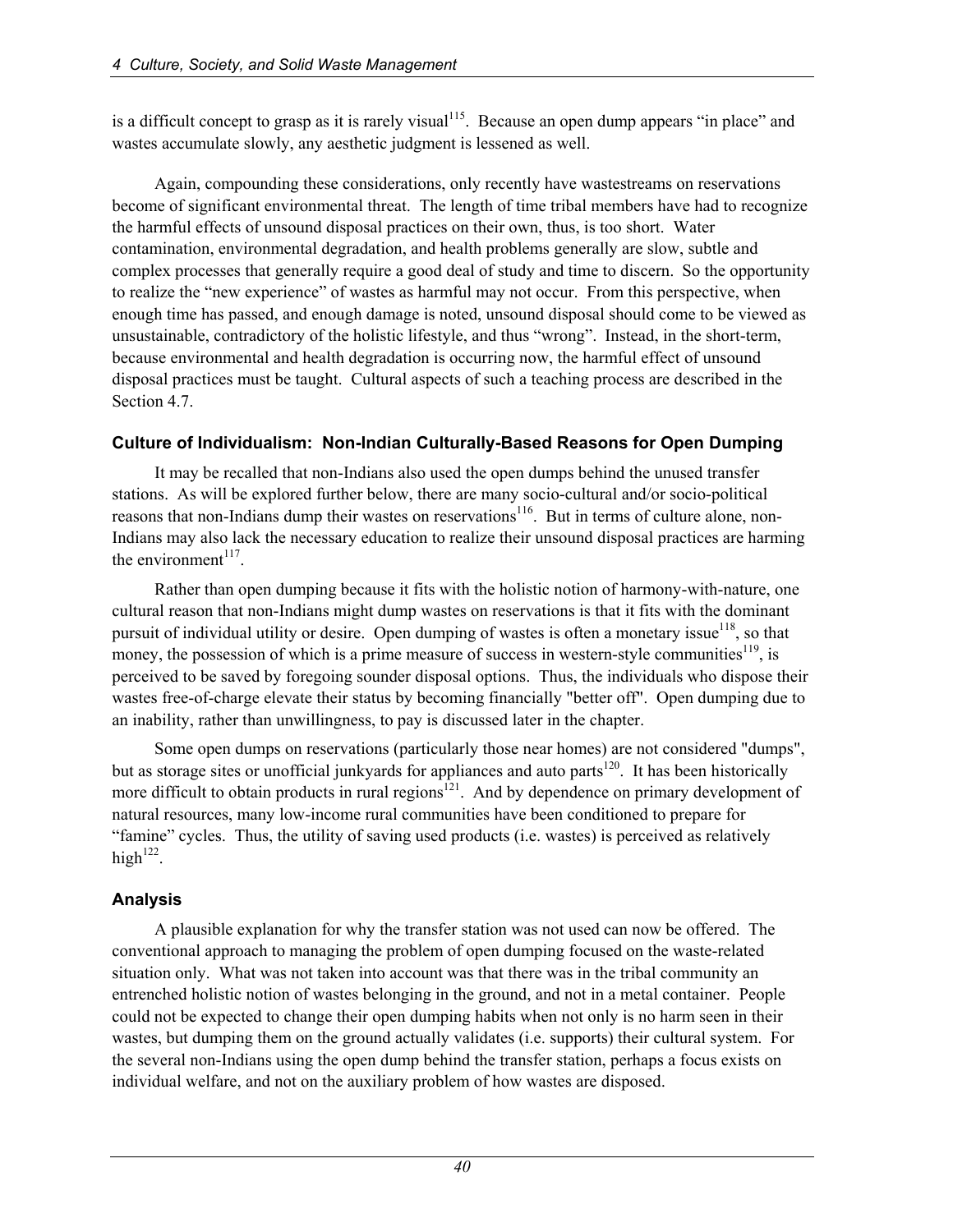## **The Holistic View on Wastes: A Return to the Fight Against a Corporate Landfill**

The perception by some tribal members of open dumping as a holistic activity (or habit resulting from the notion) only partially explains why, in the fifth "puzzle" of Chapter 3, a tribal community would opt to continue open dumping rather than site a corporate landfill on their reservation<sup>123</sup>. The adverse reaction to a corporate landfill is still unclear, particularly in light of the substantial economic benefits that would have accrued to the financially impoverished community.

There is another slant on holism that affects whether people see open dumping as belonging in their community. As described above, in the tribal-reservation culture wastes would tend to be viewed in their context. So which wastes, or whose wastes, can make a difference in whether the wastes are seen to be "dirty"(i.e., whether they are viewed as wastes). Before proceeding, it is useful to introduce two additional examples of how such a contextual view on wastes can be manifested.

#### **Member Versus Non-Member Generated Open Dump Sites**

During the course of several reservation field investigations, tribal personnel were consistently more concerned with open dump sites used by non-members than with those of similar waste content used primarily by tribal members<sup>124</sup>. The concern showed in mainly two ways. The volume of wastes for non-member sites was almost always overestimated, often by an order of magnitude. And the subjective importance of the site was consistently held as substantially more severe than either the volume or type of wastes present warranted.

For example, during one excursion, a tribal member who was assisting in open dump site assessment work was insistent on visiting what he characterized as a "really bad site" that involved about an hour's drive time. As it turned out, the "site" was located on a non-member's property. The only wastes present were loose lumber, a few cardboard boxes, and some miscellaneous agricultural tools. While untidy, it was evident the site was used more for a storage location than a dumping ground. Nothing about the wastes or location of the site signified that it was of immediate concern in terms of contamination or disease vector risk.

But on the way back from this site, several 55 gal drums and assorted debris were spotted in a field near another home. The tribal member who had insisted on visiting the previous site, stated that "we don't need to go see that one, it's not so bad - its just [owner's name] -he's the only one using it ". This particular site was located partially in a wetland with standing water. Not only were there several (empty) 5 gal and 55 gal motor oil drums, there was a significant amount of general household wastes, and it was evident that the person who used it, a tribal member, used it quite regularly. According to the nature of the wastes and the site location, the site presented a significant environmental and health threat.

#### **The Harmlessness of an Elder's Wastes**

A second case involves a small tribe that has switched in the past couple of years from using open dumps to using a transfer station<sup>125</sup>. The station is free-of-charge, and the majority of members use it. An elder couple was granted informally the right to continue dumping their wastes in their traditional dumping spot, a nearby storm gully. The technically trained member who related the story, and who is aware of the potential for contamination by household hazardous wastes, stated that the wastes were "just from the old couple, so that there isn't any real danger. Some of us will go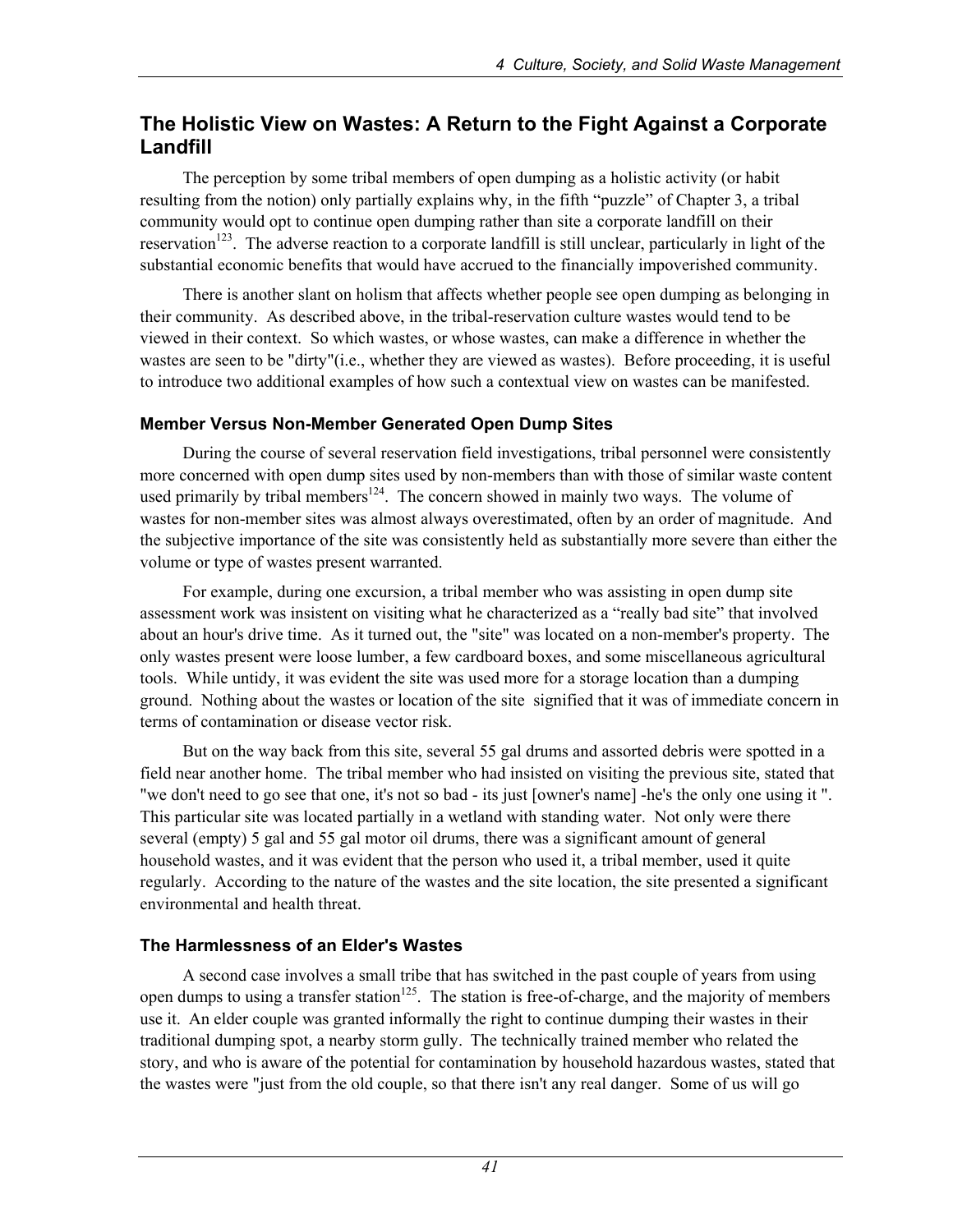around and check once in awhile to make sure nothing bad is there, and haul away any refrigerators someones' dumped there".

#### **Analysis**

Why would the two sites be judged so differently, and the elders' wastes be considered innocuous? The question is similar to why, in the fight against a corporate landfill, household wastes in a state-of-the-art landfill were thought to present an overwhelming threat to the environment by the same people who regularly dumped their own household wastes in stream gullies. The answer doesn't lie in the technical sphere. In each case, different opinions of inherent waste "dirtiness" do not depend (at least solely) on technical evaluation, but on something else.

But how can wastes be distinguished from each other on a basis other than their technical description? One answer lies in the sphere of tribal-reservation culture, where the judgment of wastes would tend to be situation-dependent, and perceptions of what that situation is, diffuse and related to the holistic community. How dirty wastes "are" then, would be dependent on how they affect, or are connected to, the holistic community. And one way that wastes can be "connected" to the community is by who is dumping them and the implications of that to community goals.

As a collectivistic culture, tribal-reservation communities also tend to be "high-context"<sup>126</sup>. That is, in general, they tend to view people and objects within their group much more favorably than those outside<sup>127</sup>. Things within the culture, thus, tend to "belong" and those from without don't belong. Thus, wastes that come from the outside, or are associated with harm to the holistic community, can be expected to be perceived as being "dirty" (i.e. not belonging). Those wastes dumped by members, on the other hand, can be expected to be seen as less dirty, or not dirty at all, and thus "fitting" to dump on the ground<sup>128</sup>.

#### **The Importance of "Place" in the Holistic World**

Because elders, corporations, and non-tribal members are seen holistically, their place and meaning to tribal goals would be what determines their importance. In the first example above, a non-member dumping waste on reservation land can be associated with a multitude of tribal sovereignty-related issues, and, thus, predictably elicit heated concern. Among other issues, nonmembers can be perceived to contribute to acculturation, and, thus, loss of tribal identity<sup>129</sup>. The jurisdictional authority headaches that non-member dumping can create are discussed in the next chapter. The essential resulting idea is that non-member wastes are seen to not belong on reservations because non-members are seen to not belong there.

In terms of the second example, elders serve the role of teacher, continuity to the all-important past, and leader, and are highly respected<sup>130</sup>. In a sense, they are the ultimate "insider" to the Pan-Indian culture. Respect for the elders by allowing them to continue open dumping would be a demonstration of the Indian Way and one way of achieving community integrity, and thus tribal sovereignty goals.

In terms of the corporate landfill, the reasoning is similar. Whether the tribal members believe that their own open dumping is completely harmless is debatable, but that they view wastes from the outside as more harmful than their own "inside" wastes is clear. Among other perceptions, corporations are often perceived as archetypes of exploitation $131$ , so they are not only placed squarely on the outside, but are assigned a directly harmful role in tribal sovereignty aims.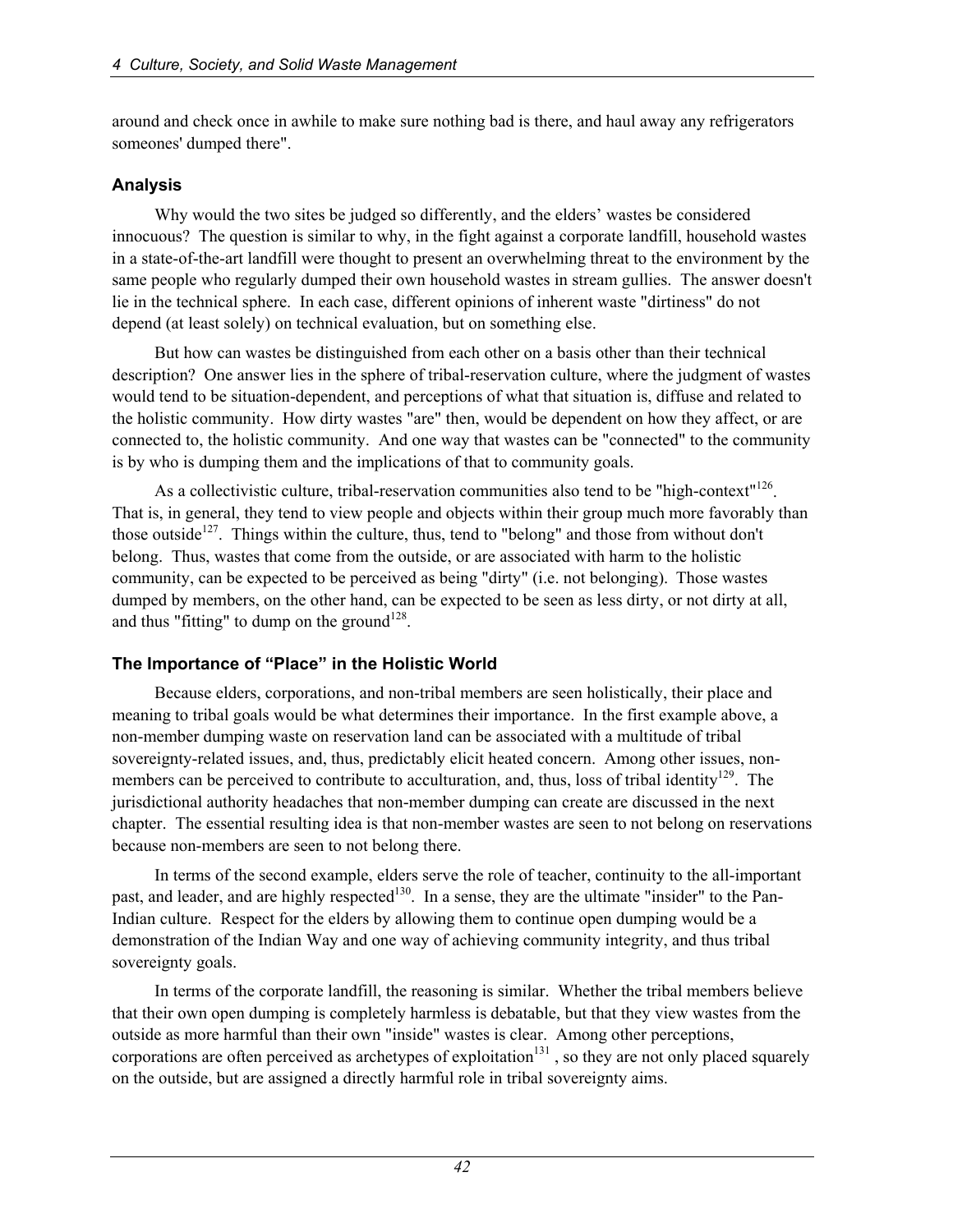To me its a real cynical exploitation of my people. It is not quite as direct as the old attacks, but if you take the poorest people in the country and offer them these kinds of blandishments - that's what I call a very cynical exploitation

 *-- Carter Camp, Ponca Indian , former president American Indian Movement, in reference to the siting of a corporate landfill on the Rosebud Sioux Reservation*<sup>132</sup>

By focusing solely on technical and economic issues directly related to the waste disposal problems of the reservation, conventional wisdom of CSWM would predict that the offer of a free-ofcharge facility with economic benefits would be an entirely profitable, and hence acceptable, solution. But from the perspective of holism and belonging that the community actually adheres to, corporate landfill waste is seen by tribal members as detrimental to the community goal of tribal sovereignty. Open dumping has been viewed as holistic for a long period of time, and community wastes are perceived as harmless to the goal of tribal sovereignty (regardless of their perceived harm to the environment). Therefore, it is evident that the landfill would be rejected by the community, and the community would continue open dumping. In the conventional approach to the problem, the logic of the community decision is missed entirely.

# **Functional Utility of Holistic Treatment of Waste**

Culture is developed by a community in adjustment to the problems that it faces, and those cultural attributes that appear to function well from the society's viewpoint will remain<sup>133</sup>. As described above, holism is functional for the holistic community, and would not persist in the tribalreservation community unless it worked to some degree. Likewise, a holistic view of wastes and open dumping in a tribal-reservation community must serve a functional utility beyond the "spiritual utility" of supporting the holistic community.

One way to view the second example above is that, because of the way that holism works, disrespecting elders degrades community integrity, and thus the holistic tribal community. But, as described above, the holistic community is also the way through which holism functions and is what provides the impetus to care for the environment. Conceivably then, without a substitute environmental ethic, environmental degradation could result from community disintegration and an associated loss of respect for the environment $134$ .

They throw their trash because they don't care. They don't respect their elders. They have no respect for the old ways.

 *--Tribal member, California area tribe, referring to tribal youth135*

So in the above example, honoring the elders by allowing them to continue their old ways could serve to reinforce the community notions of holism, along with the associated respect for the earth. Random open dumping and dumping off-reservation wastes for pay, expectedly could increase without the arrangement $136$ .

Likewise, the introduction of corporate influence and equal tolerance of non-member and member dumping are processes that can be seen to damage tribal integrity and, thus, ultimately affect tribal environmental management ability137. Corporate influence is associated with greater ties to the non-reservation communities $138$ . The idea is refined further in the next chapter, but with such relationships come the possibility of losing tribal sovereignty through, for example, state claims to business and income taxes<sup>139</sup>. But, as described in Chapters 5 and 6, the loss of tribal sovereignty affects tribal ability to manage the reservation wastestream, particularly in terms of enforcement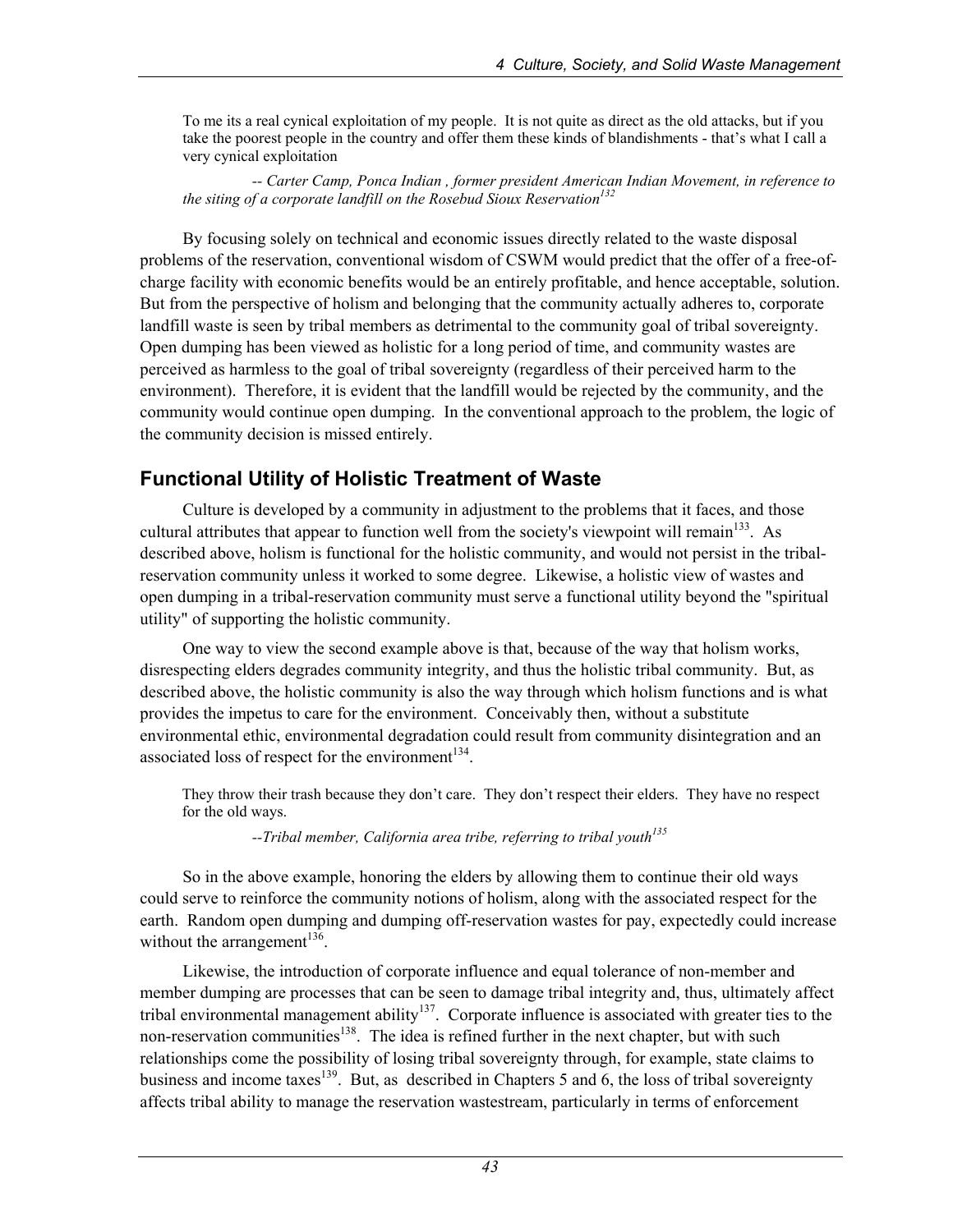authority and program planning. So, over the long-term, viewing corporate landfill wastes as dirtier than community wastes may actually be of long-term practical benefit in carrying out a sound solid waste management program on reservations.

Non-member dumping is associated with jurisdictional problems, as discussed in detail in the next chapter. Tolerance of the dumping then invites additional jurisdictional challenges to tribal sovereignty. Again, the loss or challenge of tribal sovereignty affects tribal ability to carry out an effective SWM program. From this viewpoint, the perception of non-member dumping as being more of a threat than member dumping is correct. The view is thus functional because minimizing non-member dumping serves to keep the tribe's sovereignty intact.

# **4.6 DIRECT IMPACTS OF CULTURE ON RESERVATION SWM: ROLE IN TRIBAL SWM PROGRAM**

People communicate, learn, and think based on their experience of the social and cultural world around them, as well as their individual psychology<sup>140</sup>. To carry out a SWM program, communication and learning are essential in the education of the public and the execution of effective enforcement measures. How tribal decision makers think obviously determines to a large extent how the program will be carried out, which SWD alternatives will be chosen, and what the priorities of the program are. So the culture of the tribal-reservation community, the Indian Way, has profound effects on the nature and effectiveness of the SWM program.

# **The Indian Way and SWM Education: The Dismissed Education Program**

Regardless of the underlying reason for dumping, a significant amount of the open dumping by tribal members is carried out due to "habit"<sup>141</sup>. People routinely open dump because that is what they have been doing with their wastes all their lives. And habits are formed because an individual finds some utility in the behavior<sup>142</sup>, whether monetary, spiritual, functional, or otherwise. To change the habits of people who engage in open dumping, a utility for *not* dumping must be learned through SWM education.

But utility to an individual, because it is inherently associated with a value, and depends largely on the cultural system<sup>143</sup>. Moreover, learning can only work if the knowledge being transmitted fits into the recipient's system of values<sup>144</sup>. Education must be carried out with a common understanding between teacher and student of what is of importance to the student (i.e., what is a utility) and what the student's experiential value base is (i.e., what makes it valuable)<sup>145</sup>. As described throughout this chapter, the value system of the tribal-reservation culture is quite different from that of the conventional community, so education is different as well<sup>146</sup>. For SWM education in tribalreservation cultures to work, the utility of proper disposal must be framed in terms of the Indian Way, and communicated according to the Indian Way, because that is the way people learn<sup>147</sup>.

# **Analysis of the Dismissed Education Program: Miscommunication**

Let us return to the tribe from the last Chapter that dismissed the highly paid environmental education consultants. What went wrong here? There are two angles to examine, who is delivering the information, and what that information is. As mentioned previously, the tribal-reservation culture is a high-context one. To belong, there are a number of implicit communication and behavioral rules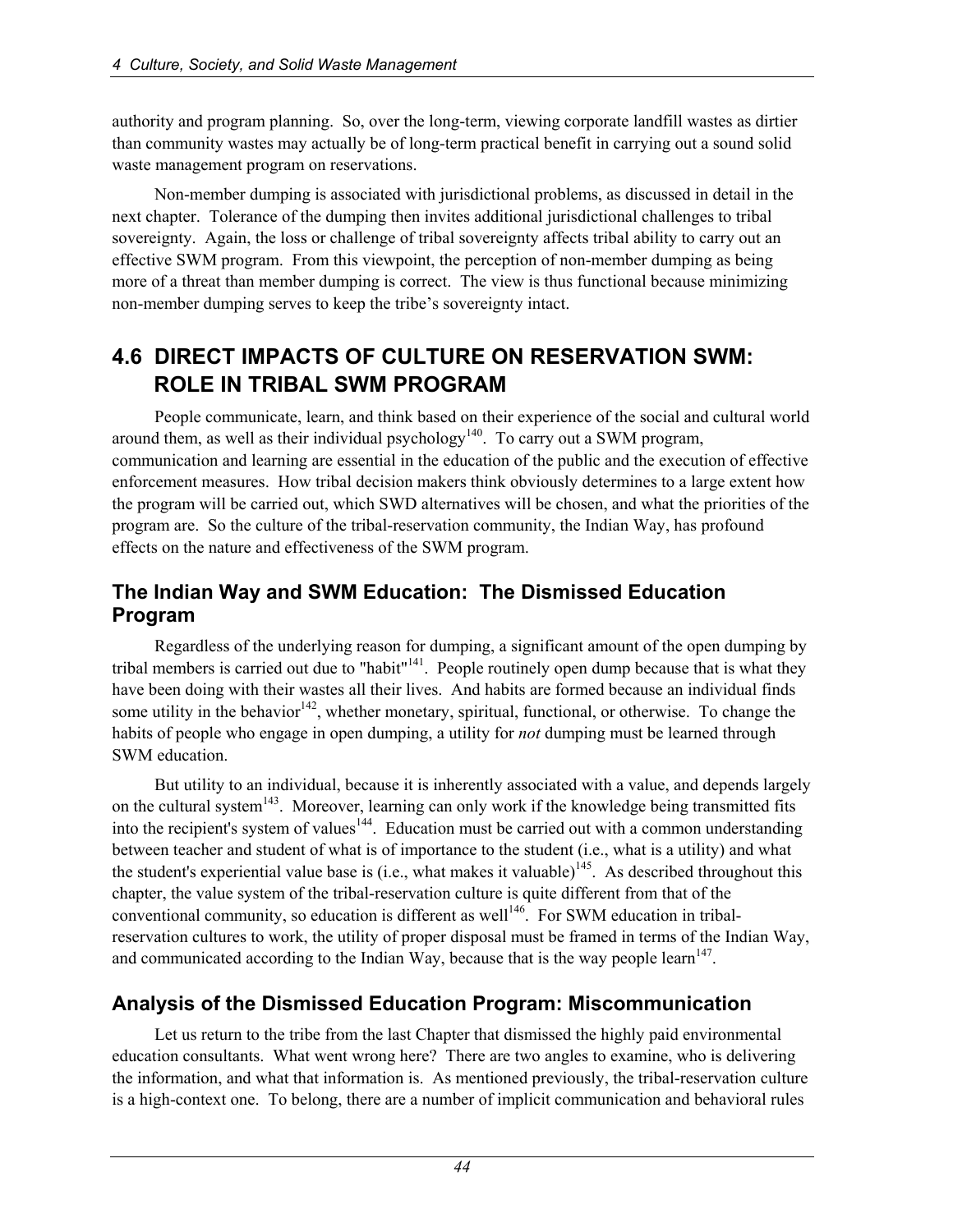that must be observed and that are obvious to people within the community<sup>148</sup>, i.e. the rules essentially comprise the Indian Way. So to begin with, who delivers the message (i.e. the teacher) must be privy to the Indian Way because that is the way that people communicate. The education and sociology literature is rife with examples of miscommunication between two cultures<sup>149</sup>. For example, as seen in Table 4-1, in tribal-reservation culture, the act of looking down is generally a sign of respect. So too, is silence after a speaker is finished. In a conventional community, the opposite is true. One is told to look each other in the eye, and respond verbally to the speaker. So one problem may have been the consultants simply could not communicate any idea well in this community, let alone carry out SWD education.

# **Analysis of the Dismissed Education Program: The Role of Roles**

But there is more to the question of who delivers the education than simply whether they have the capability to express ideas effectively within a culture. Cultures are defined by their rules, roles and values<sup>150</sup>. The Indian Way is no exception. To keep the holistic community intact, the roles that make up the culture must be kept intact. And in the tribal-reservation culture, it is the elders and family that have the role of teachers<sup>151</sup>. Roles are not merit-based, but system-based<sup>152</sup>. Respect for elders is automatic because they are elders.

The Mother, the Grandmother... is celebrated in social structures, architecture, law, custom, and the oral tradition. To her we owe our lives, and from her comes our ability to endure, regardless of the concerted assaults on our, on Her, being, for the past five hundred years of colonization. She is the Old Woman who ends the first of life. She is the Old Woman Spider who weaves us together in a fabric of interconnection.<sup>153</sup>

Therefore, a vastly educated consultant may impress the people in the tribe, but that is not the same thing as being effective in teaching them. People are receptive to learning from elders, family, and other tribal authorities because they grew up conditioned that, not only were these people the ones that imparted knowledge, they were the ones who had the knowledge<sup>154</sup>.

Another aspect of using community role models is that, as described in Table 4-1, most Indian people learn over time from modeled behavior, and not from oral or written instructions given once or twice<sup>155</sup>. The role of teacher must, therefore, be someone who is present in the community over the long-haul, i.e., someone who belongs in the community. So another problem with the consultants is that, in terms of the holistic community, they had not established a legitimate claim to the role of teacher and were not in the community long enough to "model" sound SWD practices.

# **Analysis of the Dismissed Education Program: Holism and Format**

Perhaps the most serious mistake that the consultants made was how they delivered the education in terms of its "formatting". In accordance with the main tenet of holism, people in a tribalreservation culture learn best when they are given a context to the knowledge (see Table 4-1). As people's lifestyles and thought processes revolve around holism, the knowledge they incorporate must be holistic as well so that it has a position in the holistic scheme of things. In other words, because they tend to operate holistically, they would need to connect the knowledge to other things in the holistic community to be able to use it.

A related concept is the requirement for relevance. In western conventional societies, the doctrine of separatism results in the idea that knowledge can be accumulated in separate bits that are irrelevant for now, but in the future may be useful<sup>156</sup>. But again, in tribal-reservation cultures, the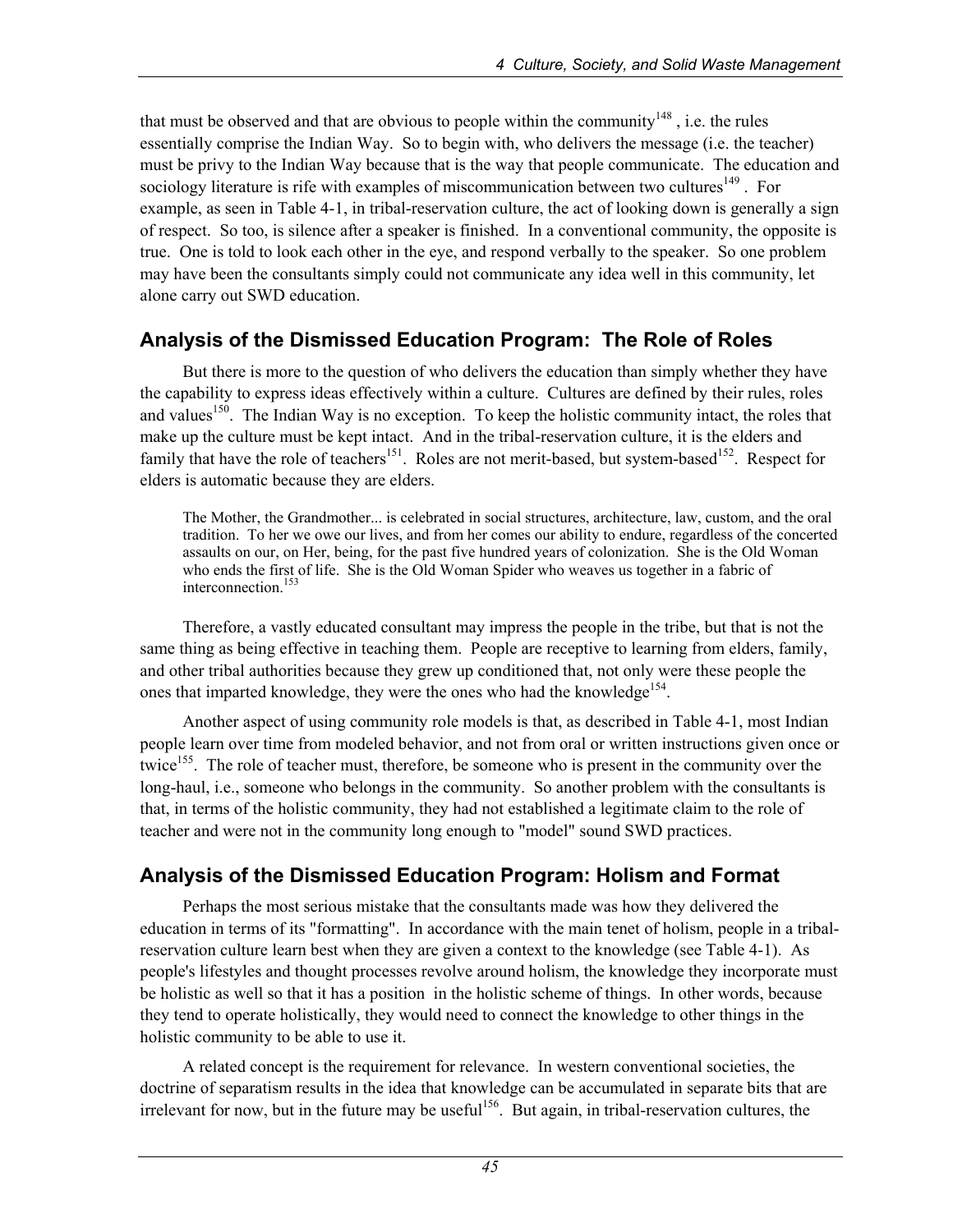idea of future and present coalesce. The knowledge also must be relevant for life now<sup>157</sup>. And to be relevant, the knowledge must be important to community goals, (i.e. tribal sovereignty) because the tribal-reservation culture is a group culture<sup>158</sup>.

But the documents and posters that the consultants brought were not framed in terms of holism or tribal sovereignty goals. They were developed according to conventional community learning styles. And the presentations the consultants gave were instructional and oriented towards the goal of reducing open dumping, not visual and oriented towards bettering the holistic community<sup>159</sup>. For example, rather than the holistic idea that using the transfer station rather than open dumping was the most appropriate way to return wastes to the earth, the communicated message was essentially "Give a hoot, don't pollute". People were *told* that their solid wastes were "dirty" and did not to belong on the ground, but no one was *shown* this was the case<sup>160</sup>. The conventional value on results was emphasized by presenting open dumping as "bad" and use of the transfer station as "good", without a context of how that fit into the community .

The consultants did not account for reservation circumstances. They treated the reservation community as simply another rural minority community<sup>161</sup>. While recognizing that they were working with another culture and needed to establish trust by community outreach, they did not understand how to establish that trust. For example, they made no real distinction between tribal member and non-member dumping, and between the tribe and the county in terms of who was the responsible government authority<sup>162</sup>. Not acknowledging tribal sovereignty issues and goals was a key mistake, because the community recognized that the consultants did not really understand them and know what was best for them $^{163}$ .

If you recognize that Indian tribes are sovereign governments then you're a hundred steps ahead of everyone else. If you don't, none of them will want to talk with you.

 *--Tom Villegas, Pomo Indian164*

Therefore, because all activities are connected in the holistic community, the tribe's reasoning was that the consultants could not possibly know what solid waste disposal practice was best for them. A tribal member summed up the experience, "They just didn't know us, it wasn't working. They came in and thought they knew everything. So no one listened<sup>"165</sup>.

Once the tribe took over the education program, the community responded<sup>166</sup>. Elders were recruited to teach children harmony-with-nature values. An environmental educational document developed for tribes in the region, using terms such as *Tribal* council versus *City* council, and containing illustrations of Indian people, was employed<sup>167</sup>. Lessons on the harmful effects and pathways of waste contamination were carried out for elders and children that revolved around visual demonstrations. The community was kept actively involved and financially vested through training members in the cleaning up of the open dump and operation of the transfer station<sup>168</sup>. Children made signs and posted them. The result was that everyone had a stake in keeping the open dump closed. Learning was dispersed through traditional means of modeling proper behavior and community approval.

# **The Indian Way and SWM Enforcement: The Unenforced Enforcement Program**

It was stated at the beginning of this chapter that culture affects all aspects of SWM, including enforcement. The next case presented in Chapter 3, the Unenforced Enforcement Program, has many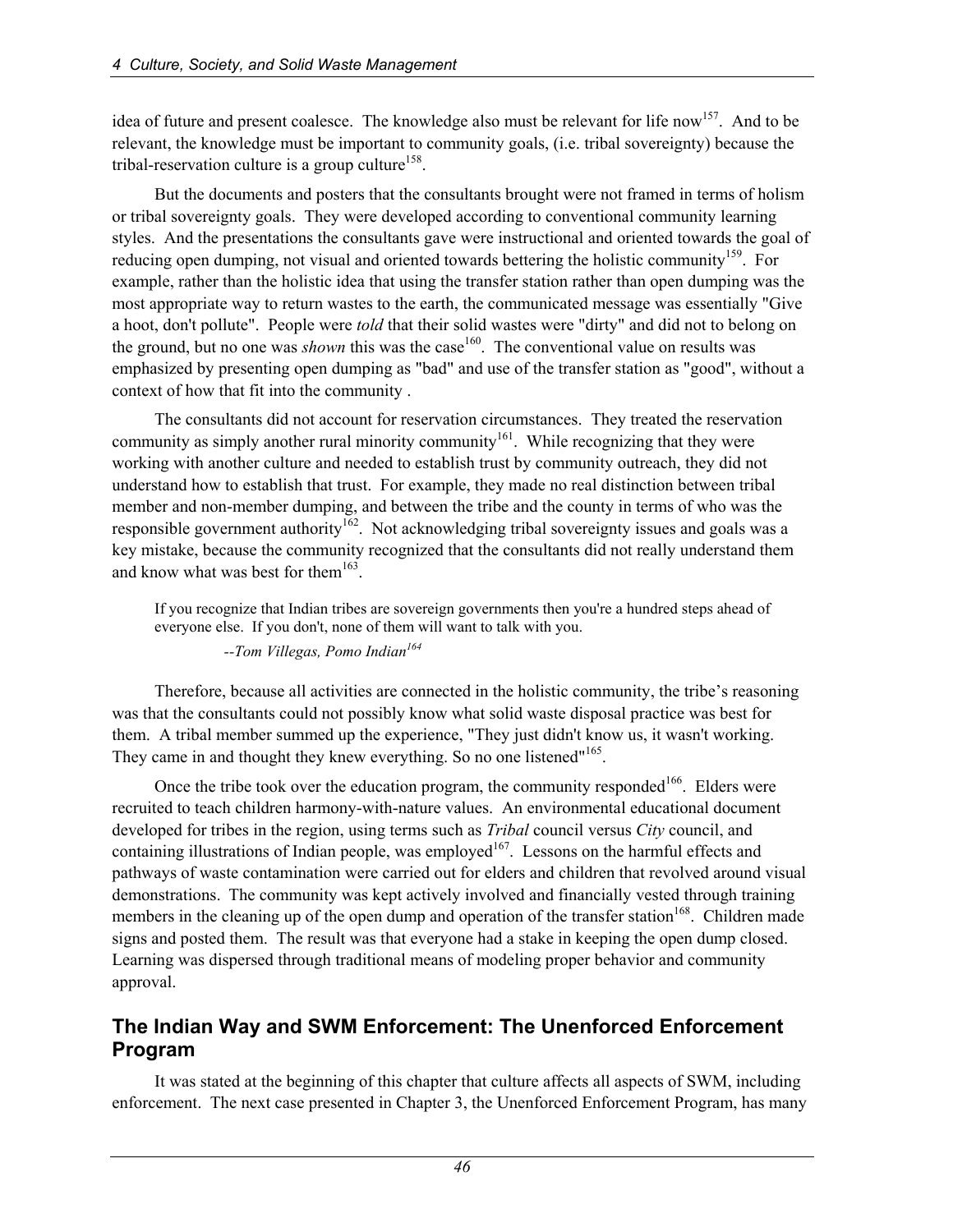facets. To provide a full explanation, it is necessary to return to the problem in subsequent chapters. But one of the reasons that the tribe does not enforce its SWD ordinances is linked directly to the culture of holism.

# **Enforcement and Holism**

Consider the similarity of the purpose behind enforcement and education. The idea behind an effective enforcement program is to persuade people, who would tend to do so otherwise, not to dispose their wastes in an unauthorized manner (which generally is also an unsound practice, but not always). Just like education, persuasion involves successfully communicating an idea -- however forcefully<sup>169</sup>. Enforcement is essentially education with penalties. The response of the community is again important. Like education, the response of the community to enforcement can only be positive when the idea is conveyed in a way that people understand.

Because enforcement inherently involves judging something "wrong", and hence something right as well, it revolves around the concept of justice. What penalty is fair. But justice in tribalreservation communities is seen differently than in conventional communities (see Table 4-1). Like education and other concepts, justice is seen in holistic terms. The Indian Way of justice is essentially equitable rather than egalitarian, as it is in conventional communities<sup>170</sup>. That is, like education, justice is viewed in context. And the role of meting it out, in this case the "judge" rather than teacher, would be defined in terms of the tribal community<sup>171</sup>.

So one of the reasons that the tribe is not enforcing their program may be simply that it is not the Indian Way of discipline. As seen in Table 4-1, people learn through community approval or disapproval. The community acts as judge. And the "crime" is viewed in terms of why the person did it and how it affects the community (i.e. particularisticly). A single fine or other punishment for all open dumping, even though each case is carried out for different reasons, would be seen as unjust. As a result, the community response to a specific penalty could be antagonistic. More will be said on the subject in Chapter 6, but the large number of holistic circumstances justifying dumping is one of the reasons, too, why it is difficult for discipline to be structured *and* the Indian Way adhered to.

A fine could be seen also as being unrelated to the action of dumping. And, as described above, because relevance is needed to learn, relevance is needed to understand the punishment. Without understanding, resentment is fostered<sup>172</sup>. So a tribe's imposition of a penalty or threat of one, particularly for a practice that is widely seen as traditional or recently traditional, can be counterproductive. As one tribal member put it, "that's just not the way we do things, it wouldn't work -- you make enemies. We try to educate them instead, and if that doesn't work, we try a little Indian justice. No need to write a law about that." $173$ 

# **A Final Word: Education Versus Enforcement**

Not coincidentally, the traditional way that people in a tribal-reservation community learn *not*  do something is the same way they learn to *do* something -- through education<sup>174</sup>. Education seems, therefore, systematically a better approach than enforcement in the holistic culture. For example, casual observation supports the contention that on many, if not most, reservations a "no dumping" sign will be shot at, torn down, and/or ignored<sup>175</sup>. Both a threat and judgment are explicitly stated in such signs, and no context is given. So from the view of what the tribal-reservation culture community tends to be responsive to, the observation is not at all surprising. In contrast, the Yurok Tribe posted signs at its closed open dumps with the prominent message of "Respect the Land --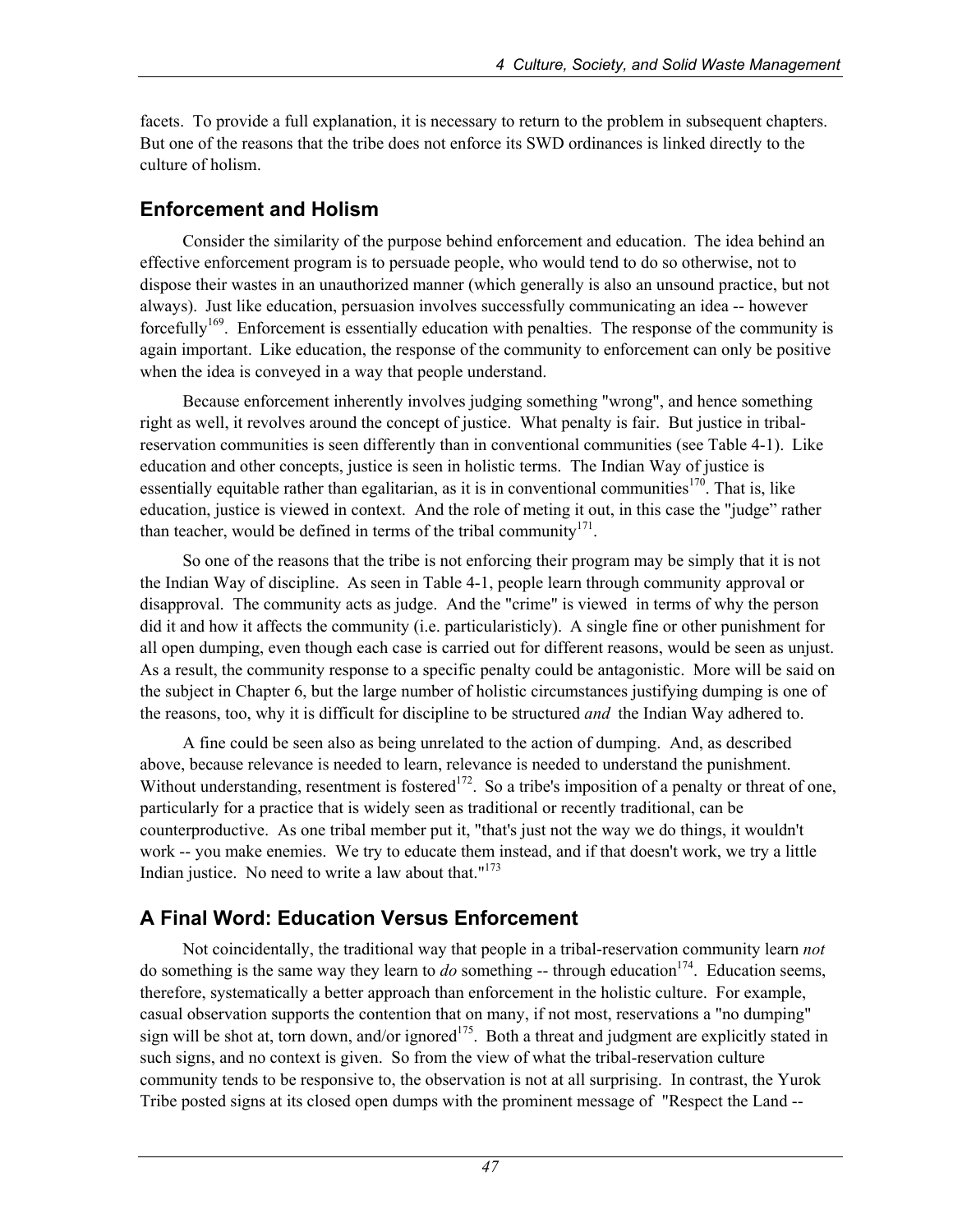Please Honor Your Homeland - Take your trash to the container site - Thank you"<sup>176</sup>. While ordinance and fines were cited in smaller type, they were stated as information rather in terms of a threat. In this case, in accordance with the culture, holistic context is given, judgment is deferred, and threat is indirect. Although the signs are paper, they have not been torn down or defaced, and dumping has not renewed.

## **The Indian Way and SWM Decision Making: A Brief Glimpse into the Uneconomical Choice for a Tribal Landfill**

Because holism permeates tribal-reservation life, not only are SWM education and enforcement affected by it, SWM decision making is too. The value system that defines a culture and provides the basis through which a culture learns, communicates, and thinks is intimately linked with the goals of the culture (i.e. the pinnacle of its values)<sup>177</sup>. So that the holistic culture also affects the how and why of tribal decision making. Essentially, because holism tends to be both experienced and valued in the tribal-reservation culture, how one makes a decision will tend to fit a holistic pattern as well, and thus, reinforce holism. Some of the primary ways that holism is manifested in decision making are described in Table 4-1.

In the last puzzle presented in Chapter 3 to be examined in this chapter is the Uneconomical Landfill, concerning the tribe that maintained its desire to construct a tribal landfill in contradiction to conventional SWM wisdom. While greater detail will need to wait till subsequent chapters, part of the tribe's decision falls into place here, and is examined briefly below.

## **Conventional Versus Tribal-Reservation Decision Making**

One reason that the tribe still wanted a landfill might be that in a tribal-reservation culture, decisions and goals do not tend to be based on a specific, separate issue such as economics<sup>178</sup>. Basing their decision solely on economics would suggest that the tribe had a defined conventional goal of increasing status through material gain. In a more altruistic scenario, commonly known as the Pareto principle $179$ , it would mean that the tribe believed that material wealth could be used to improve the status of individuals or programs of the community that the tribe valued, and no individual would be worse off. But this view is specific, and hence, conventional, thinking<sup>180</sup>. After all, tradeoffs entail *separation* of the problem components and assignment of values without full context<sup>181</sup>. Even social goals are denominated commonly-- a process that conflicts with the particularistic view of things valued in their own right<sup>182</sup>. So tradeoffs inherently involve fragmentation and disavowal of the holistic community, precisely the antithesis of the Indian Way.

# **Tribal Sovereignty as a Goal in SWM Decision Making**

Always, always, tribal sovereignty is first.

 *Mary Ann Martin Andreas, chairwoman, Morongo Band of Mission Indians183*

Again, holism relies not on a finite result, but on process. Remember that decisions have to be made according to how the integrated whole of the community is affected, including its spiritual side. Otherwise, theoretically at least, the holistic community eventually disintegrates, and becomes "unwhole". As a result, holism cannot function. And what keeps the holistic community whole is tribal sovereignty and its related values of self-determination and cultural integrity. Therefore, whatever else is the purpose of the decision, to maintain wholeness, the tribe would need to seek after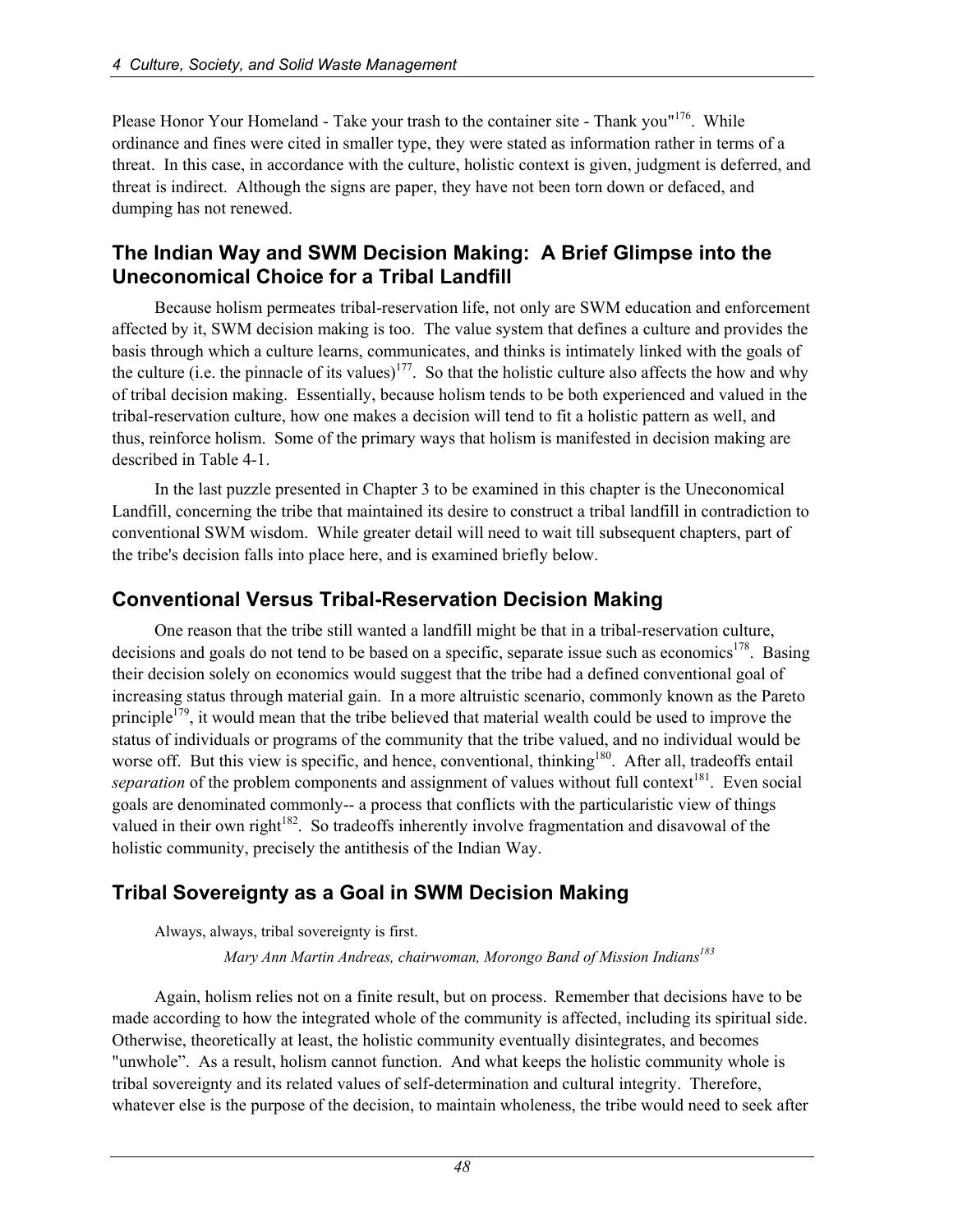tribal sovereignty issues and ensure as a minimum that they are not harmed or impacted negatively. The result is basically a collectivistic corollary to the Pareto principle. A decision is not "bad" only if the welfare of the community does not suffer (i.e. tribal sovereignty is not affected). This "principle" is central to how SWM on reservations appears to work, and is returned to in Chapter 7. Once again, in keeping with the themes of separation and holism, individual goals are replaced by group concerns.

The tribe still desires a landfill then because some tribal sovereignty is lost in opting for the conventional choice of the much more economical and convenient county landfill. Why tribal sovereignty is so affected will be explored in the next two chapters, and the problem will be returned to.

It should be apparent at this point that the idea that conventional SWM decision making may not work in a tribal-reservation culture can be expanded from simply the decision to site a landfill. Recall from Chapter 2 that integrated solid waste management is founded on choice based on concepts of optimization and tradeoffs between waste reduction, costs, and environmental risks. This inherent conflict between conventional SWM decision making and that of the holistic tribalreservation culture is one of the primary reasons for the "non-complementarism" between the way SWM problems are viewed and treated in conventional and tribal-reservation cultures .

# **4.7 SOCIO-CULTURAL REASONS FOR UNSOUND WASTE DISPOSAL BY TRIBAL MEMBERS**

The only way to stop this evil [of land selling] is for all [tribes] to unite in claiming a common and equal right in the land, as it was at first, and should be now... No tribe has a right to sell, even to each other, much less to strangers...

*- -- Tecumseh, Shawnee184*

It wasn't until I was 25 that I got it. I was on the rez drinking with my buddies, and threw my beer can on the road. And it was actually a white guy who says, 'what are you doing that for?' And I said, 'its my land, I can do what I want with it'... And he said, 'yea... its your land, man, and you should take care of it.'

 *--Tribal Environmental Director, California tribe185*

People don't want to have to pay the county to dump their wastes when they feel like they should be able to do what they want with their own land

 *-- Tribal Environmental Director, Washington State tribe186*

Unsound disposal practices by tribal members can be caused also by societal, as opposed to strictly cultural, considerations. Again, community disposal habits are important because it is these differences from conventional communities that tribes must contend with in their SWM.

# **Reversing The Tragedy of the Commons**

In the case of some tribal members, the argument of the "tragedy of the commons"<sup>187</sup> is reversed. Rather than poor stewardship because the land is held in common, one reason waste dumping occurs is to validate that the land is "owned"<sup>188</sup>. The relationship of tribal communities to their land is sacred and the need for it encompassing<sup>189</sup>. As described in the next chapter, tribal lands have been annexed repeatedly throughout Federal-Indian history. Tribes are still limited in what they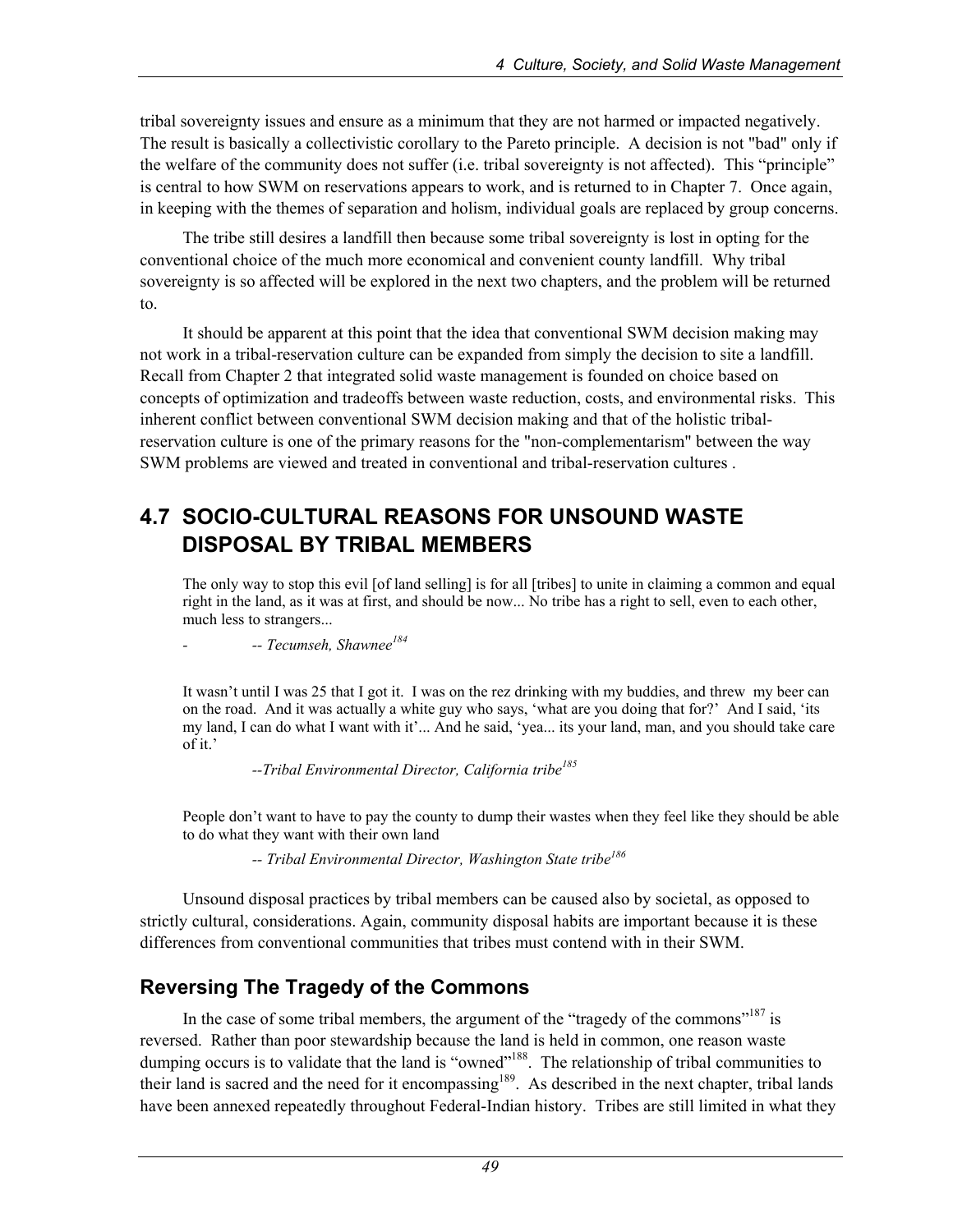are able to do with reservation land, because the federal government retains title<sup>190</sup>. Waste dumping for some tribal members appears to be an extrinsic and defiant means of claiming the land back $191$ . The seemingly inherent contradiction of abusing what is loved is a common human trait<sup>192</sup>. Also, it should be noted that people who dump out of defiance are likely to be motivated by other reasons as well, including lack of environmental knowledge<sup>193</sup>.

## **Waste Fees and a History of Victimization**

A related sociological reason that tribal members may dump or otherwise unsoundly discard their wastes on the reservation is antipathy towards the non-Indian community or government<sup>194</sup>. Here, wastes are dumped on reservation by default because the generator does not wish to use county services. A historical victimization perspective exists where waste service and/or facility fees are viewed as one of many ways non-Indians continue to profit from Indians<sup>195</sup>.

# **Lack of Enforcement**

A third reason for unsound disposal practices by members, discussed further in Chapters 5 and 6, is lack of effective enforcement<sup>196</sup>. Without enforcement of tribal SWM ordinances and policies, no fear exists of being caught. Those members who might dump wastes for any of the reasons given above, are encouraged through a lack of dissuasion to do otherwise.

# **Inability to Pay**

Finally, tribal members may dump their wastes in an unsound manner due to an inability to pay, as examined further in Chapter 6. Some 70 percent of reservation Indians between the ages of 16 to 64 earn less than \$9, 048 per year<sup>197</sup>. Inability to pay for wastes services is likely the predominant cause of increased open dumping on reservations<sup>198</sup>. Especially to persons partially motivated by other cultural and social reasons, poverty is a strong incentive for illegal disposal.

# **4.8 SOCIO-CULTURAL REASONS FOR NON-COOPERATION OF NON-INDIAN COMMUNITY: PROPERTY RIGHTS VS. TRIBAL RIGHTS**

The independent nations of Spanish America were affronted, like the colonial authorities that preceded them, by communities that held their lands in common. This was considered the essence of savagery, contradicting as it did the notions of private property and individual title to land which all the invaders of the Americas (irrespective of their countries of origin) considered the essence of civilization. ...Those indigenous communities in the Americas who traditionally held their lands and resources in common fought to defend these practices for they understood that they were defending their identities and their autonomy.

 *-- David Maybury Lewis, Prof. of Anthropology, Harvard University199*

So great is the regard of the law for private property, that it will not authorize the least violation of it; no, not even for the common good of the whole community

 *--Blackstone's Commentaries, A legal reference during the Colonialist Period200*

You can't own a house...they got things all mixed up over there. They don't even keep the same time.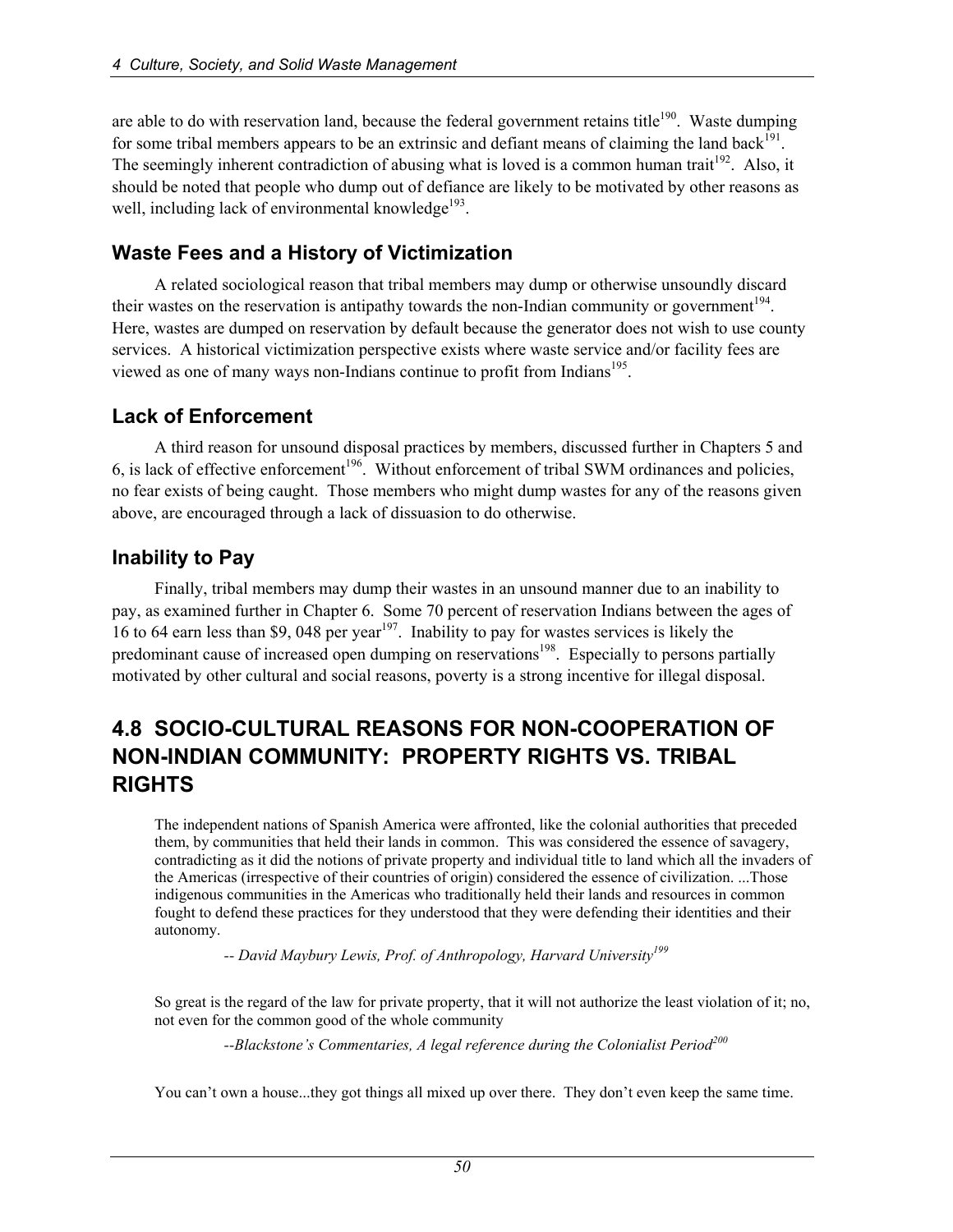#### *-Ketchikan resident referring to the neighboring Metlakatla Indian Community*

The contention between the tribal and conventional cultures manifests itself in social relations between the tribe and neighboring non-Indian communities, on- and off-reservation<sup>201</sup>. The subject is broad and deep, and a comprehensive examination of the divisiveness is well beyond the scope of this engineering thesis. However, in terms of tribal SWM problems, the primary issue requiring understanding is the diametric opposition of individual and property rights versus tribal sovereignty rights.

Representational voting and the right to protect private property are quintessentially American<sup>202</sup>. But tribal sovereignty demands a tribally elected government and common tribal ownership and jurisdiction over reservation lands. Non-Indians living on reservations (on leased or privately-owned lands) can not vote in tribal elections, and have no formal voice in how and whether the tribe chooses to exercise authority over their property. The tendency, therefore, for many is to vehemently guard their property from tribal authority, and choose to deal exclusively with county government<sup>203</sup>. Participation in tribal SWM services can be thus viewed as inviting undesired greater tribal control<sup>204</sup>. So tribes generally must plan their SWM without the support of the reservation non-Indian population<sup>205</sup>, a consideration examined further in Chapter 6.

They have no right to tell me what to do, I'm not Indian.

 *-- Micki Hutchinson, non-Indian business owner, Cheyenne River Sioux Reservation206*

When my grandparents came from Russia, the United States government told them that they would be full citizens if they moved out here. Now I see people being told that they can't even take part in a government that wants to regulate them. Something is inherently wrong when you can't be a citizen where you live because of your race. It just doesn't fit with the traditional notion of being a U.S. citizen.

 *-- Steve Aberle, tribal member and local attorney, Cheyenne River Sioux Reservation207*

Let them talk about taxation without representation...We're not a state. We're a separate nation, and the only way you can be represented in it is to be a member of the tribe. And they can't do that. They're not Indians. These folks are trespassers. They are within reservation boundaries, and they will follow reservation law. They've now had one hundred years with no tribal authority over them out here. Well, that's over.

 *-- Greg J. Bourland, Cheyenne River Sioux Tribe Chairman208*

Related to this "protection-of-rights" perspective is direct antagonism of many non-Indian neighbors towards the tribe. The antagonism may be rooted in the difference of basic values or, in some communities, in the perceived special treatment accorded Indians<sup>209</sup>. Described further in the next several chapters, such treatment includes exemption from property taxes, most state laws, and some federal laws. Further, some tribes are granted through their treaties special fishing and hunting privileges outside their reservations<sup>210</sup>. The resulting antipathy of the non-Indian community appears to cause some persons, including businesses, to dump their wastes on tribal lands, or use tribal SWM facilities without authorization $211$ .

It should be noted too that, while their average income is higher than tribal members, many non-Indians in rural conventional communities also face financial hardship in paying for waste services<sup>212</sup>. Also, the likelihood of tribal SWM enforcement against them is very small, for reasons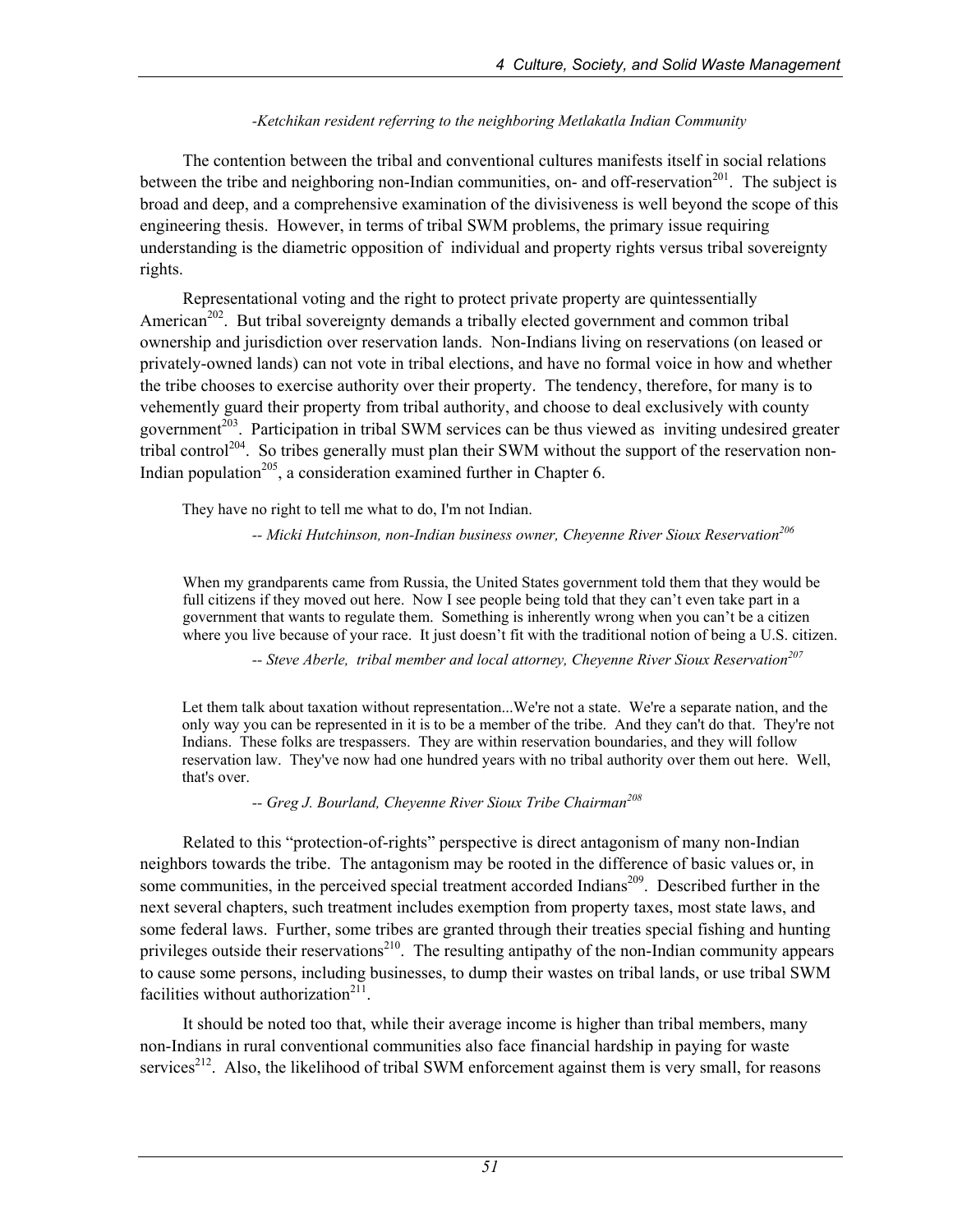discussed in the next chapter. In combination with the above considerations, these two factors provide further incentive for non-Indians to discard their wastes illegally on reservations.

# **4.9 CONCLUSIONS**

Understanding the concepts of, and conflicts between, the basic tenets of holism and separatism is central to understanding the SWM problems on Indian Reservations. The cultural perception of waste and open dumping can contribute directly to community unsound SWD practices and community acceptance of SWD alternatives. For the SWM programs to be successful, the way that holism works affects how education and enforcement can be carried out by tribal personnel. And to ensure the maintenance of the holistic community, the way that holism works affects how tribal personnel are able to make SWM decisions.

Yet, the above discussion focuses on the ideal of holism, whereas in actuality the doctrine can be taken only as a guide for predicting general tendencies and values in tribal-reservation communities. Like all islands, the cultural island of the tribal-reservation community is not perfectly isolated from outside influences $213$ . Demographic, economic, and socio-cultural trends and circumstances can, and do, make the strict ideal of the tribal-reservation culture overly-simplistic in even the most insulated tribal community. Jurisdictional and program organizational considerations that have come about because of these larger trends and circumstances impact how, and how much, holism can affect SWM particularly. These issues are discussed in the next two chapters.

- 3 Winston, S., *Culture and human behavior*, Ronald Press Co., New York, 1933.
- 4 See for examples Gudykunst, W. and S. Ting-Toomey, with E. Chua, *Culture and interpersonal communication*, Sage Pub, Newbury Park, CA, 1988.
- 5 Winston, *Culture and human behavior*, *supra* note note 3.
- 6 Petersen, R., "Revitalizing the culture concept", *Annual Review of Sociology*, 5, 137- 166, 1979.
- 7 See ibid.

l

- $\binom{8}{ }$ See Keesing, R., "Theories of culture", Annual Review of Anthropology, 3, 73-97, 1974.
- 9 See Gudykunst, W. and S. Ting-Toomey, with E. Chua, *Culture and interpersonal communication*, *supra* note note 4.
- 10 Parsons, T., *The social system*, Free Press, Glencoe, IL, 1951.
- <sup>11</sup> Geertz, C. *The interpretation of culture*, Basic Books, New York, 1973.
- 12 See Spicer, E., "Introduction", in *Perspectives in American Indian culture change*, E. Spicer (ed.), Univ. of Chicago Press, Chicago, 1961.
- 13 Cornell, S., "The transformation of tribe: organization and self-concept in Native American ethnicities" *Ethnic and Racial Studies* 11-1, p 21-41, 1988.

<sup>1</sup> Allen, P., "Hoop Dancer", in *Shadow country*, University of California and Native American Center, Los Angeles, 1982.

<sup>2</sup> Schneider, D., "What is kinship all about? In *Kinship studies in the Morgan Memorial Year,* P. Reinig (Ed.), Anthropological Society of Washington, Wash., DC, 1972.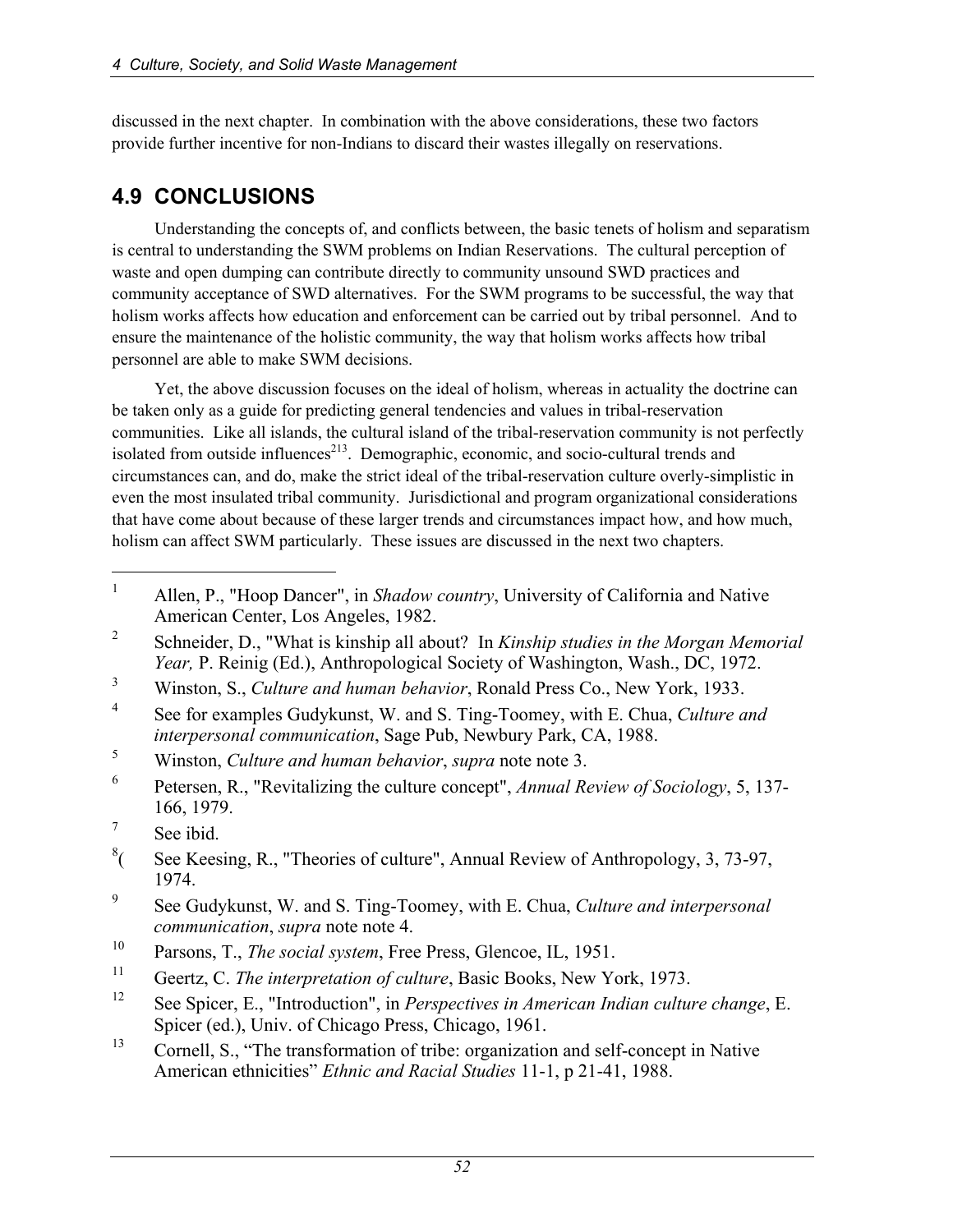- 14 Hertzberg, H., *The search for an American Indian identity*, Syracuse Univ. Press, Syracuse, NY, 1971.
- 15 Cornell, S., *The transformation of tribe, supra* note 13. Note federal policy contributed to Pan-Indianism physically by placing different bands, tribes, individuals within certain reservations, and politically by shaping tribal governments and/or providing the tribes with a primary common obstacle to overcome and deal with.
- 16 See Spicer, E., *Introduction*, *supra* note 12.
- 17 See Hertzberg, H., *The search for an American Indian identity, supra* note 14.
- <sup>18</sup> See ibid.
- <sup>19</sup> See for example, ibid.
- <sup>20</sup> Foremost was the Society of American Indians begun in 1911, a group of "western"educated, middle class Indians, considered to have formally launched the Pan-Indianism movement, Nabokov, P. (Ed), *Native American testimony,: a chronicle of Indian-White relations from Prophecy to the Present, 1492 - 1992,* Penguin Books, New York, 1991. See Parker, A. (Ed), "The Best and the Brightest", *Report of the Executive Council on the Proceedings of the First Annual Conference of the Society of American Indians*, Oct 12-17, 1911, Columbus, Ohio, 1912.
- 21 See ibid., Hertzberg, H., *The search for an American Indian identity, supra* note 14.
- $22$  Ibid. Peyote ingestion was not practiced in the United States until the 1870s, when Apaches began borrowing the practice from their Mexican Indian neighbors. The practice evolved, took hold with other tribes, and grew into a pan-Indian, societal religion. The Native American Church outgrew from the politics of peyotism and was created in 1918 as a recognized inter-tribal religious organization that used peyote in worship.
- $^{23}$  Ibid.
- <sup>24</sup> For example, the Council of Energy Resource Tribes, Affiliated Tribes of Northwest Indians, National Indian Congress, and the Tribal Environmental Council.
- 25 For example, see Huntington, S.P., "The West: unique, not universal" *Foreign Affairs*, 28 - 46, Nov/Dec 1996.
- 26 See generally, for example, Gudykunst, W. and S. Ting-Toomey, with E. Chua, *Culture and interpersonal communication*, *supra* note 4.
- <sup>27</sup> For example, see self-orientation versus collective orientation in Parsons, T. and E. Shils, *Toward a general theory of action*, Harvard University Press, Cambridge, MA, 1951, or Tönnies, F., *Community and society*, Harper, New York, 1961.
- 28 See Parsons, T. and E. Shils, *Toward a general theory of action*, *supra* note 27.
- <sup>29</sup> See discussion of activity orientation of "doing" in Kluckhohn, F. and F. Strodtbeck, *Variations in value orientations*, Row, Peterson, New York, 1961, and Parson's "achievement "pattern variable in Parsons, *The social system*, *supra* note 10.
- 30 Kluckhohn, F. and F. Strodtbeck, *Variations in value orientations*, *supra* note 29.
- $31$  Ibid.
- 32 For a discussion of polychronic versus monochronic cultures, see Hall, E., *The dance of life*, Doubleday, New York, 1983.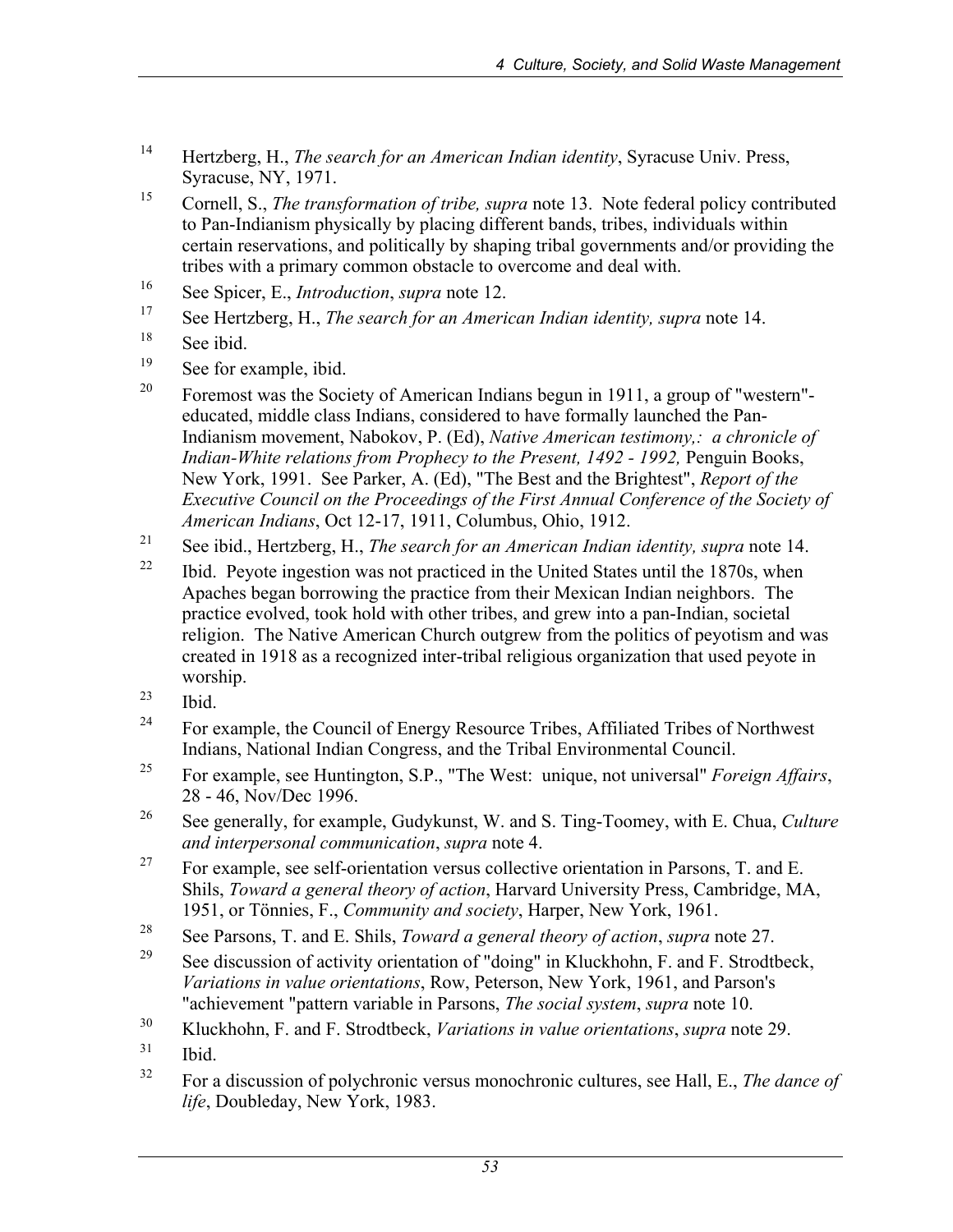- 33 See Parsons, T. and E. Shils, *Toward a general theory of action*, *supra* note 27, and Kluckhohn, F. and F. Strodtbeck, *Variations in value orientations*, *supra* note 29.
- 34 Parsons, T., *The social system*, *supra* note 10.
- 35 See Huntington, S.P., *The West: unique, not universal*, *supra* note 25.
- <sup>36</sup> See discussion of mastery-over-nature orientation in Kluckhohn, F. and F. Strodtbeck, *Variations in value orientations*, *supra* note 27.
- 37 Huntington, S.P., *The West: unique, not universal*, *supra* note 25, or see generally Gudykunst, W. and S. Ting-Toomey, with E. Chua, *Culture and interpersonal communication*, *supra* note 4.
- <sup>38</sup> A number of non-western industrialized societies, such as Japan, essentially confine separate thinking to carrying out practical societal functions, and in matters of lifestyle and spirituality follow traditional rules and patterns more closely associated with collectivism, see for example, Huntington, S.P., *The West: unique, not universal*, *supra*  note 25.
- 39 See for example, Cornell, S. *The transformation of tribe, supra* note 13.
- 40 Parsons, T., *The social system*, *supra* note 10.
- 41 See for example, Allen, P., *The sacred hoop*: *recovering the feminine in American Indian traditions*, Beacon Press, Boston, 1986.
- 42 See discussion of particularism and diffuseness in Parsons, T., *The social system*, *supra*  note 10, and Peacocke, C., *Holistic explanation: Action, space, interpretation*, Clarendon Press, New York, 1979.
- <sup>43</sup> See for example discussion of efficiency and practicality values in Williams, R., *American society*, Alfred A. Knopf, New York, 1952, and rationality versus traditionalism in Becker, H., *Through values to social interpretation,* Duke University Press, Durham, NC 1950, and Gerth, H., and C. Mills, *From Max Weber,: Essays in sociology*, Oxford University Press, NY, 1946.
- 44 See for generally example, Peacocke, C., *Holistic explanation: Action, space, interpretation*; *supra* note 42, James, S., *The content of social explanation*, Cambridge Univ. Press, New York, 1984; Phillips, D., *Holistic thought in social science*, Stanford Univ. Press, 1976, Berling, J., "Self and whole in Chuang Tsu", in Munro, D. (ed.), *Indivudialism and holism: Confucian and Taoist values*, Ann Arbor Center for Chinese Studies, Univ. of Michigan Press, 1985.
- 45 For example, see Spicer, E.(ed.), *Perspectives in American Indian culture change*,Univ. of Chicago Press, Chicago, 1961.
- <sup>46</sup> See discussion of harmony-with-nature orientation in Kluckhohn, F. and F. Strodtbeck, *Variations in value orientations*, *supra* note 27.
- 47 Parsons, T. and E. Shils, *Toward a general theory of action*, *supra* note 27.
- <sup>48</sup> For example, see Allen, P., "The wilderness in my blood: spiritual foundations on the poetry of five American Indian women" in Allen, P., *The sacred hoop*, *supra* note 41. For summary of Indian environmental values see Booth, A. and H. Jacobs, "Ties that bind: Native American beliefs as a foundation for environmental consciousness", *Environmental Ethics*, Vol. 12, 27-43, 1990.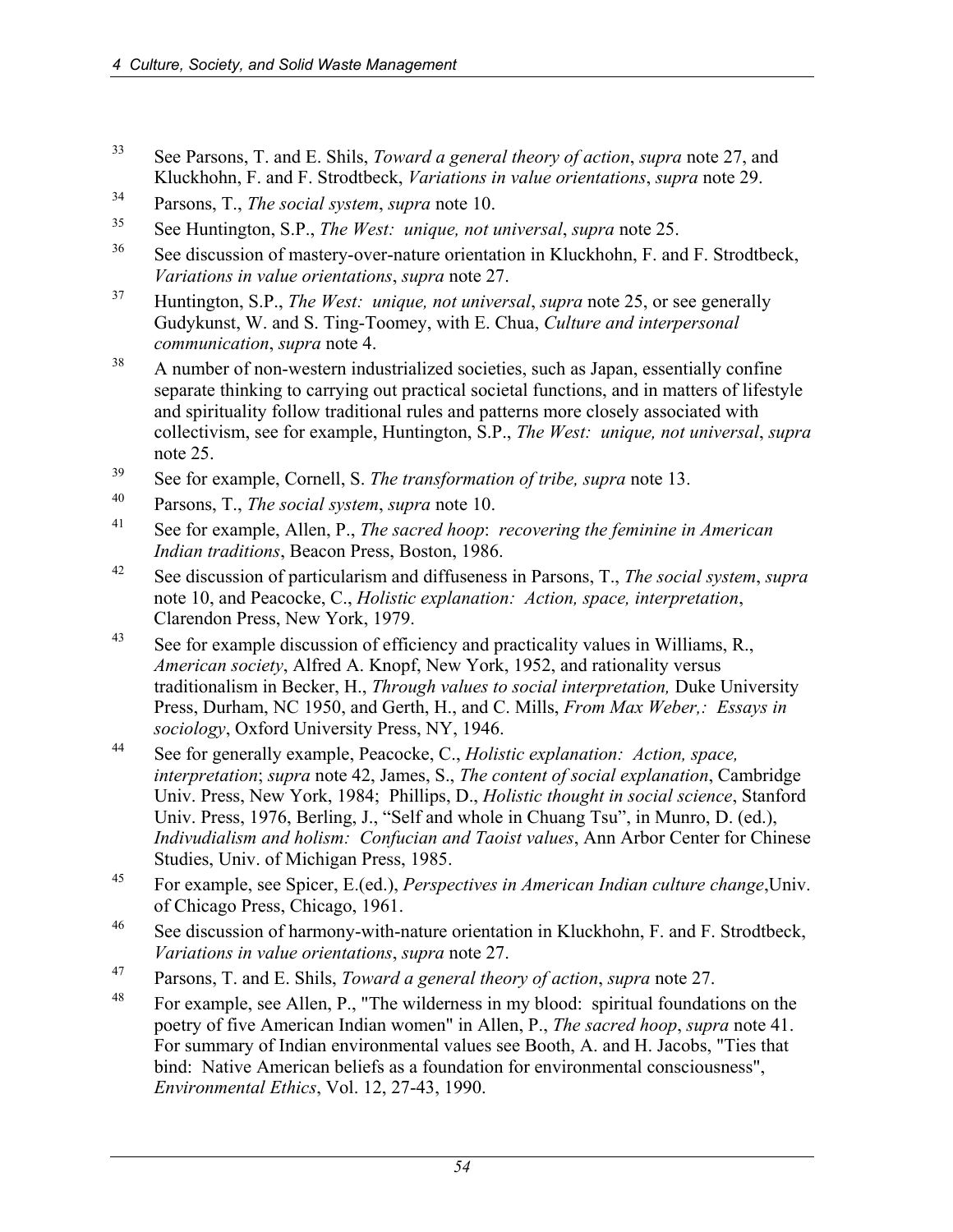- <sup>49</sup> *Preamble for Environmental Values Shared by Indigenous Peoples*, National Tribal Risk Assessment Forum, hosted by the Shoshone Bannock Tribes, Fort Hall Reservation , ID June 24 -26, 1996.
- 50 See "The ceremonial motion of Indian time" in Allen, P., *The sacred hoop, supra* note 41.
- $51$  Ibid.
- 52 See Hall, *The dance of life, supra* note 32.
- 53 See Hitchens, C., "Goodbye to all that: Why Americans are not taught history", *Harpers*, 37-48, Nov 1998.
- 54 See generally for example, Peacocke, C., *Holistic explanation: Action, space, interpretation*, *supra* note 42, James, S., *The content of social explanation*, *supra* note 44; Phillips, D., *Holistic thought in social science*, *supra* note 44, Berling, J., *Self and whole in Chuang Tsu*, s*upra* note 44.
- 55 Nelson, L., C. Ramsey, and C. Verner, *Community structure and change*, Macmillan Co., New York, 1960.
- <sup>56</sup> An Iroquois tradition of planning for the impacts up to the "7th generation" has been adopted generally as a Pan-Indian value. Trosper, R., "Mind sets and economic development on Indian reservations", in *What can tribes do? Strategies and institutions in American Indian economic development,* Cornell, S., and J. Kalt (ed.), American Indian Studies Center, Univ. Calif., LA, 1993.
- $57$  Geertz, C., "What is Culture if not a Consensus", lecture notes, University of California, Davis Jan 16, 1997.
- 58 Spicer, E., Introduction, *supra* note 12.
- 59 Kroeber, K., "American Indian resistance and renewal", in Kroeber, K.(ed.), American Inidan persistence and resurgence, Duke Univ. Press, Durham, 1994.
- 60 See for example, Trosper, R., *Mind sets and economic development on Indian reservations, supra note* 56, and Nabokov, P., *Native American testimony*, *supra* note 20.
- 61 Collins, T., "Behavioral change and ethnic maintenance among the Northern Ute: some political considerations", in J.W. Bennett (ed.), *The new ethnicity: Perspectives from ethnology,* West Publishing, St. Paul, MN, 1975.
- 62 See for example, Raincloud, D., "Keeping our Indian way", in *Being and becoming Indian: biographical studies of North American Frontiers*, Clifton, J. (ed.) Dorsey Press, Chicago, 1989.
- 63 See for example, Wells, R. (ed.), *Native American resurgence and renewal: a reader and bibliography,* The Scarecrow Press, Inc. Metuchen, N.J. 1994, and Kroeber, K.(ed.), American Inidan persistence and resurgence, Duke Univ. Press, Durham, 1994.
- 64 In Nabokov, P., *Native American testimony, supra* note 20, p 388.
- 65 For example, Anders,G., "Social and economic consequences of Federal Indian Policy", in Wells, R. (ed.), *Native American resurgence and renewal:*, *supra* note 63, and Lester, D., *Suicide in American Indians*, Nova Sci. Pub., New York , 1997.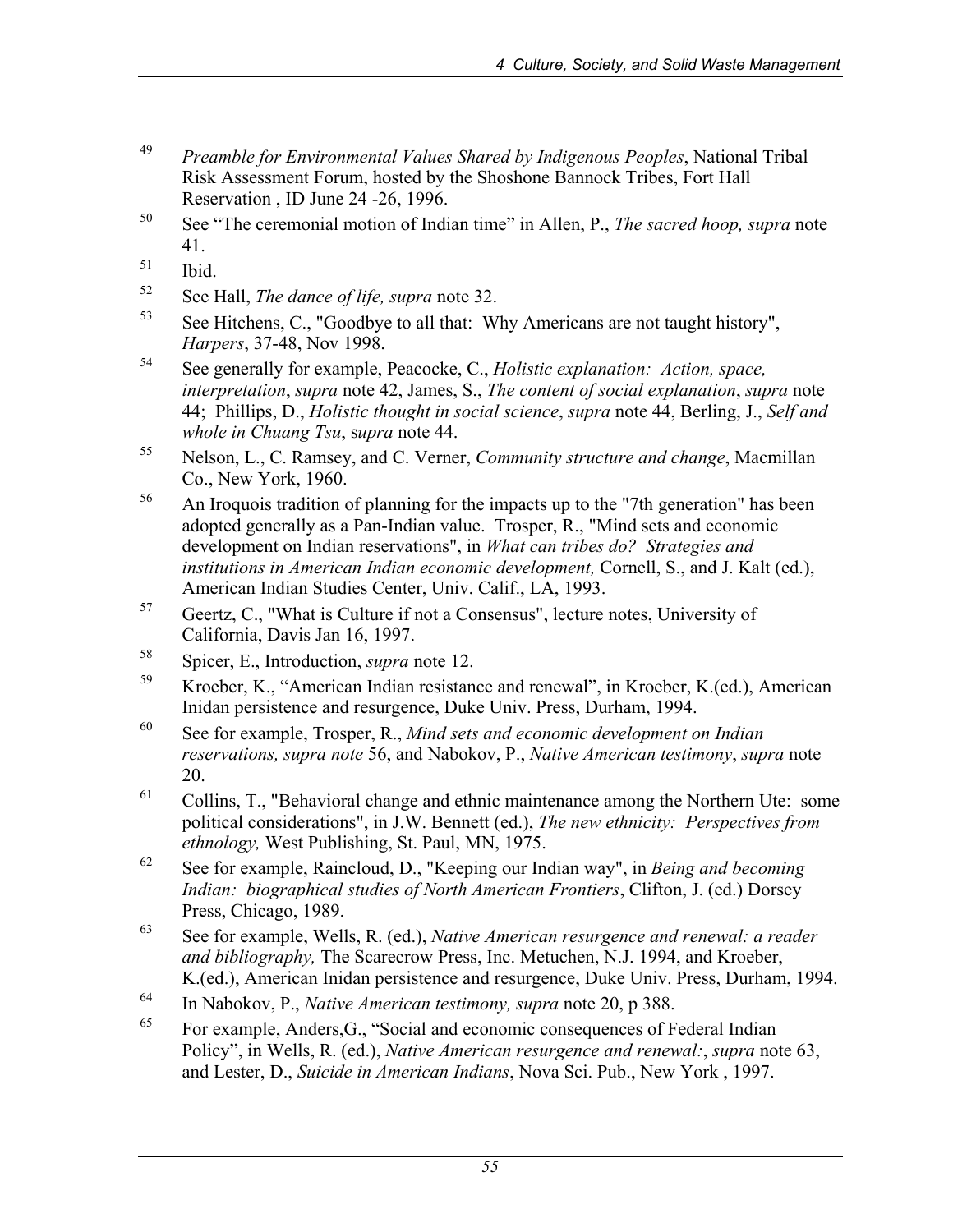- 66 For example, see McMahon, P., Indian group spends \$418,000 on pieces of heritage: "Tribes' interest in reclaiming historical artifacts has surged", *USA TODAY,* 5A, Aug 12, 1998; Jarvenpa, R., "The political economy and political ethnicity of American Indian adaptations and identities", *Ethnic and Racial Studies*, Vol. 8-1, 29-48, Jan 1985.
- 67 See for example, Ragsdale, J., Jr., "Indian reservations and the preservation of tribal culture: Beyond wardship to stewardship", *UMKC Law Review*, Vol. 59-8, 503 - 554, 1991, and Trosper, R., *Mind sets and economic development on Indian reservations, supra note* 56.
- $68$  A hasty decision could be particularly devastating to a holistic process because it is not clear that factors would be considered in a prioritized manner. Thus, important factors might be left unconsidered. As the theoretical intent of holistic decision making is to include all factors, there is no need for a priority scheme, nor, due to the omnipresent connectivity of factors, any straightforward means of developing one.
- 69 Discussion notes, Indian Health Service, *Workshop on assessment of open dumping and solid waste management Ppanning on Indian lands,* Red Lion Inn, Redding, Sacramento IHS Office, Sacramento, Double Tree Highland Resort, Rancho Bernardo, CA, Oct 10-11, 16-17, 22-23, 1996.
- 70 Gilliland, H., *Teaching the Native American*, Kendall Hunt Pub., Dubuque, Iowa, 1988.
- 71 See generally Tchobanoglous, G., H. Theisen, S. Vigil, *Integrated Solid Waste Management: Engineering principles and management issues* , McGraw-Hill Inc, New York, 1993.
- $72$  For general discussion of how western separation streamlines decision making, see for example, Thompson, J. and A. Tuden, "Strategies, structures, and processes of organizational decision", in *Comparative Ssudies in administration*, Univ. of Pittsburgh Press, Pittsburgh, 1959.
- 73 For discussion on planning and decision making differences for example, see Trosper, R., *Mind sets and economic development on Indian reservations, supra note* 56.
- 74 See Huntington, S.P., *The West: unique, not universal*, *supra* note 25.
- $75$  From a water and sanitation internet talk group specializing in developing country and appropriate technology work (Water-and-san-applied-research@mailbase, ac.uk).
- <sup>76</sup> Similarly, Trosper notes that when tribes take over forest and land-use planning from the federal government, what is considered in terms of both alternatives and consequences is expanded. Trosper, R., *Mind sets and economic development on Indian reservations, supra note* 56.
- $77$  See for example, Yakama Nation, "Holistic approach to environmental management requires integrating technical, institutional, and cultural perspectives", Department of Natural Resources Environmental Restoration/Waste Management Program, *Holistic engineering project,* Apr 15, 1991; Indigenous Environmental Network, *Risk assessment*, Bemidji, MN (e-mail ien@igc.apc.org); O'Brien, M., "An alternative to ecological risk assessment: traditional Native American approaches to ecosystems", *Society for Ecological Restoration* ,1995 International Conf., Seattle WA., Sep 14-16,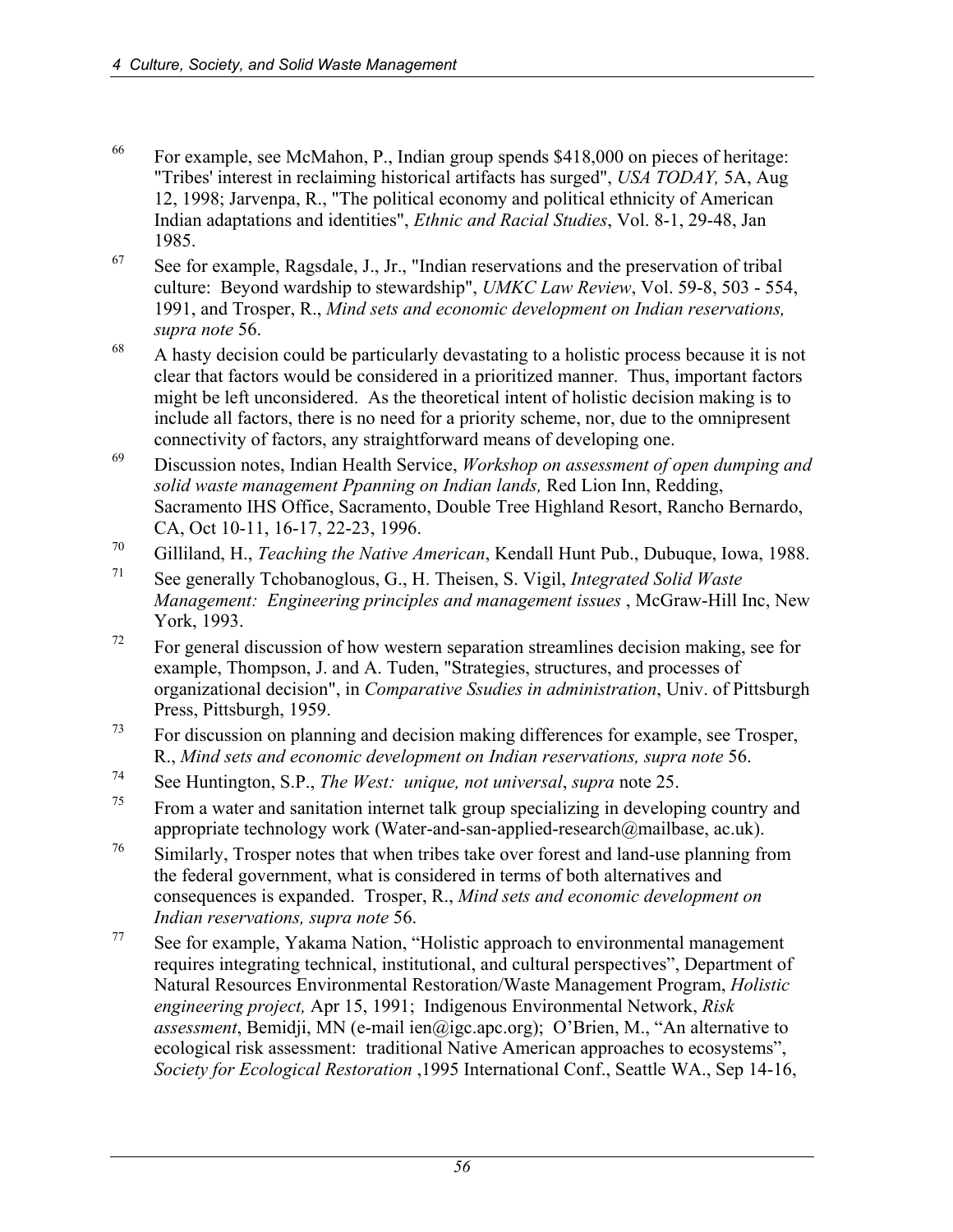1995; Curtis, S., "Cultural relativism and risk-assessment strategies for federal projects", Human Organization, vol. 51-1, 1992.

- 78 Hosted by Shoshone-Bannock Tribes, Fort Hall Indian Reservation, Jun 24 -26, 1996.  $79$  Ibid.
- 80 Trosper, R., *Mind sets and economic development on Indian reservations, supra note*  56.
- 81 Preface to Chapter IV Tribal Sovereignty in Wells, R., *Native American resurgence and renewal, supra* note 63.
- <sup>82</sup> See generally for example, ibid.
- 83 See Cornell, S. *The transformation of tribe, supra* note 13, or Jarvenpa, R., *The political economy and political ethnicity of American Indian adaptations and identities*., *supra* note 66. The notion of a tribe is an imposed category placed on Indian groups, most of which were not organized into tribes, but comprised small bands with little political organization. Factionalism in tribes is endemic in Indian Country due to imposed forces, as well as cross socio-cultural situations, but the desire for tribal sovereignty an to "be Indian" is united.
- 84 See "The ceremonial motion of Indian time" in Allen, P., *The sacred hoop*, *supra* note 41, or for more rigorous treatment, see Kluckhohn, F. and F. Strodtbeck, *Variations in value orientations*, *supra* note 27.
- 85 See for example, generally .Deloria, V., Jr., and C. Lytle, *The nations within: the past and future of American Indian sovereignty*, Pantheon, New York, 1984, and individual testimonies in Chapter 17 "Let's raise some hell" in Nabokov, P., *Native American testimony, supra* note 20.
- 86 See Cohen, F., *Felix Cohen's handbook of federal Indian law*, Strickland, R. (ed.), Charlottesville, VA, 1982.
- 87 See for example, Ragsdale, J., Jr., *Indian reservations and the preservation of tribal culture, supra* note 67.
- 88 See for example, ibid.
- 89 McGuire, T., "Federal Indian Policy : a framework for evaluation", *Human Organization* ,Vol. 49-3, 1990.
- <sup>90</sup> See Chapter 5.
- 91 See Ragsdale, J., Jr., *Indian reservations and the preservation of tribal culture, supra* note 67.
- $92$  See ibid.
- $^{93}$  Zender, L., and G. Tchobanoglous, "Manual on open dumping assessment on Indian Lands: Site closure and management", *Bureau of Indian Affairs Report*, Portland Area Branch, Dec 1996.
- <sup>94</sup> See ibid.
- 95 Douglas, M., *Purity and danger an analysis of concepts of pollution and taboo*, Praeger, New York, 1970.
- 96 Tchobanoglous, G., H. Theisen, S. Vigil, *Integrated Solid Waste Management*, *supra* note 71.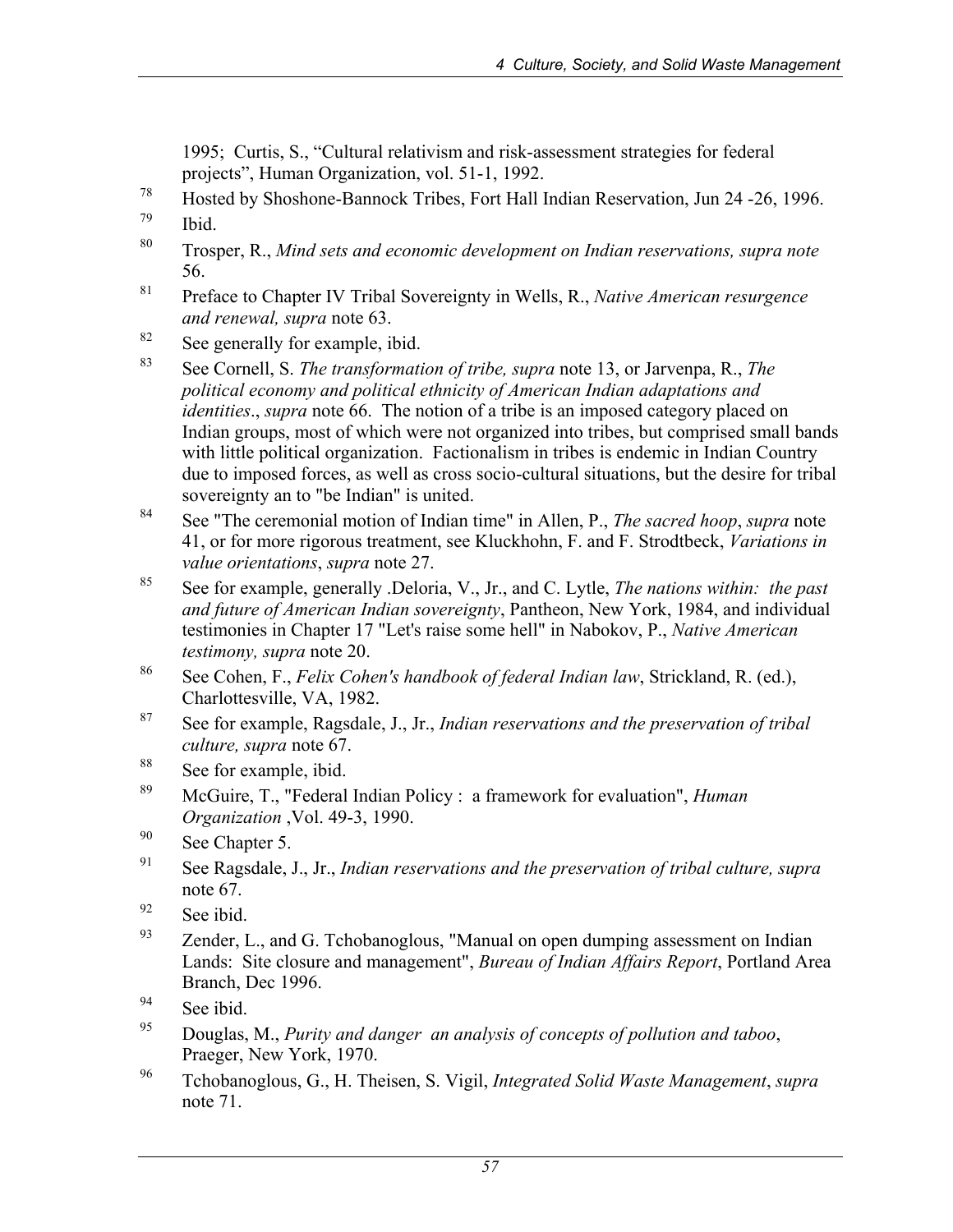- 97 Ibid.
- <sup>98</sup> Webster's dictionary defines waste as "useless, unneeded, or superfluous matter; discarded or excess material, such as ashes, garbage, by products, etc." Garbage, the popular culture term for household solid wastes, is defined as "refuse, animal or vegetable matter of a kitchen , refuse generally, or anything worthless or offensive". Synonyms include offal, scum, and dregs.
- 99 Douglas, M., *Purity and danger*, *supra* note 95.
- <sup>100</sup> Why a culture views a certain concept, object, or behavior as dirty is a complex question, and ultimately linked with concepts of taboo, religion, and moral values. See ibid.
- 101 Keesing, R., *Theories of culture, supra* note 8*.*
- <sup>102</sup> The difference in ideas of what waste traces far back. For an interesting examination and artistic interpretation this idea see Van Dongen, A., *One man's trash is another mans' treasure*, Museum Boymans-van Beuningen, Rotterdam, 1996. The book contains pictures and an analysis of an exhibition of 17th century European common household objects recycled and used for other purposes. A primary part of the exhibition are objects discarded as useless by American colonists and picked up for different purposes by Native Americans, such as a pendant of a brandy glass shard, and ceremonial rattles made of copper kettles.
- 103 Zender, L., and G. Tchobanoglous, *Manual on Open Dumping Assessment on Indian Lands*, *supra* note 93, and Discussion notes, *Workshop on assessment of open dumping and solid waste management planning on Indian Lands, supra* note 69; Discussion notes, Affiliated Tribes of Northwest Indians Winter Conference, Spokane, Feb 12- 14 1994.
- 104 See generally, Tchobanoglous, G., H. Theisen, S. Vigil, *Integrated solid waste management*, *supra* note 71.
- <sup>105</sup> For example, Snipp, M., "The changing political and economic status of the American Indians: From captive nations to internal colonies", *American Journal of Economics and Sociology*, Vol. 45, 145-157, Apr 1986.

- 107 See for example various reservation descriptions in Spicer E. (ed.), *Perspectives in American Indian culture change, supra* note 45.
- <sup>108</sup> Field Notes 7/11/94 for L. Zender and G. Tchobanoglous, "Solid Waste Disposal at the Yakama Indian Reservation: Site Assessment and Program Management" *Bureau of Indian Affairs Report*, Yakama Nation of Confederated Bands and Tribes, Toppenish, WA. Nov, 1995.
- 109 Zender, L., and G. Tchobanoglous, *Manual on open dumping assessment on Indian lands*, *supra* note 93.
- 110 Allen, M., "Native American control of tribal natural resource development in the context of federal trust and tribal self-determination" in Wells, R. (ed.), *Native American resurgence and renewal*, *supra* note 63. For an analysis on the subject, see for example Vogt, E., "Navaho" in Spicer, E.(ed.), *Perspectives in American Indian culture change, supra* note 45, where resistance to cultural lifestyle change of the

<sup>106</sup> Ibid.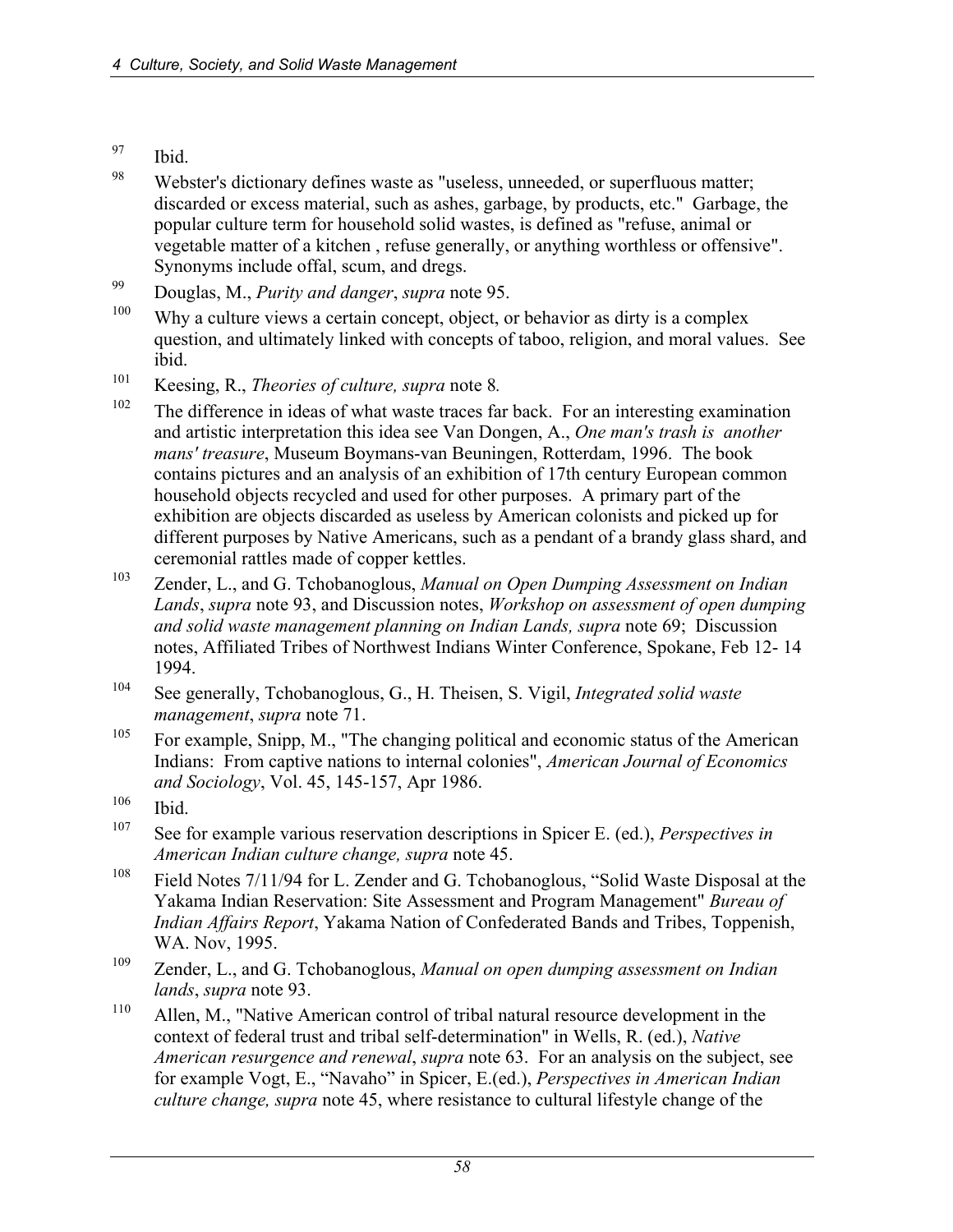Navaho is postulated to be due primarily to institutional core, economic base, and extended family system.

- 111 Discussion notes, *Workshop on assessment of open dumping and solid waste management planning on Indian Lands, supra* note 69.
- $112$  Ibid.
- 113 Douglas, M., *Purity and danger*, *supra* note 95.
- 114 Discussion notes, *Workshop on assessment of open dumping and solid waste management planning on Indian Lands, supra* note 69. For discussion of some advantages and disadvantages of Indigenous environmental knowledge see Dewalt, B., "Using indigenous knowledge to improve agriculture and natural resource management", *Human Organization*, Vol. 53-2, 123-131, 1994.
- 116 Zender, L., and G. Tchobanoglous, *Manual on open dumping assessment*, *supra* note 93.
- <sup>117</sup> See for example, Arcury, T., "Environmental attitude and environmental knowledge", *Human Organization*, Vol. 49-4, 300-304, 1990.
- 118 Zender, L., and G. Tchobanoglous, "Assessment of illegal dumping of MSW in rural communities: procedure and evaluation" *Proceedings of the Eleventh International Conference on Solid Waste Technology and Management*, Philadelphia, Nov 1995.
- 119 See for example, Williams, R., *American society*, *supra* note 43.
- 120 Zender, L., and G. Tchobanoglous, *Manual on open dumping assessment*, *supra* note 93.
- 121 Galpin, C., *Rural social problems*, Century Co., New York, 1924.
- 122 Ibid.
- 123 Schneider, P. and D. Lamont, "Other people's trash: A last ditch effort to keep corporate garbage off the reservation", *Audubon*, 108-119, Jul/Aug 1991.
- 124 Field notes, Zender, L., and G. Tchobanoglous, *Manual on open dumping assessment*, *supra* note 93.
- 125 Discussion notes, *Workshop on assessment of open dumping, supra* note 69.
- 126 Gudykunst, W. and S. Ting-Toomey, with E. Chua, *Culture and interpersonal communication*, *supra* note 4.
- 127 Hall, E.., *Beyond culture*, Doubleday, New York, 1976.
- 128 For example, in the Statement of Principles from the *Preamble for Environmental Values Shared by Indigenous Peoples*, *supra* note 49: "the natural world is inherently good; introduction of harmful chemicals into our world is immediately suspect." [emphasis added]. The implication is that chemicals do not exist except as introduced by outside forces, and are inherently "bad" because they come from outside the perceived system.
- 129 For example, see Snipp, M., *The changing political and economic status of the American Indians, supra* note 105.
- 130 Gilliland, H., *Teaching the Native American, supra* note 70.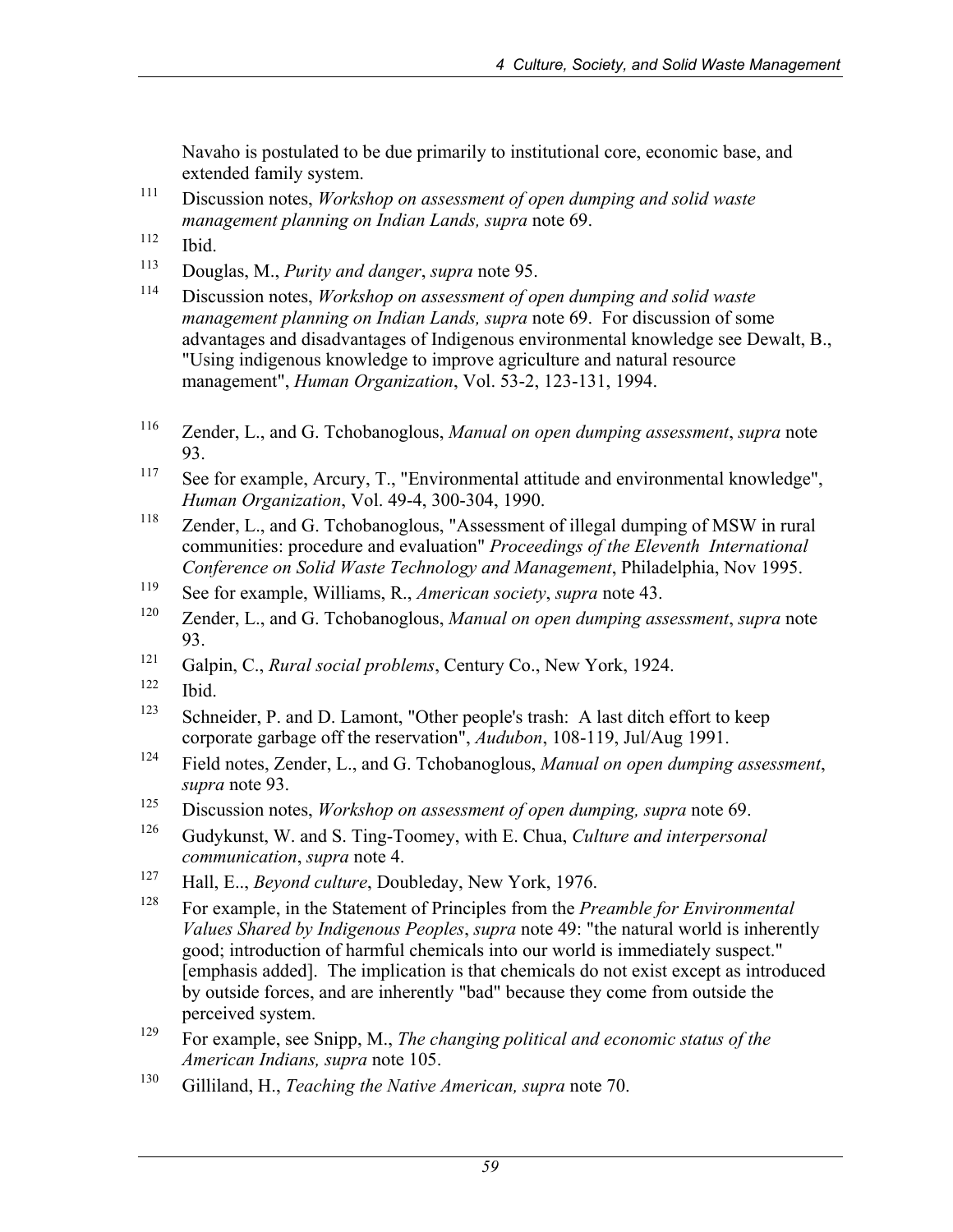- 131 For example, Jorgensen, J., "Indians and the Metropolis", in J. Waddell and O. Watson (eds.), *The American Indian in urban society*, Little & Brown, Boston, 1971, and Allen, M, *Native American control of tribal natural resource development, supra* note 110.
- 132 In Schneider, P. and D. Lamont, *Other people's trash, supra* note 123.
- 133 Winston, S., *Culture and human behavior, supra* note 3.
- <sup>134</sup> The subjective well-being of a culture depends on retainment of its values. Loss of values results in a reduction in quality of life, which in turn for tribes results in loss of tribal identity, a process that can lead rapidly (within a few years) to social disintegration. See Curtis, S., *Cultural relativism and risk-assessment strategies for federal projects, supra* note 77.
- 135 Discussion notes, *Workshop on assessment of open dumping, supra* note 69.
- <sup>136</sup> Ibid. Several tribal representatives acknowledged a lack of concern for the environment by their tribal youths, who were believed to conduct the bulk of triballyunauthorized open dumping. Such open dumping in several instances included taking money to allow non-member construction companies and appliance dealers to dump on tribal land. Without exception, the exhibited lack of respect for the environment was associated by the representatives with a corresponding loss of respect for elders and the "old ways".
- <sup>137</sup> Perceived risks may have socio-economic effects on the local community, even without the presence of probabilistic, or actual, risks. A perceived risk to tribal land may impact tribal identity, and thus contribute to the social process of tribal disintegration. Curtis, S., *Cultural relativism and risk-assessment strategies for federal projects, supra* note 77.
- 138 Cornell, S., and J. Kalt, "Reloading the dice: improving the chances for economic development on American Indian reservations", in *What can tribes do? Strategies and institutions in American Indian economic development*, Cornell, S., and J. Kalt (ed.), American Indian Studies Center, Univ. Calif., LA, 1993. They note because outside business investment leads to outside influence, it should be considered only by tribes with cultural receptivity to the outside, and/or those tribes deriving strengthened tribal cohesion from economic development.
- 139 See for example, American Indian Lawyer Training Program, *Indian tribes as sovereign governments*, American Indian Resource Institute (AIRI) Press , Oakland, CA, 1991.
- 140 Gudykunst, W. and S. Ting-Toomey, with E. Chua, *Culture and interpersonal communication*, *supra* note 4.
- 141 Field notes for Zender, L., and G. Tchobanoglous, *Manual on open dumping assessment*, *supra* note 93, Discussion notes, *Workshop on assessment of open dumping, supra* note 69.
- <sup>142</sup> Explaining an individual or group behavior consists of finding the "utility" that accrues to them by carrying out the behavior, and in establishing that the association between the behavior and utility are known. Barth, F., *Process and form in social life,*  Routledge and Kegan Paul, London, 1981.
- 143 Ibid.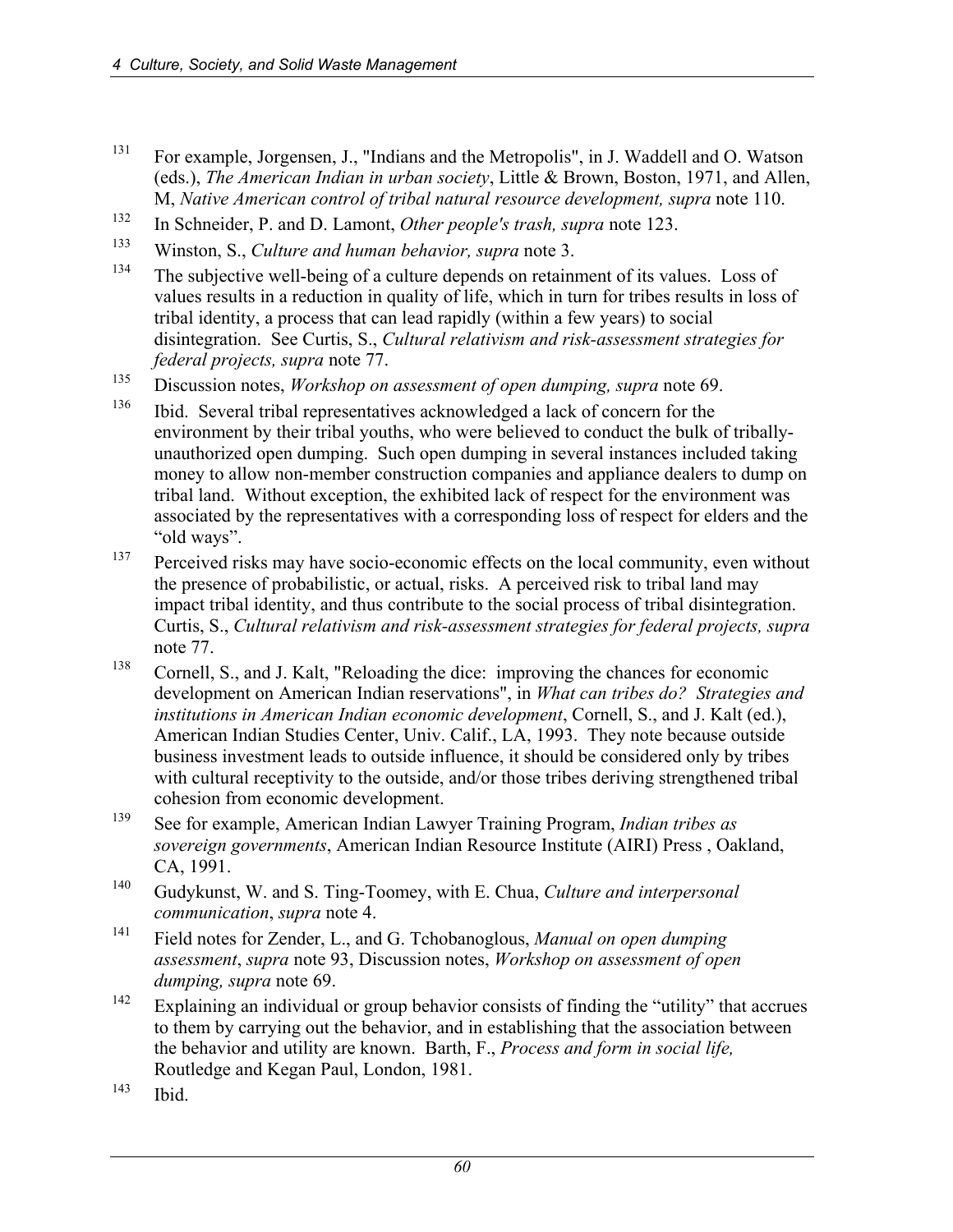- 144 Douglas, M., and A. Wildavsky, *Risk and culture*, Univ. of Calif. Press, Berkeley, 1982.
- 145 See geneally for example, Gibson, G. (ed.), *An odyssey in learning and perception,*  MIT Press, Cambridge, Mass, 1991.
- 146 Sanders, D., "Cultural conflicts: An important factor in the academic failures of American Indian students", *J. of Multicultural Counseling and Development*, 81 -90, Apr 1987.
- 147 Ibid.
- 148 Hall, E.., *Beyond culture, supra* note 127, Kluckhohn, F. and F. Strodtbeck, *Variations in value orientations*, *supra* note 29.
- 149 For example Sanders, D., *Cultural conflicts, supra* note 146; Cleary, L. and T. Peacock, Collected wisdom: American Indian education, Allyn and Bacon, Boston, 1998.
- 150 Gudykunst, W. and S. Ting-Toomey, with E. Chua, *Culture and interpersonal communication*, *supra* note 4.
- 151 Gilliland, H., *Teaching the Native American, supra* note 70. See also various testimonies in Nabokov, P., *Native American testimony, supra* note 20.
- 152 See Parsons, T., *The social system*, *supra* note 10, for discussion of merit (achievement) versus system (ascription) based role assignment.
- 153 In Allen, P., *The sacred hoop*, *supra* note 41.
- 154 For example, see various testimonies in Nabokov, P., *Native American testimony, supra* note 20.
- 155 See Cleary, L. and T. Peacock, *Collected wisdom, supra* note 149.
- 156 See Gilliland, H., *Teaching the Native American, supra* note 70, Sanders, D., *Cultural conflicts, supra* note 146.
- 157 Ibid.
- 158 Parsons, T. and E. Shils, *Toward a general theory of action*, *supra* note 27; Kluckhohn F. and F. Strodtbeck, *Variations in value orientations*, *supra* note 29.
- 159 Discussion notes, *Workshop on assessment of open dumping, supra* note 69.
- 160 Ibid.
- 161 Paul Young, *personal communication*, Director, Environmental Health Services, California Area Indian Health Service, Oct 15, 1996.
- 162 Ibid., see also California Integrated Waste Management Board, *Partnerships for remediation*, videotape, Mar 1996.
- 163 Discussion notes, *Workshop on assessment of open dumping, supra* note 69.
- 164 Personal communication, Apr 3 1997.
- 165 Discussion notes, *Workshop on assessment of open dumping, supra* note 69.
- 166 Ibid.
- 167 Center for Indian Community Development, *Environmental protection of Native American Lands*, Humboldt State University, Arcata CA, 1996.
- 168 See California Integrated Waste Management Board, *Partnerships for remediation*, videotape, Mar 1996.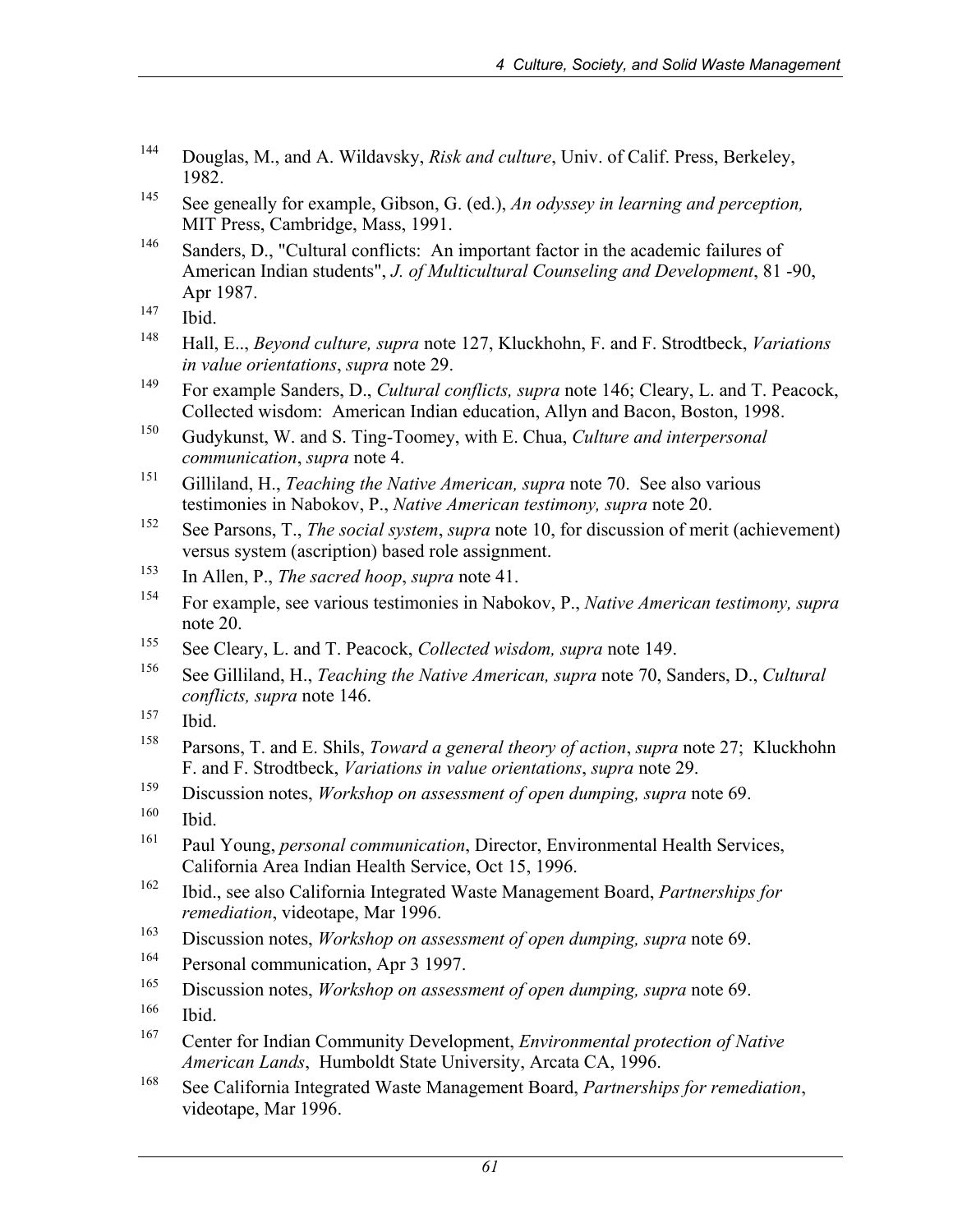- 169 See for example, Koehler, J., K. Anatol, and R. Applebaum, *Organizational communication: behavioral perspectives,* Holt, Rinehart and Winston, New York, 1976; Smith, M., *Persuasion and human action,* Wasdsworth Pub., Belmont, CA, 1982.
- <sup>170</sup> For brief review of the two justice norm orientations, see Gudykunst, W. and S. Ting-Toomey, with E. Chua, *Culture and interpersonal communication*, *supra* note 4.
- 171 Gilliland, H., *Teaching the Native American, supra* note 70, Cleary, L. and T. Peacock, *Collected wisdom, supra* note 149.
- 172 Discussion notes, *Workshop on assessment of open dumping, supra* note 69.
- 173 Tribal member, Manzanita Tribe, personal communication, Oct 23, 1996.
- 174 Gilliland, H., *Teaching the Native American, supra* note 70.
- 175 Field notes for Zender, L., and G. Tchobanoglous, *Manual on open dumping assessment*, *supra* note 93.
- 176 Discussion notes, *Workshop on assessment of open dumping, supra* note 69.
- 177 Gudykunst, W. and S. Ting-Toomey, with E. Chua, *Culture and interpersonal communication*, *supra* note 4.
- <sup>178</sup> For example, see Trosper, R., "Multicriterion decision-making in a tribal context", *Policy Studies Journal,* vol. 16-4, 827-842, Summer 1988; Bee, R., "To get something for the people: the predicament of the American Indian leader", *Human Organization*, Vol. 38-3, 239-247, 1979; McGuire, R. and M. Worden, "Operations on the concept of sovereignty: a case study of Indian decision-making", *Urban Anthropology*, Vol. 17, 75-86, 1988.
- 179 See for example, Samuelson, P., and W. Nordhaus, *Economics,* McGraw Hill, New York, 1989.
- 180 See Thompson, J. and A. Tuden, *Strategies, structures, and processes of organizational decision, supra* note 72.
- 181 See for example, Samuelson, P. and W. Nordhaus, *Economics*, *supra* note 179, and Graham, J. and J. Wiener, *Tradeoffs in protecting health and the envrionment*, Harvard Univ. Press, Cambridge, MA, 1995.
- 182 See generally Trosper, R., *Multicriterion decision-making in a tribal context, supra* note 178. Note, in social benefit cost analysis, goals may not be monetarily defined, but still are numerically scaled, requiring a similarly universalistic and specific thought process in making the conversion. Goal programming (see Dykstra, D., *Mathematical programming for natural resource management*, McGraw-Hill, New York, NY, 1984), where social goals are used as constraints on producing income, does not treat goals as goals, and where several constraints are binding, interpretation is difficult.
- 183 From Vellinga, M., "Many Indian casinos targeted for closure", *Sacramento Bee*, A4, May 14, 1998.
- 184 In Miller, L. (ed.), *From the heart: voices of the American Indian*, Alfred A. Knopf, New York, 1995.
- 185 Discussion notes, *Workshop on assessment of open dumping, supra* note 69.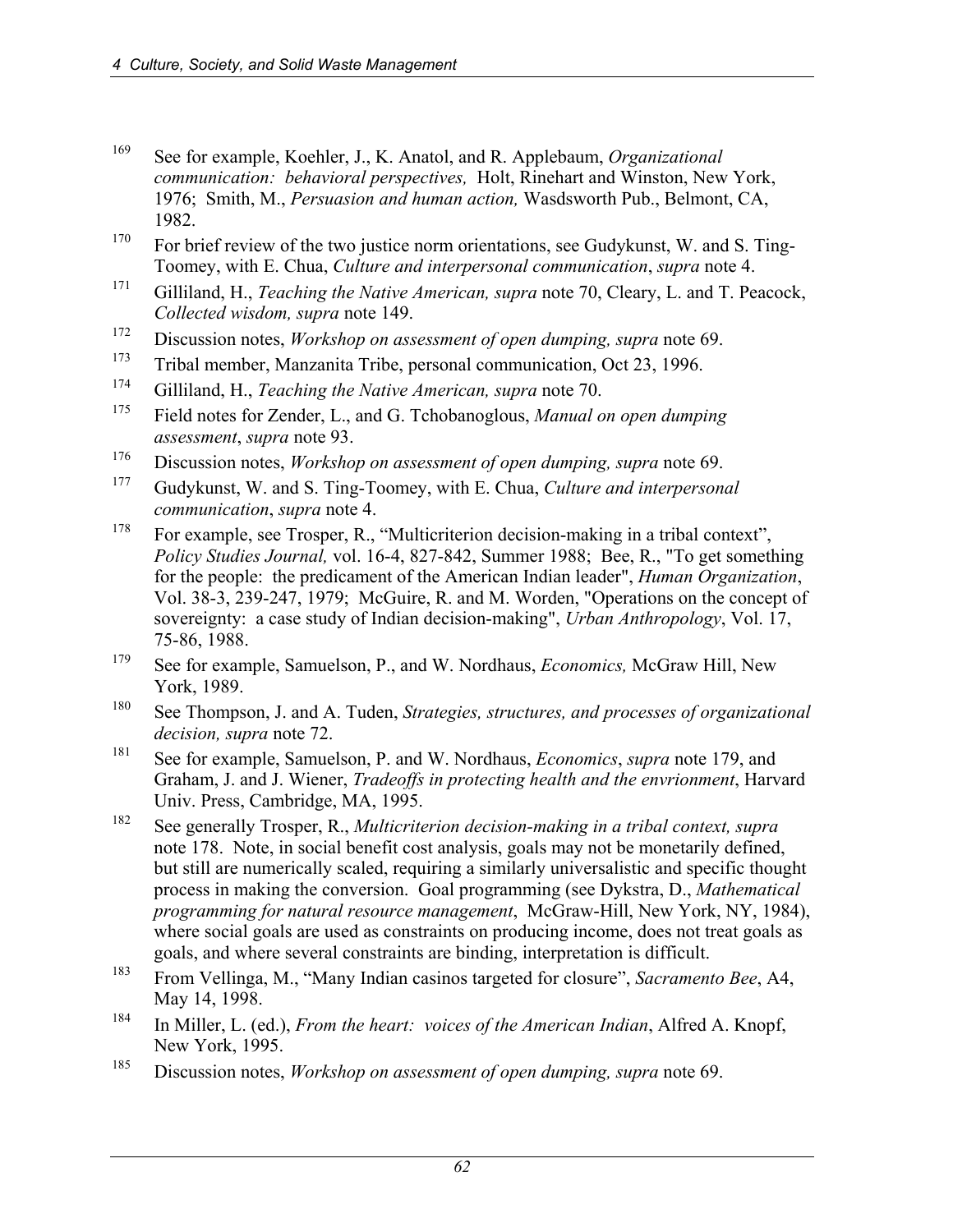- 186 Informal interview for Zender, L., and G. Tchobanoglous, *Manual on open dumping assessment*, *supra* note 93.
- <sup>187</sup> Hardin, G., "The tragdey of the commons", Science, Vol 162, 1243-1248, 1968.
- 188 Informal interviews for Zender, L., and G. Tchobanoglous, *Manual on open dumping assessment*, *supra* note 93, Discussion notes, *Workshop on assessment of open dumping, supra* note 69.
- 189 See Maybury-Lewis, D., "Editorial: voices from the commons, evolving relations of property and management", *Cultural Survival,* Vol. 20-1, 1996, plus various work in same, and Booth, A. and H. Jacobs, *Ties that bind*, *supra* note 48.
- 190 Cohen, F., *Handbook of Federal Indian law*, U.S. Government Printing Office, Washington D.C., 1942.
- 191 Informal interviews for Zender, L., and G. Tchobanoglous, *Manual on open dumping assessment*, *supra* note 93, Discussion notes, *Workshop on assessment of open dumping, supra* note 69. Note because of their holistic perspective, Indian land is synonymous with Indian identity (see Ragsdale, J., Jr., *Indian reservations and the preservation of tribal culture, supra* note 67). Bumiller notes "The manifestations of victimhood [here, open dumping] can be recast as deliberate and narrowly constructive attempts *to preserve identity* [emphasis added]." Bumiller, K., *The civil rights society: the social construction of victims*, Johns Hopkins Univ. Press, Baltimore, MD, 1988.
- 192 See for example, Macpherson, M., *The psychology of abuse*, R & E Pub., Saratoga, CA, 1984.
- 193 Zender, L., and G. Tchobanoglous, *Manual on open dumping assessment*, *supra* note 93.
- 194 Ibid.
- 195 For rationale explanation see Bumiller, K., *The civil rights society*, *supra* note 192.
- 196 Field notes and informal interviews for Zender, L., and G. Tchobanoglous, *Manual on open dumping assessment*, *supra* note 93, Discussion notes, *Workshop on assessment of open dumping, supra* note 69
- <sup>197</sup> Indian Service Population and Labor Estimates, U.S. Dept. of Int., Bureau of Indian Affairs, 1995.
- 198 Field notes and informal interviews for Zender, L., and G. Tchobanoglous, *Manual on open dumping assessment*, *supra* note 93, Discussion notes, *Workshop on assessment of open dumping, supra* note 69.
- 199 In Maybury-Lewis, D., *Editorial: voices from the common, supra* note 190.
- 200 From Zinn, H., *A people's history of the United States*, Harper and Row, New York, 1980.
- <sup>201</sup> See for example, in-depth description of community relations in Biolsi, T., "Bringing" the law back in: legal rights and the regulation of Indian-White relations on Rosebud Reservation", *Current Anthropology*, Vol. 36-4, 543 - 571, Aug-Oct 1995, and Bordewich, F., "Revolution in Indian Country", *American Heritage*, 34-46, Aug 1996.
- 202 See for example, Zinn, H., *A people's history of the United States*, *supra* note 200.
- 203 For example, see Bordewich, F., *Revolution in Indian Country, supra* note 201.